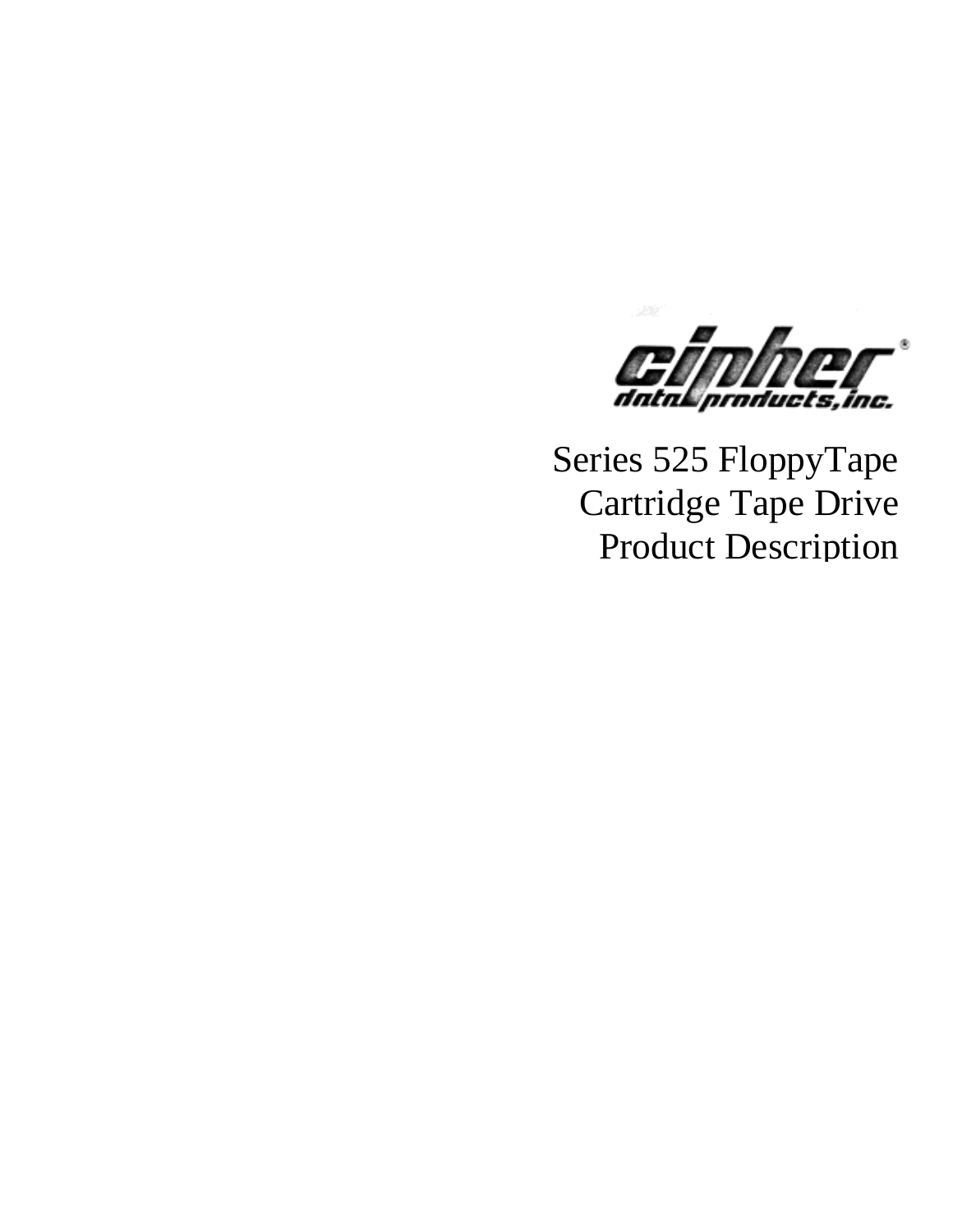### **TABLE OF CONTENTS**

| Section        |                                         | Page    |
|----------------|-----------------------------------------|---------|
| $\mathbf{1}$   | <b>INTRODUCTION</b>                     | $1-1$   |
| 1.1            | Scope                                   | $1 - 1$ |
| 1.2            | Terminology                             | $1 - 1$ |
| 1.3            | General Description                     | $1 - 3$ |
| 1.4            | Features                                | $1-3$   |
| $\overline{c}$ | <b>SPECIFICATIONS &amp; RELIABILITY</b> | $2 - 1$ |
| 2.1            | Tape Specifications                     | $2-1$   |
| 2.1.1          | <b>Recording Times</b>                  | $2 - 1$ |
| 2.1.2          | Positioning                             | $2 - 1$ |
| 2.2            | Reliability                             | $2 - 2$ |
| 2.2.1          | Mean Time Between Failures              | $2 - 2$ |
| 2.2.2          | Mean Time To Repair                     | $2 - 2$ |
| 2.2.3          | Preventive Maintenance                  | $2 - 2$ |
| 2.3            | Data Integrity                          | $2 - 3$ |
| 2.3.1          | Media                                   | $2 - 3$ |
| 2.3.2          | <b>Recoverable Read Errors</b>          | $2 - 3$ |
| 2.3.3          | Non-Recoverable Read Errors             | $2 - 3$ |
| 2.3.4          | Power Loss                              | $2 - 3$ |
| 3              | FUNCTIONAL CHARACTERISTICS              | $3-1$   |
| 3.1            | General Description                     | $3-1$   |
| 3.2            | Read/Write & Control Electronics        | $3-1$   |
| 3.3            | Tape Drive Mechanism                    | $3 - 3$ |
| 3.4            | Read/Write Head Positioning Mechanism   | $3-3$   |
| 4              | <b>FUNCTIONAL DESCRIPTION</b>           | $4 - 1$ |
| 4.1            | Power Sequencing                        | $4 - 1$ |
| 4.2            | <b>Stream Selection</b>                 | $4 - 1$ |
| 4.3            | Head Load/Motor On                      | $4 - 2$ |
| 4.4            | <b>Segment Accessing</b>                | $4 - 2$ |
| 4.5            | Step Out/Step In                        | $4 - 4$ |
| 4.6            | Read Operation                          | $4 - 4$ |
| 4.7            | Write Operation                         | $4 - 5$ |
| 4.8            | <b>Recording Format</b>                 | $4 - 6$ |
| 5              | <b>INTERFACE SIGNALS</b>                | $5-1$   |
| 5.1            | Drive Interface                         | $5 - 1$ |
| 5.2            | <b>Interface Signal Levels</b>          | $5-4$   |
| 5.3            | <b>Input Control Signals</b>            | $5-4$   |
| 5.4            | <b>Output Control Signals</b>           | $5 - 5$ |
| 5.5            | Data Line Signals                       | $5-6$   |
| 5.5.1          | Read Data Signal                        | $5-6$   |
| 5.5.2          | Write Data Signal                       | $5 - 7$ |

Cipher Data Products, Inc. reserves the right to change specifications without notice. Copyright 1984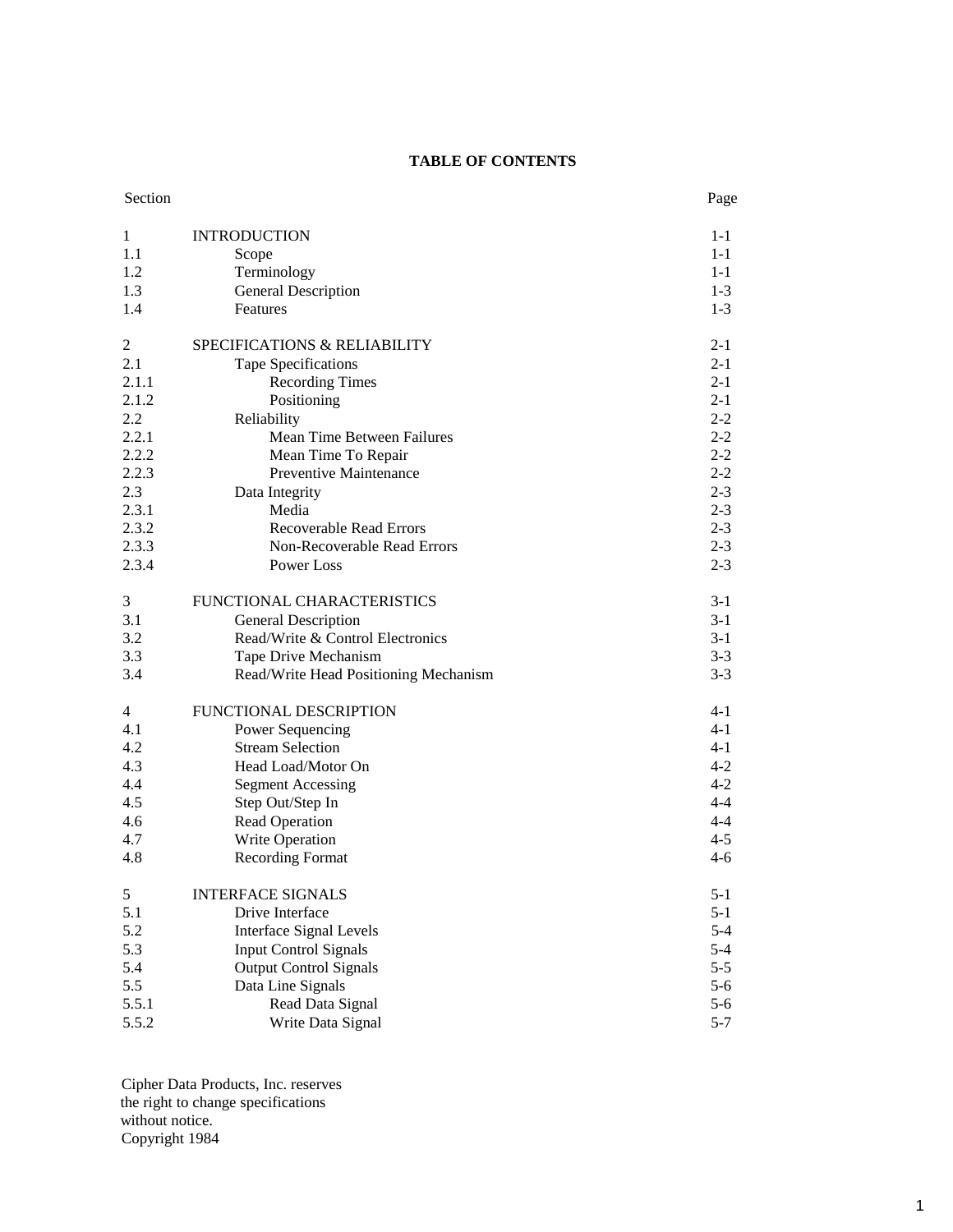### TABLE OF CONTENTS (Continued)

#### Section Page 2014 and the Section Page 2014 and the Section Page 2014 and the Section Page

| 6<br>6.1   | PHYSICAL INTERFACE CONNECTION<br><b>Interface Connector Locations</b>   | $6-1$<br>$6-1$   |
|------------|-------------------------------------------------------------------------|------------------|
| 6.2<br>6.3 | <b>Signal Connector Dimensions</b><br>Recommended Cables and Connectors | $6-1$<br>$6 - 2$ |
| 6.4        | Termination                                                             | $6 - 2$          |
| 6.5        | Frame Ground                                                            | $6 - 2$          |
|            |                                                                         |                  |
| 7          | PHYSICAL CHARACTERISTICS                                                | $7 - 1$          |
| 7.1        | <b>Mechanical Dimensions</b>                                            | $7-1$            |
| 7.2        | Weight                                                                  | $7-1$            |
| 7.3        | Mounting                                                                | $7-1$            |
| $\,8\,$    | ENVIRONMENTAL CHARACTERISTICS/POWER REQUIREM ENTS                       | $8 - 1$          |
| 8.1        | Temperature                                                             | $8 - 1$          |
| 8.2        | Humidity                                                                | $8-1$            |
| 8.3        | Altitude                                                                | $8 - 1$          |
| 8.4        | Vibration                                                               | $8 - 1$          |
| 8.5        | Shock                                                                   | $8 - 1$          |
| 8.6        | Air Quality                                                             | $8 - 1$          |
| 8.7        | <b>Acoustical Noise</b>                                                 | $8-2$            |
| 8.8        | D C Power                                                               | $8-2$            |
| 8.9        | <b>Heat Dissipation</b>                                                 | $8-2$            |
| 8.10       | Cooling                                                                 | $8-2$            |
| 9          | <b>APPLICATION NOTES</b>                                                | $9-1$            |
| 9.1        | General                                                                 | $9-1$            |
| 9.2        | <b>Hardware Considerations</b>                                          | $9 - 2$          |
| 9.3        | <b>Encoding Techniques</b>                                              | $9-4$            |
| 9.3.1      | Single Density (FM)                                                     | $9-4$            |
| 9.3.2      | Double Density (MFM)                                                    | $9-4$            |
| 9.4        | <b>Software Considerations</b>                                          | $9-4$            |
| 9.4.1      | Drive Selection                                                         | $9-4$            |
| 9.4.2      | Addressable Tracks (Segments)                                           | $9-4$            |
| 9.4.3      | Number of Sectors                                                       | $9-S$            |
| 9.4.4      | <b>Stream Formatting</b>                                                | $9 - 5$          |
| 9.4.5      | I/O Buffering & Sector Interleaving                                     | $9 - 5$          |
| 9.4.6      | <b>Retension Pass</b>                                                   | $9 - 6$          |
| 9.5        | Formatting                                                              | $9 - 6$          |
| 9.5.1      | <b>Format Description</b>                                               | $9 - 6$          |
| 9.5.2      | Data Integrity                                                          | $9-9$            |
| 9.5.3      | <b>Format Operation</b>                                                 | $9-9$            |
| 9.6        | <b>Access Timing</b>                                                    | $9 - 12$         |
| 9.6.1      | <b>Stream To Stream</b>                                                 | $9 - 12$         |
| 9.6.2      | <b>Segment To Segment</b>                                               | $9 - 12$         |
| 9.6.3      | Read Reposition                                                         | $9 - 14$         |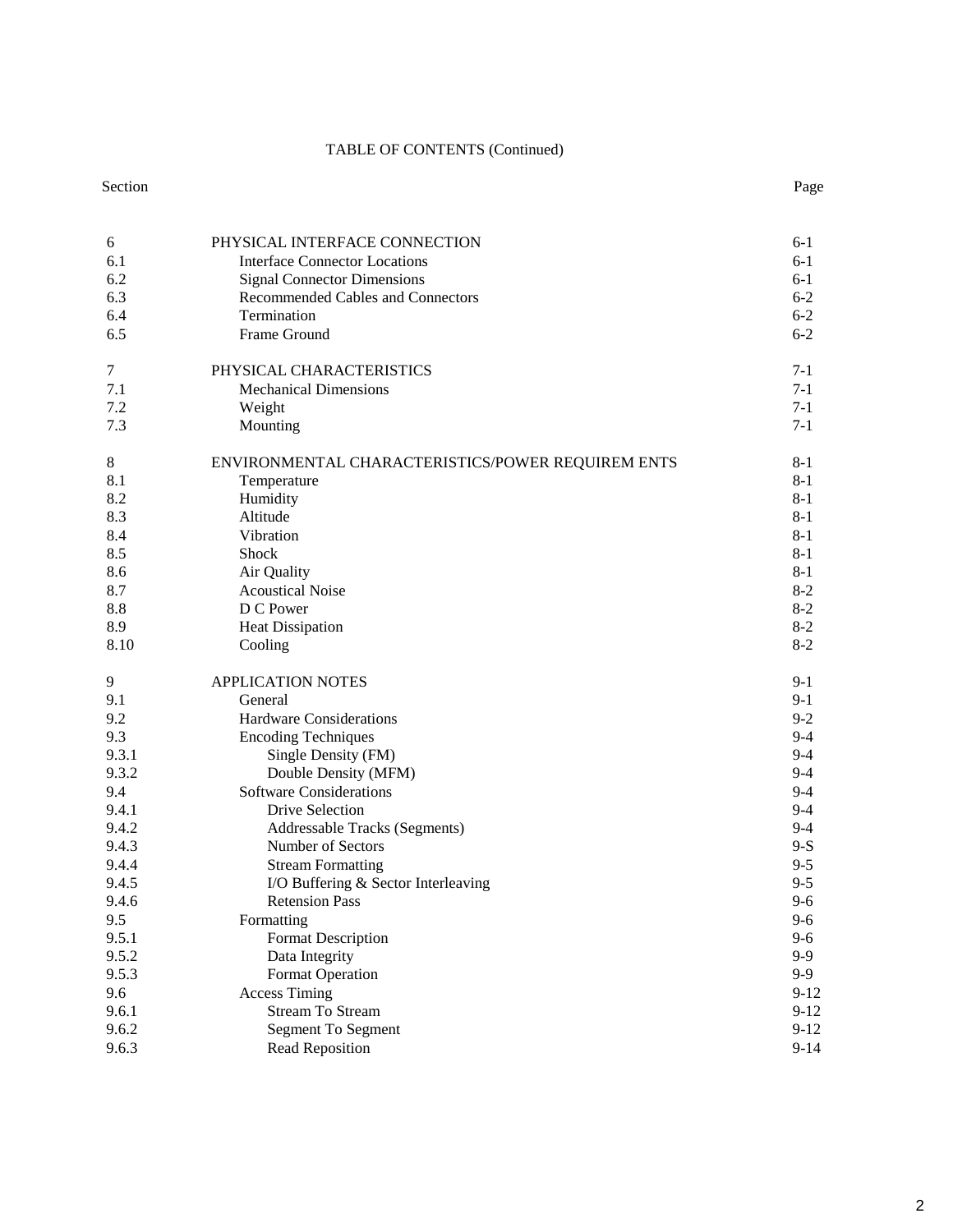# TABLE OF CONTENTS (Continued)

| APPENDIX A CONFIGURATION TABLES                                | $A-1$          |
|----------------------------------------------------------------|----------------|
| Jumper Options<br>A.1<br><b>Stream Selection Tables</b><br>A.2 | $A-1$<br>$A-1$ |
| A.3<br>Service Aids                                            | $A-4$          |
| A.3.1 Continuous Forward/Reverse                               | $A-4$          |
| A.3.2 Stream Positioning - All Streams                         | $A-4$          |
| A.3.3 Stream Positioning - Streams $0 \& 4$                    | $A-4$          |
| A.3.4 Cyclic Tape Motion                                       | $A-4$          |
|                                                                |                |
| APPENDIX B OPERATING PARAMETER CONSIDERATIONS                  | $B-1$          |
|                                                                |                |

| B. 1 Time Outs                      | $B-1$ |
|-------------------------------------|-------|
| B.2 Read After Write                | $B-1$ |
| <b>B.3</b> Reinstruct Timing        | $B-2$ |
| <b>B.4</b> Sectors/Segment Counts   | $B-2$ |
| <b>B.5</b> Stream (Drive) Selection | $B-2$ |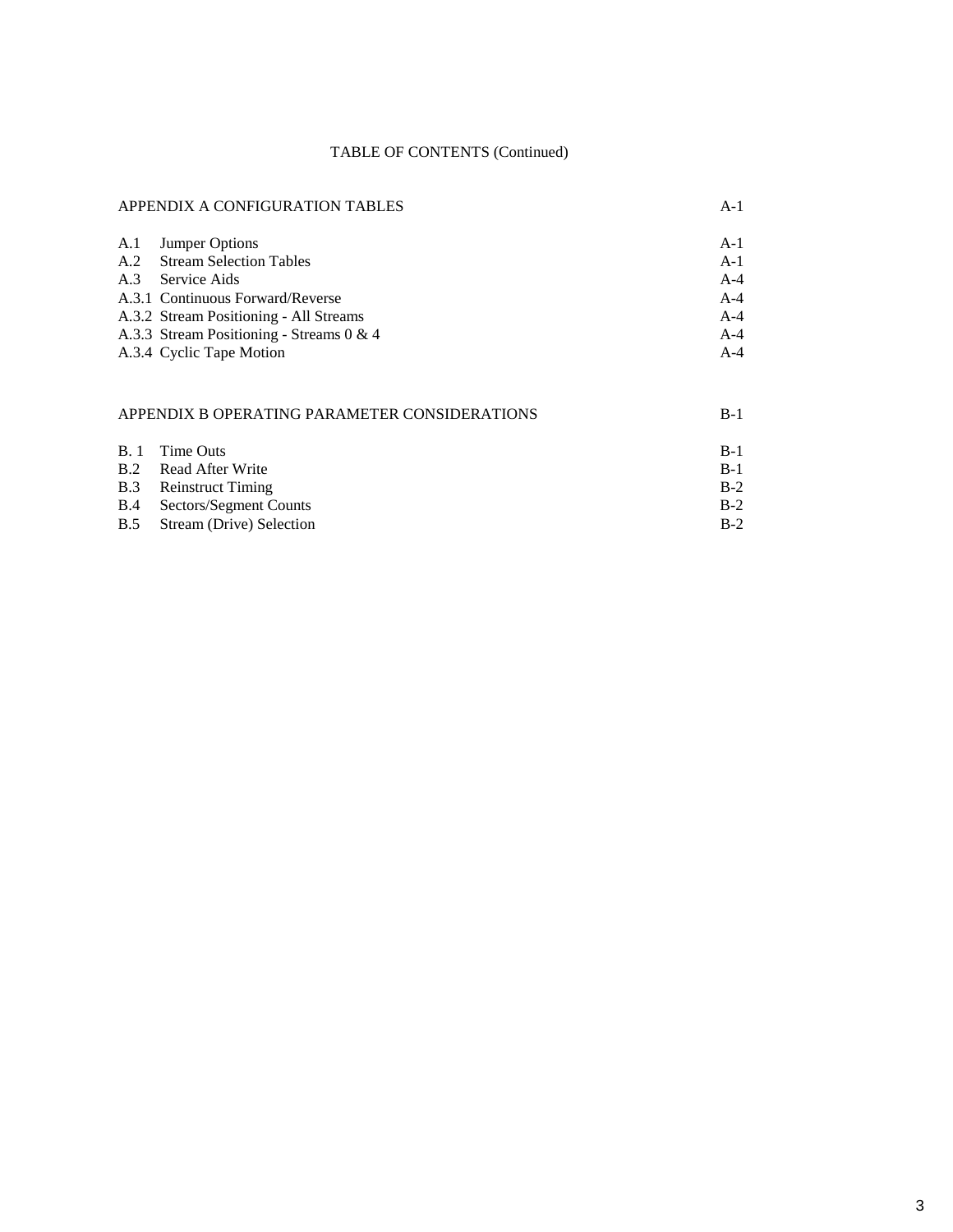# **LIST OF ILLUSTRATIONS**

| Figure   |                                            | Page     |
|----------|--------------------------------------------|----------|
| $1 - 1$  | 525 FloppyTape Drive                       | $1 - 1$  |
| $1 - 2$  | The Evolution of FloppyTape                | $1-2$    |
| $3-1$    | 525 Functional Block Diagram               | $3 - 2$  |
| $3-2$    | <b>Component Location Layout</b>           | $3 - 3$  |
| $3 - 3$  | Read/Write Head Assembly                   | $3 - 3$  |
| 4-1      | 525 Physical Tape Layout                   | 4-1      |
| $4 - 2$  | 525 Stream Partitioning Layout             | $4 - 2$  |
| $4 - 3$  | <b>Stream Access Flowchart</b>             | $4 - 3$  |
| $4 - 4$  | Random Segment Access Timing               | $4 - 4$  |
| $4 - 5$  | Read Timing                                | $4 - 5$  |
| 4-6      | Write Timing                               | $4 - 6$  |
| $5-1$    | 525 Drive Interface - SA450                | $5-1$    |
| $5 - 2$  | 525 Drive Interface - SA850                | $5 - 2$  |
| $5 - 3$  | I/O Listing                                | $5 - 3$  |
| $5 - 4$  | Interface Signal Driver/Receiver           | $5 - 4$  |
| $5 - 5$  | Read Data Signal- FM & MFM                 | $5-6$    |
| 5-6      | Write Data Signal - FM & MFM               | $5 - 7$  |
| $6 - 1$  | 525 Interface Connectors - SA450           | $6-1$    |
| $6 - 2$  | J 1 Interface Connector Dimensions - SA450 | $6-1$    |
| $6 - 3$  | J1 Interface Connector Dimensions - SA850  | $6 - 2$  |
| $7 - 1$  | 525 Dimensions                             | $7 - 1$  |
| $9-1$    | Typical Host System (Block Diagram)        | 9-1      |
| $9 - 2$  | Typical Floppy Disk Host Controller        | $9 - 2$  |
| $9 - 3$  | 525 Controller Example - SA450             | $9 - 3$  |
| $9 - 4$  | FM vs. M FM Recording                      | $9 - 5$  |
| $9 - 5$  | IBM System 34 Format Example               | $9 - 8$  |
| $9 - 6$  | Format Flowchart                           | $9 - 10$ |
| $9 - 7$  | Verification Pass Flowchart                | $9-10$   |
| $9 - 8$  | <b>Stream Format Timing</b>                | $9 - 11$ |
| $9-9$    | <b>Head Positioning</b>                    | $9 - 12$ |
| $9 - 10$ | Contiguous Segment-to-Segment Timing       | $9 - 13$ |
| $9 - 11$ | <b>Read Reposition Timing</b>              | $9 - 14$ |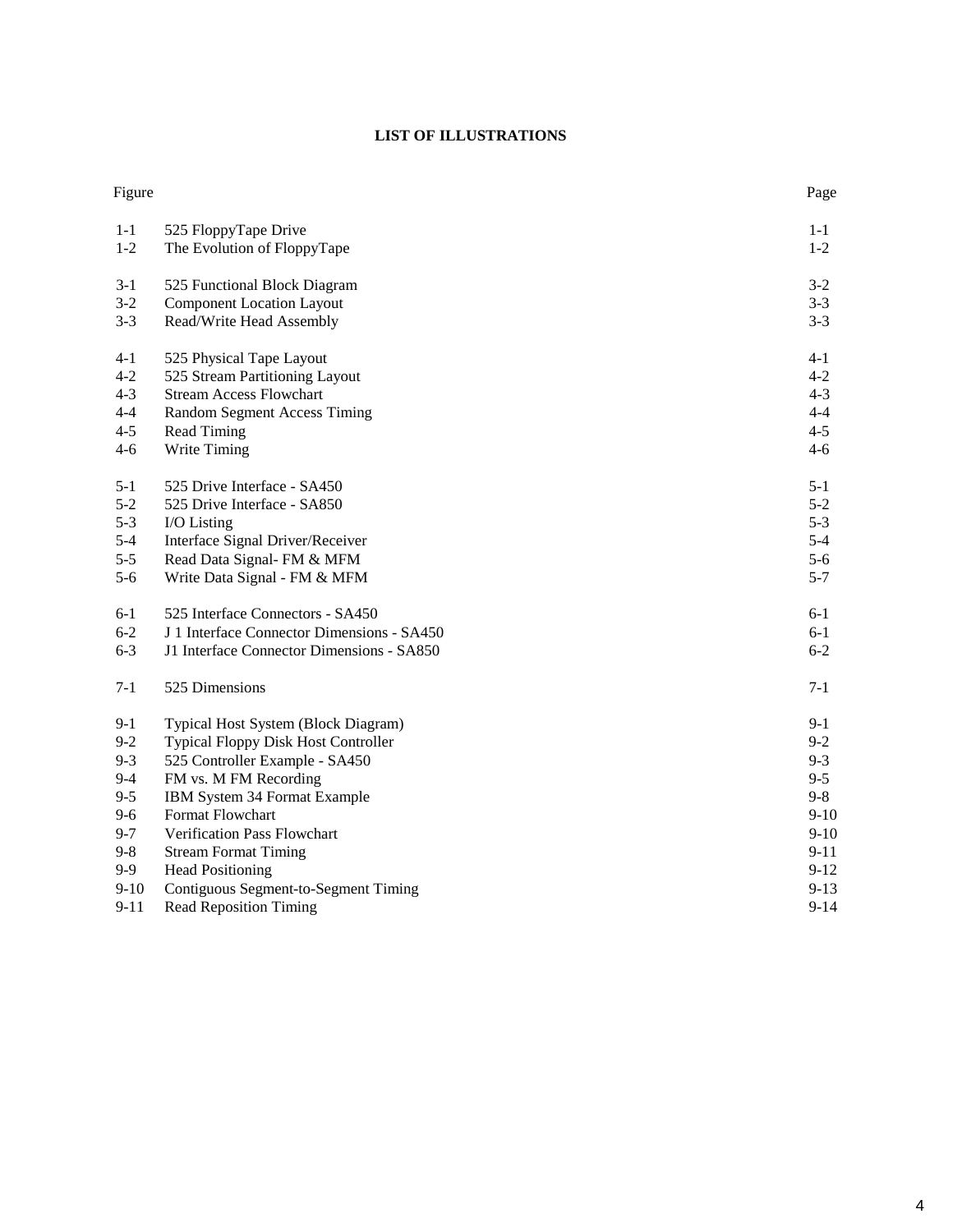### **SECTION 1 INTRODUCTION**

### **1.1 SCOPE**

This manual describes the electrical and mechanical characteristics of Cipher Data Products' 525 FloppyTape® 1/4-inch cartridge tape drive. It contains the timing, electrical, and mechanical specifications f or the 525, which is available with a data rate of 500 KHz with SA450 or SA850 interface, or a 250 KHz rate with a SA450 interface. It also recommends the formats and circuitry necessary to interface the 525 to a host controller.

The information in this manual is correct at the time of publication, but is subject to change without notice. This information is the exclusive property of Cipher Data Products, Inc. and shall not be reproduced in any manner without the written permission of Cipher Data Products, Inc.



#### **1.2 TERMINOLOGY**

The following new or, possibly, unfamiliar terms relate to FloppyTape technology:

Figure 1-1 525 FloppyTape Drive

- **Sector** smallest unit of addressable memory located within a segment.
- **Segment** a fixed length of tape that emulates a floppy disk track. Each segment is 26.55 inches, and has the capacity (unformatted) of 20.5 kilobytes. See Figure 1-2.
- **Stream**  one of six physical bit serial tracks recorded on tape. Each stream contains 255 segments (0-254). See Figure 1-2.
- **Index Pulse-** a signal sent to the host controller by the 525 to indicate the detection of an Index Mark. An Index pulse can be used by the host controller to initialize segment operations.
- **Index Mark** a portion of a stream in which the oxide is saturated in one direction. An Index Mark is used for the logical separation of segments. See Figure 1-2.
- **Upstream**  a position on tape that is between the present location and the logical End of Stream (EOS). See Figure 1-2.
- **Downstream**  a position on tape that is between the present location and the logical Beginning of Stream (BOS). See Figure 1-2.
- **Host Controller** the hardware required to interface the 525 to the host computer.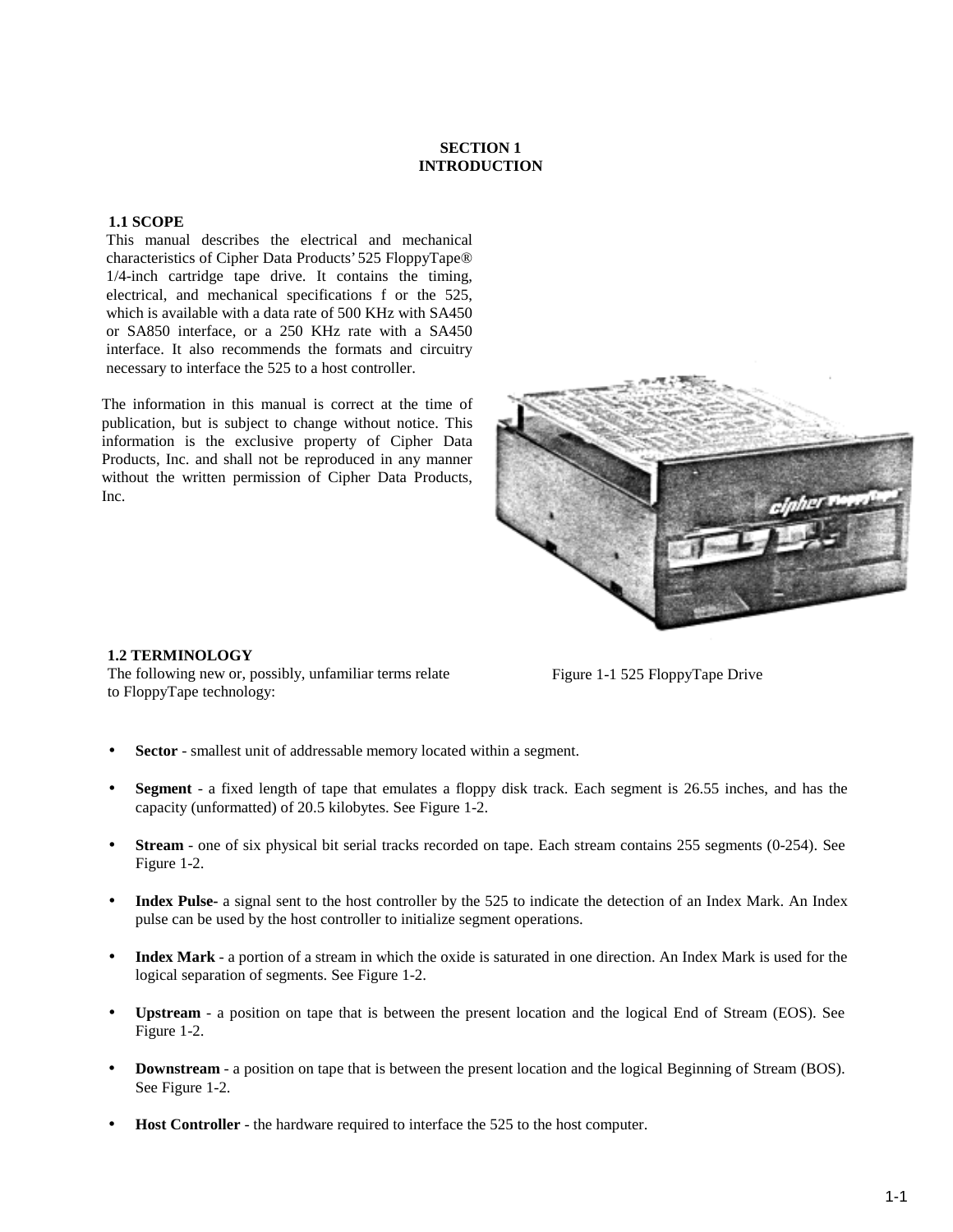







Figure 1-2. The Evolution of FloppyTape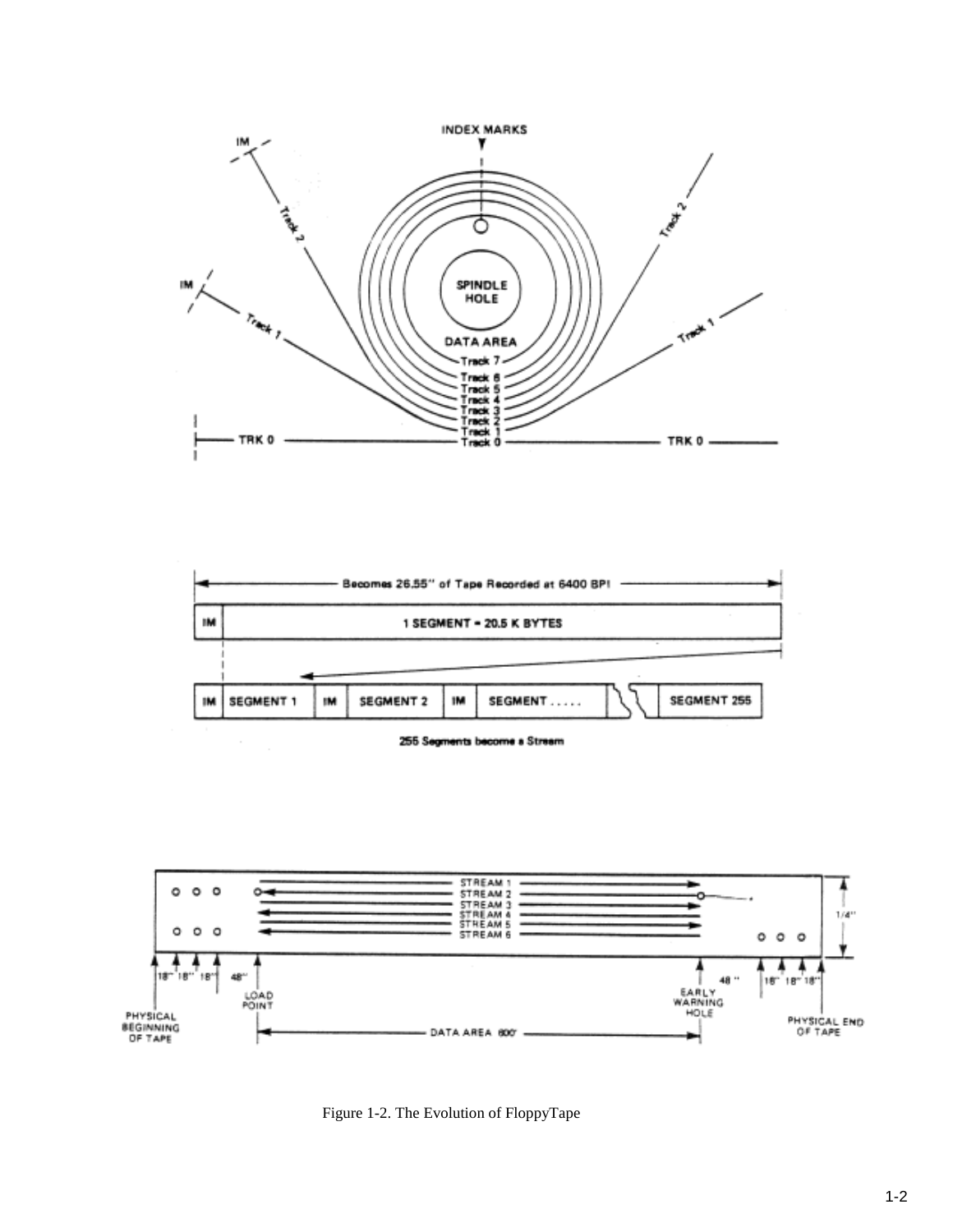#### **1.3 GENERAL DESCRIPTION**

The Cipher 525 FloppyTape cartridge tape drive is a low cost, computer data storage tape drive, employing the 3M DC600A or any other Cipher approved 1/4-inch cartridge tape media. The 525 emulates the industry standard SA850 or SA450 interface and responds to common floppy disk drive commands. Emulation of a floppy disk drive is accomplished by the FloppyTape's on-board Z8603 microprocessor. Data is recorded in a bit serial manner on each one of the six streams on the tape. Streams are selected by the host system via the four Drive Select and Side Select lines supported by the standard SA850 or SA450 bus. The host treats each stream as a logical disk surface. Prior to any stream access, the host system must select one of the six logical surfaces. Actual physical stream selection is accomplished by first having the Z8603 microprocessor interpret the Drive Select and Side Select lines, then positioning the Read/Write head on the selected stream. Each stream has an unformatted capacity of 5.2 megabytes.

Emulation of a floppy disk track is achieved by partitioning a stream into 26-inch segments. Segments are separated by DC saturated portions of tape referred to as Index Marks (IMs). Stream partitioning into segments by IMs is done by the Z8603 microprocessor during a stream format operation initiated by the host system. Following the format operation, the FloppyTape uses the IMs to generate the Index Pulse signal seen by the host on the interface. IMs are also used by the FloppyTape to count the 26inch increments of tape, when a segment seek operation is initiated by the host system controller. The unformatted capacity of a segment is 20.5 Kbytes (approximately twice the capacity of an 8-inch floppy disk track). Segments are accessed by the host system using the floppy disk protocol step and direction lines from the floppy disk controller.

#### **1.4 FEATURES**

The main features of the 525 FloppyTape include:

- Standard ANSI cartridge mounting
- Precise head stepping
- SA450 or SA850 floppy disk interfaces
- Operable with existing floppy disk controller chips
- No AC requirements
- 5-1/4-inch form factor
- High capacity storage (32 MB)
- Soft sector type floppy disk format
- Enclosed/removable media
- Low maintenance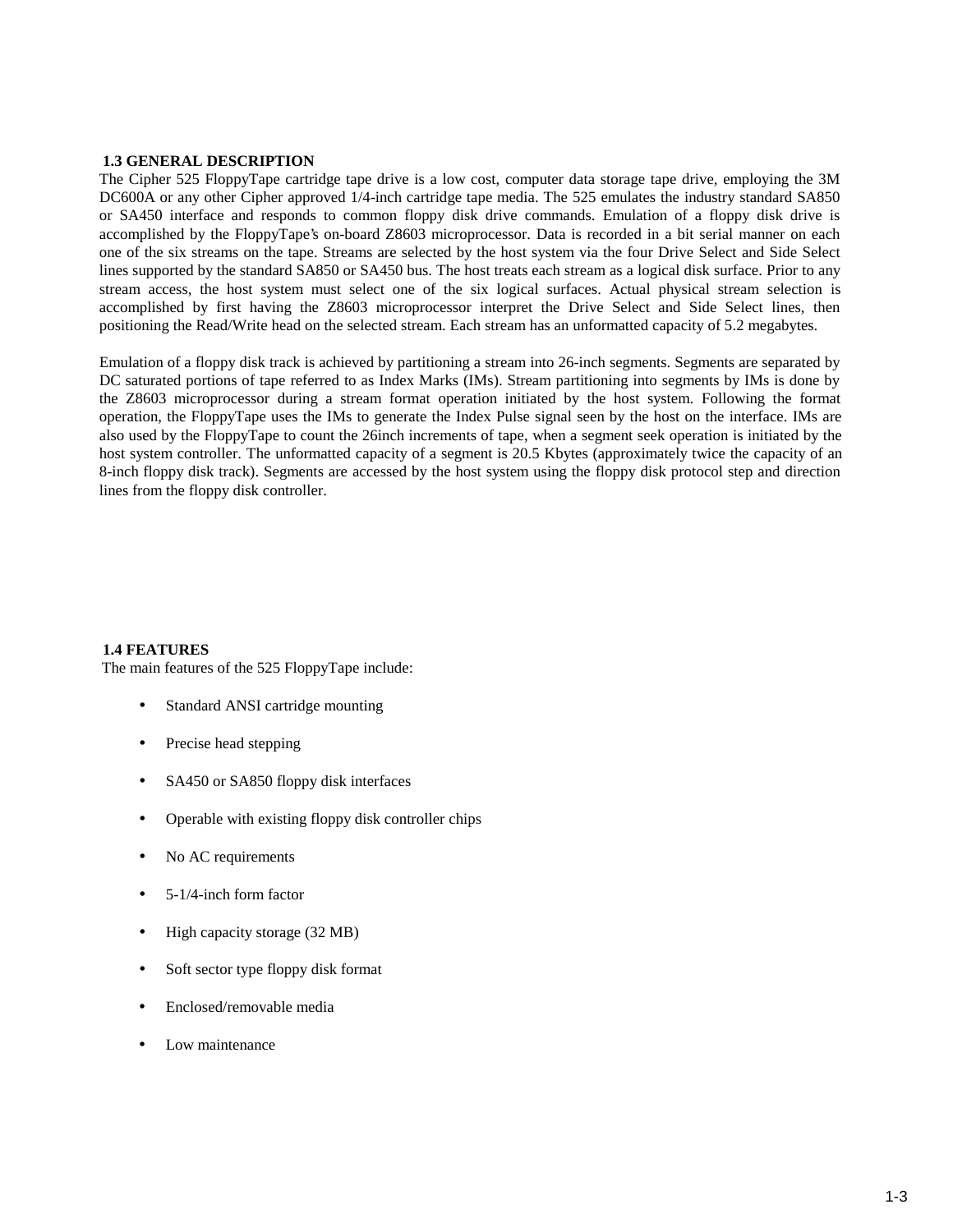### **SECTION 2 SPECIFICATIONS & RELIABILITY**

#### 2.1 **TAPE SPECIFICATIONS**

Tape Speed/Transfer Rate:\* 78 ips/500 Kbits/sec or 39 ips/250 Kbits/sec Ramp Time: 350 ms Tape Speed Variation Low Frequency: Less than  $\pm 2\%$ Instantaneous: Less than  $\pm 696$ Write Pre-compensation: 200 ns @ 500 Kbits/sec 250 ns @ 250 Kbits/sec MFM Recording Density: 6,400 bpi nominal Unformatted Capacity (MFM Recording) Segment: 26.55 inches = 20.5 Kbytes max. Stream: 255 segments = 5.2 hibytes Cartridge: 6 streams = 31.3 Mbytes Recording Tracks: 6 Recording Method: NRZ Interface Code Recommended: Modified Frequency Modulation (MFM)<br>Available: Frequency Modulation (FM) Frequency Modulation (FM)

### 2.1.1 **Recording Times**

| $78$ ips $(500$ Kbits/sec) | $0.333$ sec/segment |
|----------------------------|---------------------|
|                            | 93 sec/stream       |
|                            | 558 sec/cartridge   |
| $39$ ips $(250$ Kbits/sec) | $0.666$ sec/segment |
|                            | 186 sec/stream      |

1,116 sec/cartridge

#### 2.1.2 **Positioning**

Method: Multi-position stepper motor

\*Transfer rate is tape drive dependent.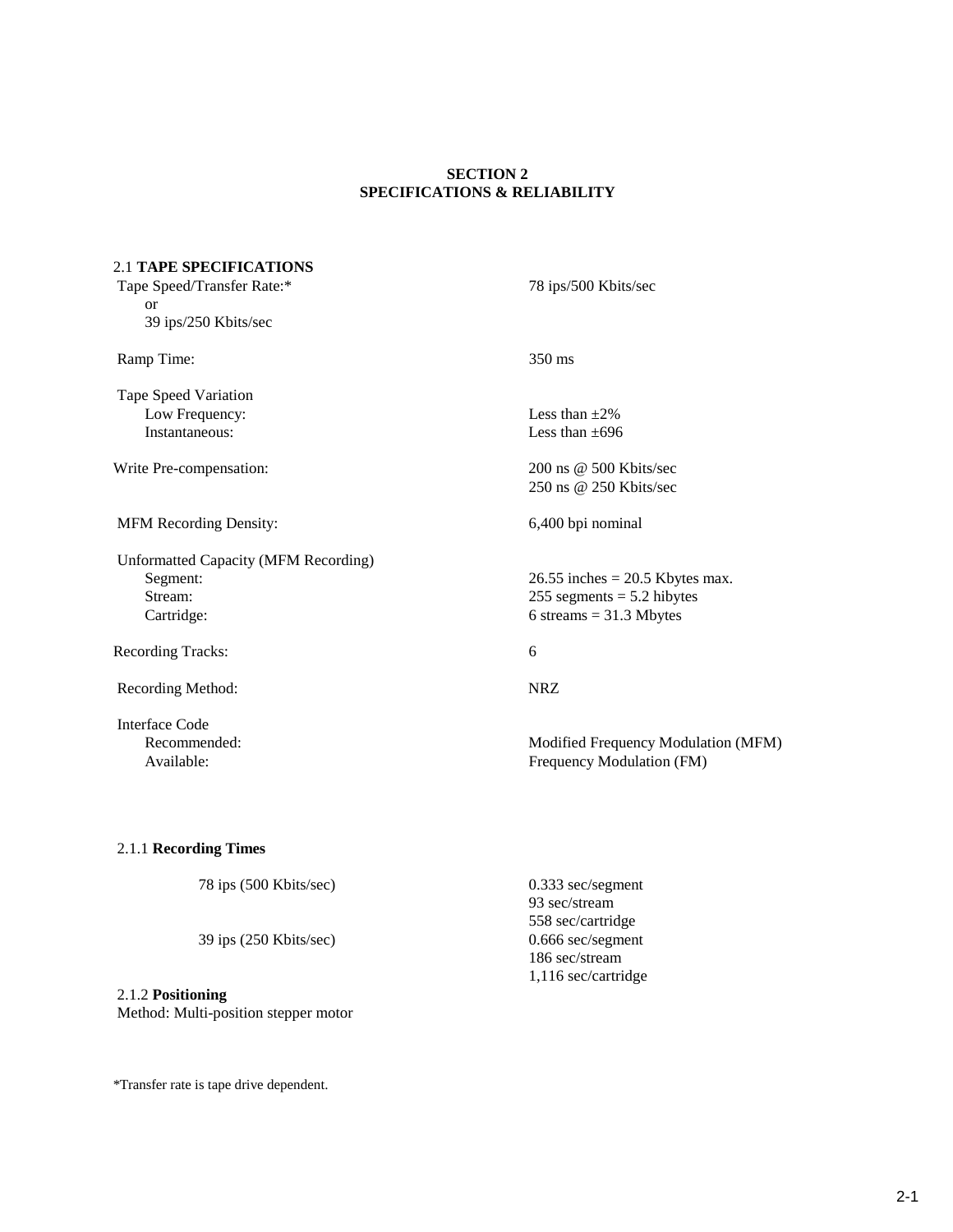# 2.2 **RELIABLITY** 2.2.1 **Mean Time Between Failures (MTBF)**

The MTBF for a drive is defined as follows:

 $MTBF =$  Power On Hours Number of Equipment Failures

### Definitions

Failures caused by operator error, or an out-of-specification operation, are not counted as failures.

Product Workload is stated in terms of a unit duty cycle, and is defined as actual tape motion time divided by total power-on time.

Infant mortality failures which occur within the first 100 hours of power-on time after site installation are not considered in the MTBF calculations.

The sample size must be greater than 100 units for the purpose of MTBF calculation.

Production and design maturity improvements allow the MTBF rate to be achieved 18 months from start of production. In the interim the actual MTBF might be lower. The minimum MTBF for the 525 is:

| Product Workload | MTBF (Hours) |
|------------------|--------------|
| 20%              | 19,250       |
| 40%              | 9,625        |
| 60%              | 6,416        |
| 80%              | 4,813        |

### 2.2.2 **Mean Time To Repair (MTTR)**

MTTR is defined as the time for an adequately trained and competent serviceman to diagnose and correct a malfunction at the subassembly level.

The MTTR is expected to be 15 minutes.

### 2.2.3 **Preventive Maintenance (PM)**

The 525 requires no service call related PM. The hours of required operator PM are related to the product workload.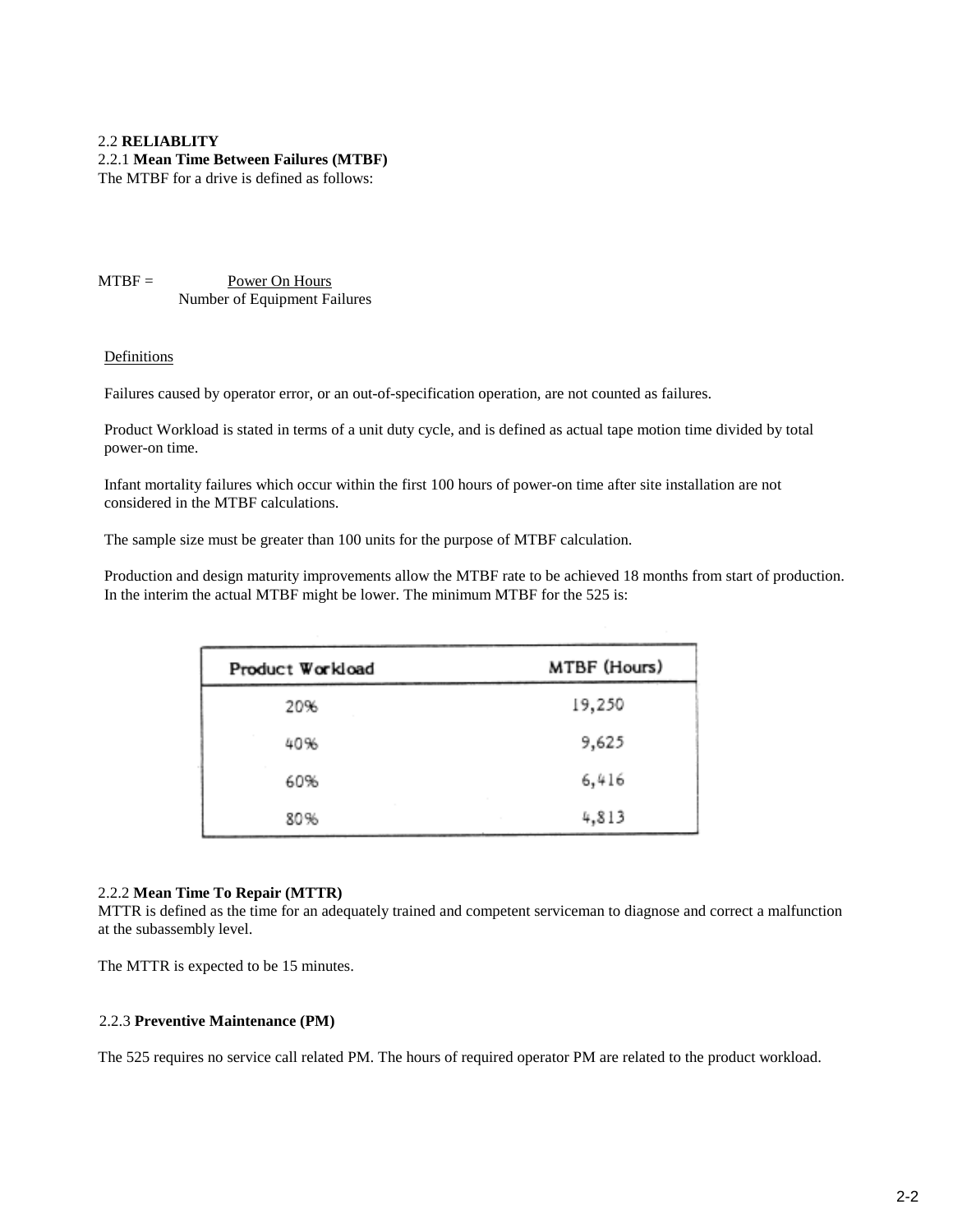| Product Workload | Hours of PM/100 Hours On |
|------------------|--------------------------|
| 20%              | 0.1                      |
| 40%              | 0.3                      |
| 60%              | 0.4                      |
| 80%              | 0.4                      |

This preventive maintenance, at a minimum, involves cleaning the tape path, including the recording head and the drive roller surface.

# 2.3 **DATA INTEGRITY**

Errors attributed to operator mishandling of the tape cartridge, or errors on the cartridge which can be detected and flagged during formatting, are not included in determining error rates.

### 2.3.1 **Media**

Only cartridges from Cipher approved sources may be used, such as the 3M DC600A. Properly handled, the cartridge can be used for at least 5,000 full length passes. (BOT to EOT and back to BOT is considered 2 passes.)

### 2.3.2 **Recoverable Read Errors**

A recoverable error (soft error) is one which may be corrected by no more than 10 reread attempts. Data patterns, tape position, and Read/Write head position do not affect data error rate performance. The recoverable read error rate for the 525 is less than 1 in  $10^9$  bits.

### 2.3.3 **Non-Recoverable Read Errors**

A non-recoverable read error (hard error) is one which cannot be corrected by 10 re-read attempts. The non-recoverable read error rate for the 525 is less than 1 in  $10^{11}$  bits.

### 2.3.4 **Power Loss**

Accidental loss of DC power will not result in any component failure.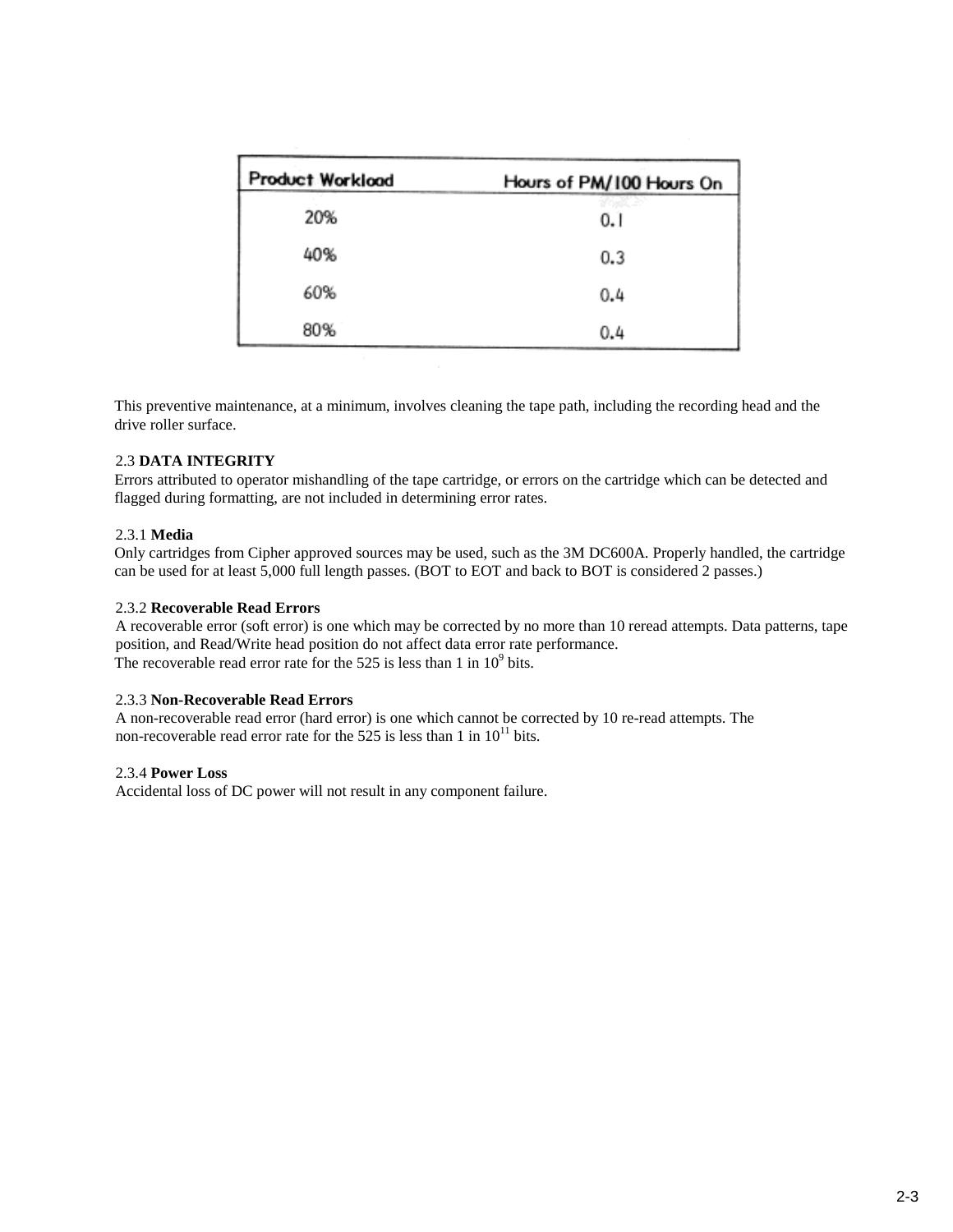### **SECTION 3 FUNCTIONAL CHARACTERISTICS**

### 3.1 **GENERAL DESCRIPTION**

The 525 FloppyTape 1/4-inch cartridge tape drive consists of Read/Write electronics, control logic, tape drive mechanism, head positioning mechanism, and the Read/Write head. These components perform the following functions:

- Interpret, generate, and emulate floppy disk drive control signals
- Position the Read/Write head on the logically selected stream
- Monitor and control tape speed
- Read and Write data

Figure 3-1 is a block diagram of the 525 FloppyTape. The host system interfaces the 525 through the control and data signal bus. The control signals are interpreted, and appropriate action is initiated by the tape motion control logic.

Tape is transported across the Read/Write head in both directions by a direct-drive DC capstan motor. The built-in tachometer circuit provides feedback to the control electronics for constant motor speed adjustment.

A photo detector senses the Beginning Of Tape (BOT), the Early Warning (EW), and the End Of Tape (EOT) holes. The on-board microprocessor initiates subsequent control actions.

The Write protect circuitry guards against accidental alterations of recorded data inhibiting the Write electronics when the cartridge tumbler is in the "safe" position.

Figure 3-2 shows the physical locations of these components on the 525 chassis.

### 3.2 **READ/WRITE & CONTROL ELECTRONICS**

The Read/Write and control electronics are located on a single Printed Circuit Board (PCB). The PCB components include the following circuits:

- Index Detector/Generator
- Write Current Driver
- Read Amplifier and Transition Detector
- Write Protect Logic
- Logical Drive/Stream Selection
- Tape Speed/Capstan Control
- Tape Hole Monitor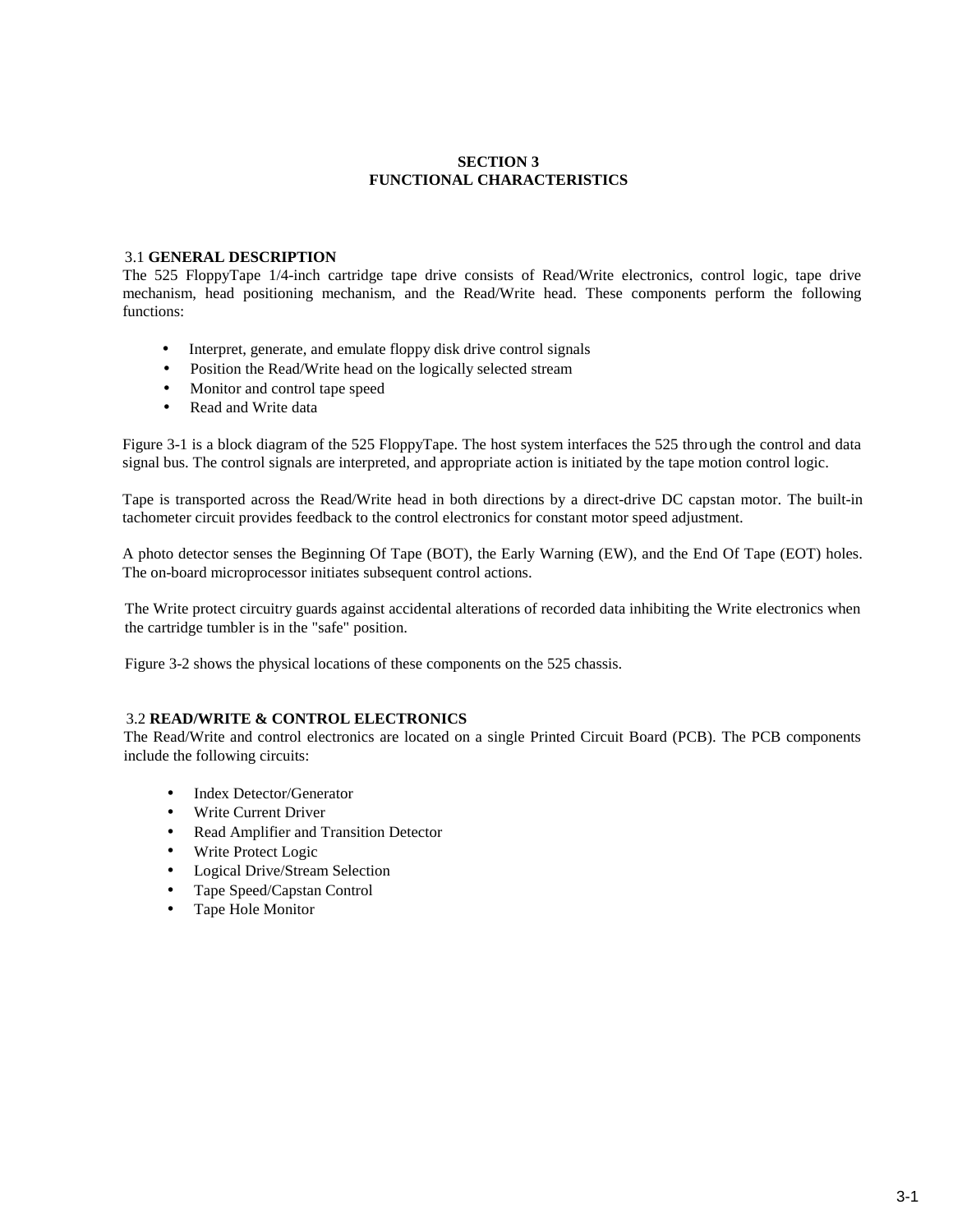

Figure 3-1. 525 Functional Block Diagram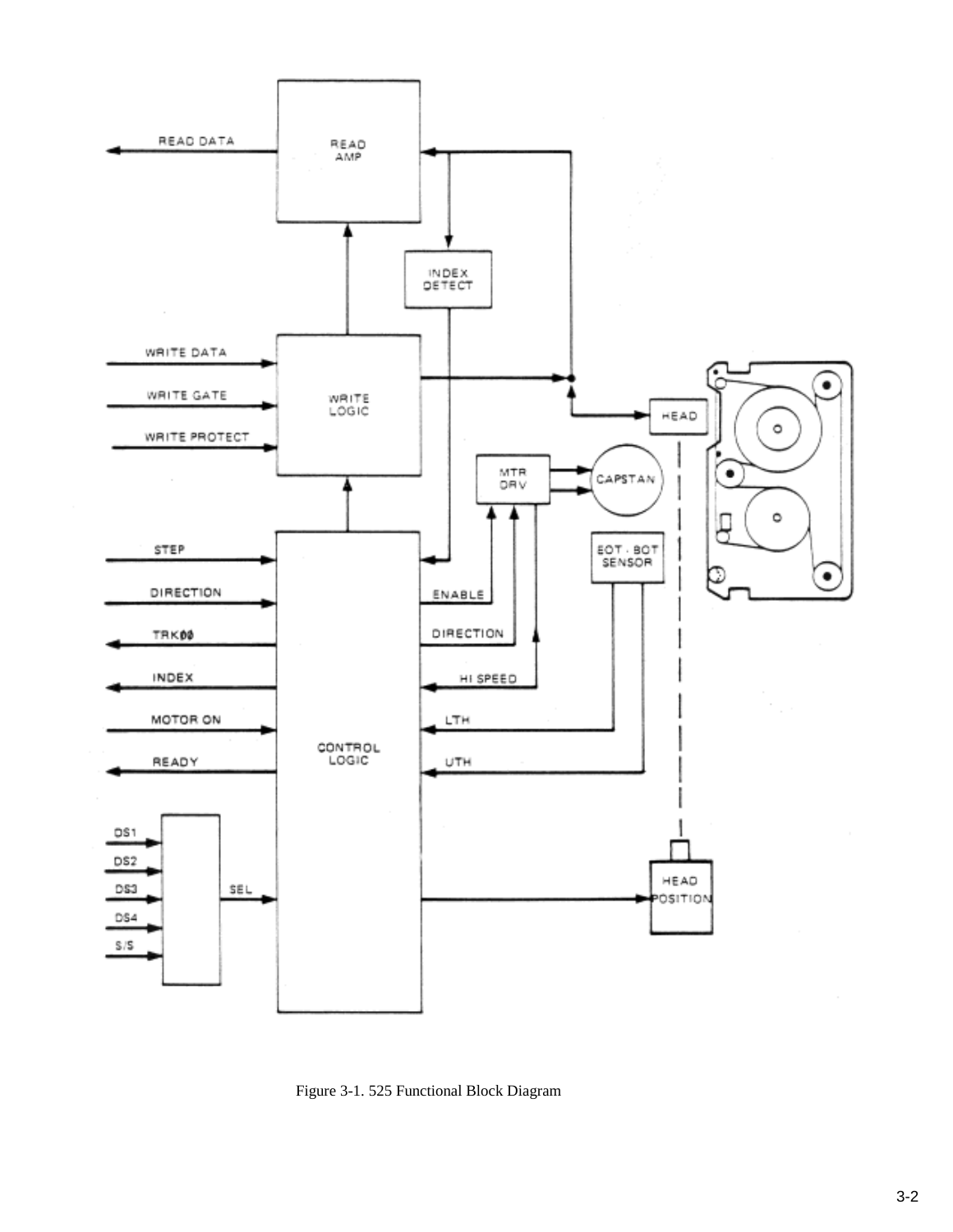

Figure 3-2. Component Location Layout

### 3.3 **TAPE DRIVE MECHANISM**

The tape drive capstan is driven by a three-phase, brushless DC motor. Feedback from the integral tachometer is utilized by the on-board microprocessor for accurate pulse-width modulation speed control.

Precise cartridge-to-head alignment is accomplished with a "floating" cartridge carriage assembly. Forces applied, similar to those recommended by ANSI 3.55-1977, locate the cartridge positively against the three registration pins and the datum surfaces of the deck plate. This configuration assures exact media positioning. A sliding contact pin opens the tape cartridge door to enable contact between the media and Read/Write head.

### 3.4 **READ/WRITE HEAD POSITIONING MECHANISM**

The Read/Write head is positively locked against the media by an upward turn of the cartridge lock lever. Stream access is performed by a multi-position four-phase head stepper motor. The head stepper motor is driven by the control logic in response to Drive/Side Select signals received from the host controller.

The stepper mechanism provides an approximate step size of one mil (0.001 inch) to position the head.

The 525 is designed with a single element, glass-bonded ferrite/ceramic head with tunnel erase.



Figure 3-3. Read/Write Head Assembly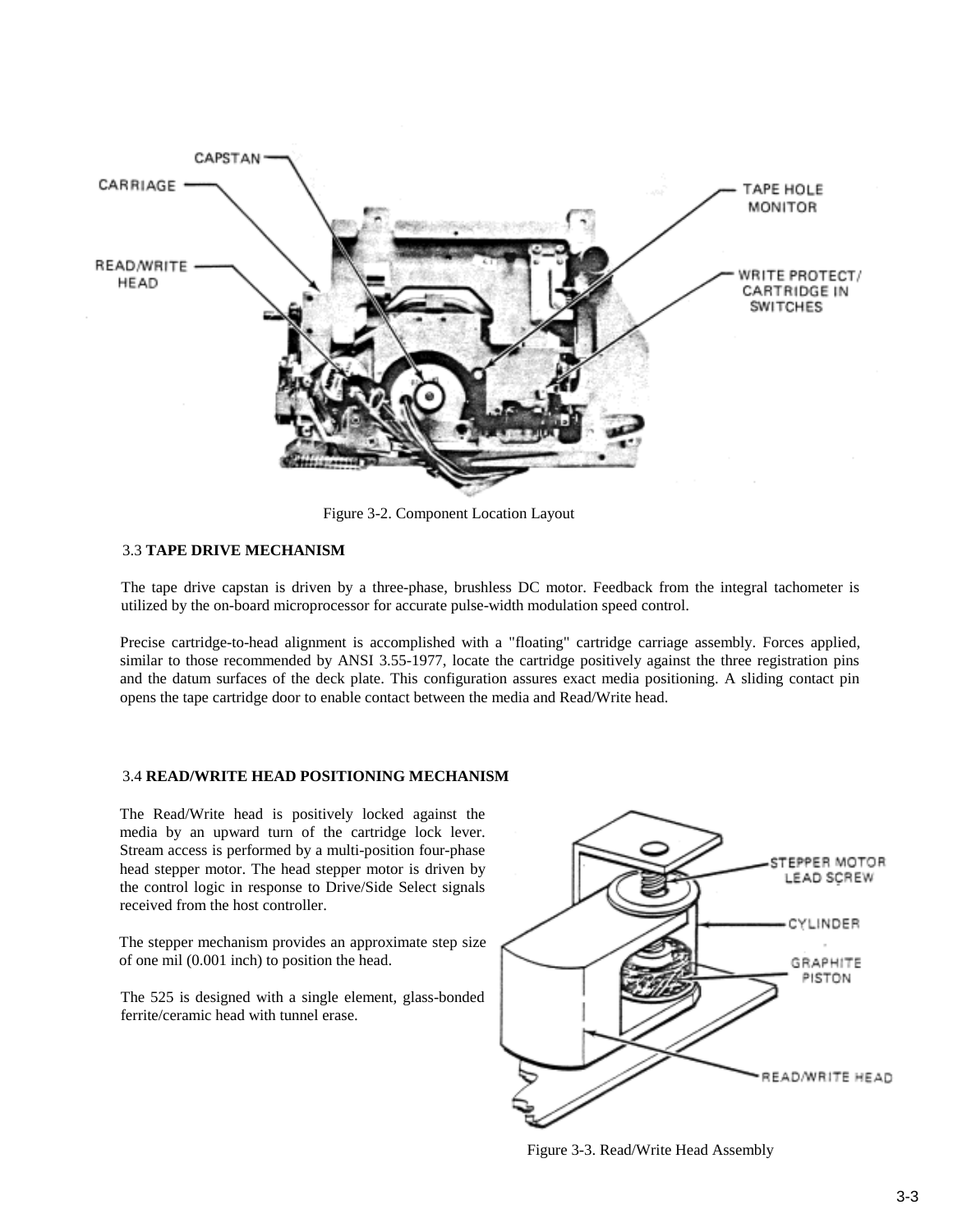#### **SECTlON 4 FUNCTIONAL DESCRIPTION**

#### 4.1 **POWER SEQUENCING**

The DC voltage (+5V, +12V) can be applied in any sequence. However, in order to maintain data integrity during power-up, the Write Gate line must be held inactive, or the cartridge lock lever must be in the open position. On a power-up- sequence, or the insertion of a new cartridge, the drive automatically performs a retension pass of the tape, leaving the medium positioned at Stream 1, Segment 0. (See Paragraph, 9.4.6)

#### **4.2 STREAM SELECTION**

Stream selection occurs as a function of the Drive and Side Select lines. These lines are used as inputs to a decode PROM. Through the use of three jumpers (W1, W2, W3), a total of seven possible stream configurations can be derived. (See Stream Selection Tables, Appendix A.)

When a new stream is selected and the Head Load or Motor On line asserted, the tape automatically moves to Segment 0 of that stream. If no Step pulses are received, the tape will position on the new stream at the same segment number as on the previous stream. Each time a new stream is selected, it is recommended that the host issue a recalibrate command to its controller to avoid tape device/controller confusion. (See Figures 4-1 and 4-2.)



Figure 4-1. 525 Physical Tape Layout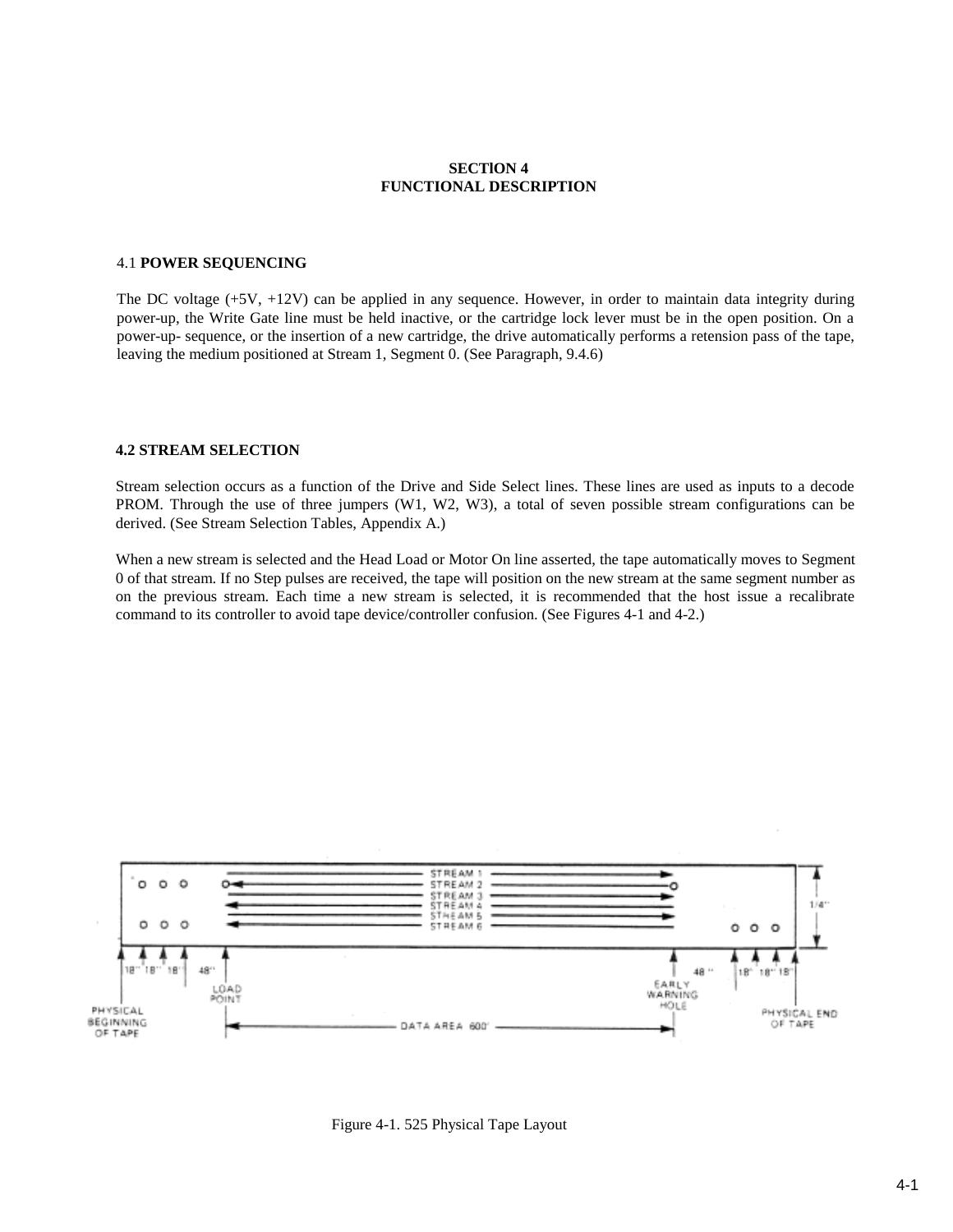

Figure 4-2. 525 Stream Partitioning Layout

### 4.3 **HEAD LOAD/MOTOR ON**

The Head Load line on the SA850 interface serves the same purpose as the Motor On line on the SA450 interface. This line must be asserted in order to Write or Read data. Following the assertion of the Head Load/Motor On line, a 400 ms nominal delay is introduced prior to any data operation to allow the medium to reach full operating speed. If the Head Load/Motor On line is asserted and no Step pulses are issued by the host, the 525 always repositions to the

last accessed segment. If, after four seconds, accessing has still not occurred, the host should deactivate the Head Load/Motor On line to avoid excessive wear of the medium.

### 4.4 **SEGMENT ACCESSING**

Segment accessing requires the host controller to perform the following steps:

- a. Select the desired stream
- b. Activate the Head Load/Motor On line
- c. Read the segment/sector address mark from the tape
- d. Compare the segment/sector address read from the tape to the target segment/sector address. If there is a mismatch, go to Step e. Otherwise go to Step f.
- e. Address mismatch: determine the direction of the target segment within the stream and activate the Direction line accordingly. Issue Step pulses equal to the offset difference between the actual and the target address.

With the Head Load/Motor On line still asserted and with an incoming stream of Step pulses, the 525 responds by moving the tape in the direction selected by the Direction line until the number of Index Marks passed is equal to the number of Step pulses received. At this point, the host should reenter this procedure at Step c. This process is repeated until a segment address mark compare occurs. (See Figure 4-3.)

f. Address match: access the appropriate sector within the segment.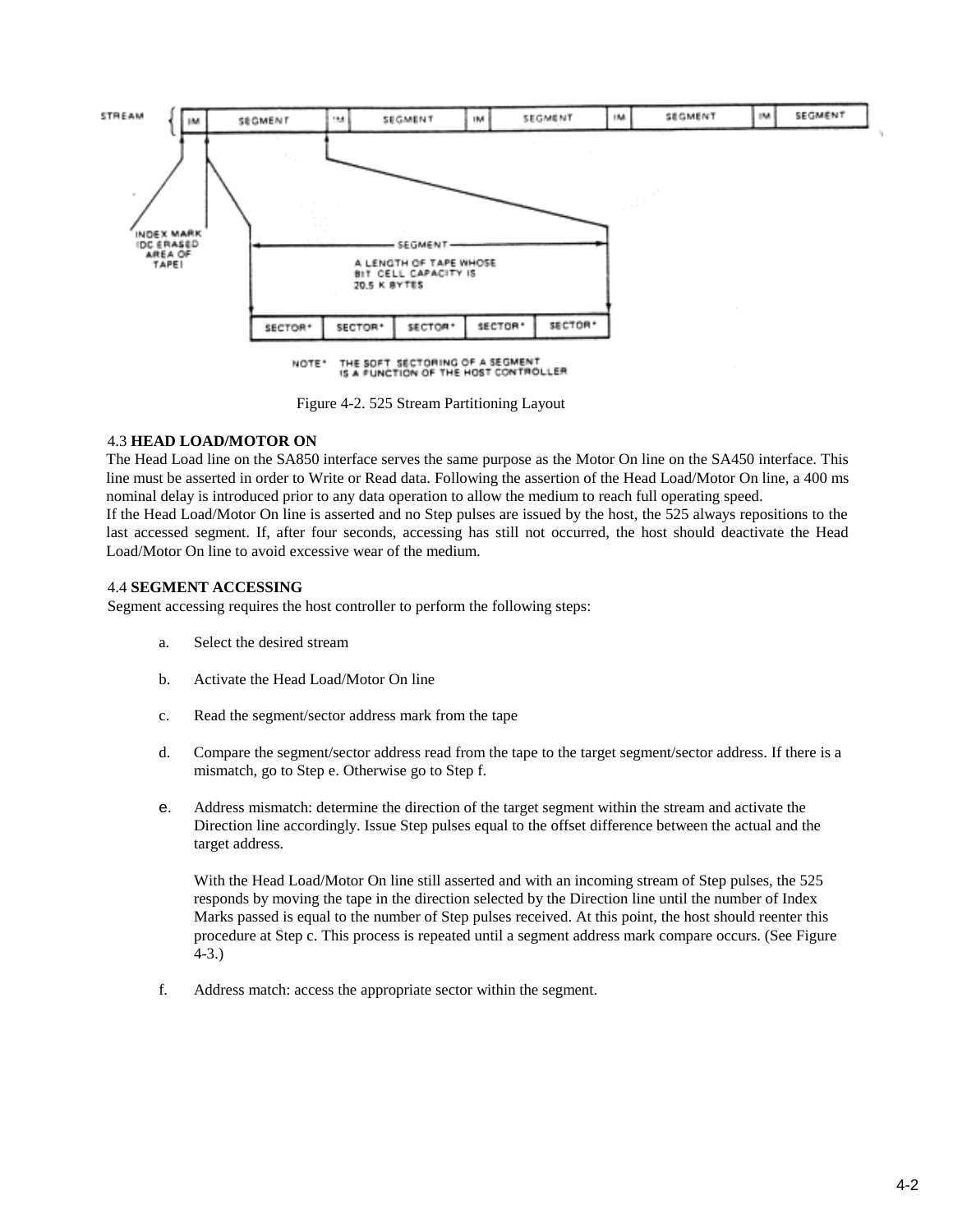

Figure 4-3. Stream Access Flowchart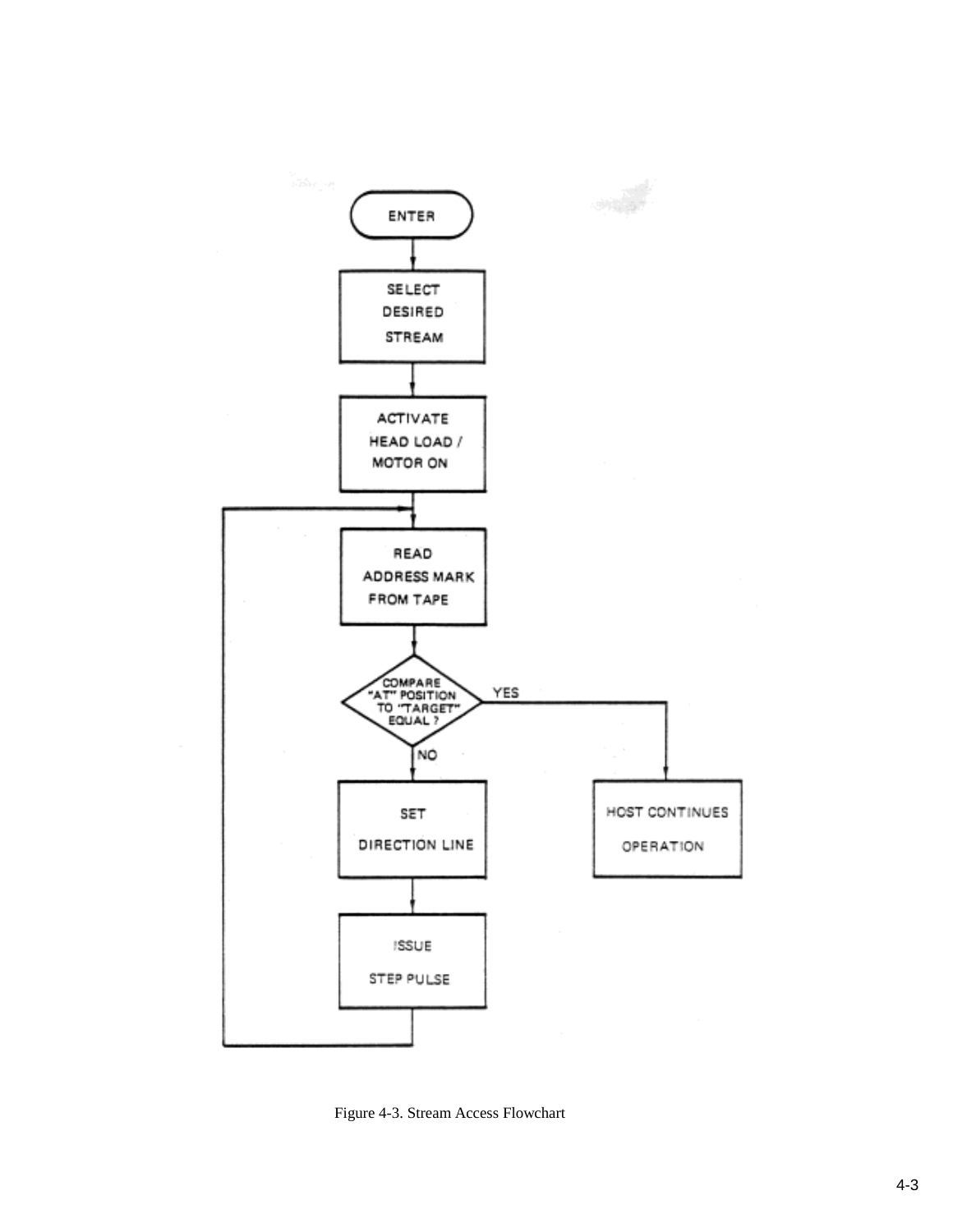#### 4 5 **STEP OUT/STEP IN**

The Direction Select line is used to send a pulse which moves the tape to the next segment (step out), or the previous segment (step in).

#### Step Out

With the Direction Select line at a high logic level (+2.5V to +5.25V), a pulse on the Step line, in conjunction with Head Load or Motor On, moves the tape downstream to the next segment.

#### Step In

With the Direction Select line at a low logic level (0.0V to +0.8V), a pulse on the Step line in conjunction wit-in the Head Load or Motor On, moves the tape upstream to the next segment. See Figure 4-4.



NOTE: Time to target segment is approximately equal to the number of Step pulses issued times 333 ms.

Figure 4-4. Random Segment Access Timing

#### 4.6 **READ OPERATION**

Reading data from the 525 drive is accomplished by:

- a. Activating Drive Select to select the desired stream
- b. Activating the Head Load/Motor On line
- c. Deactivating the Write Gate line

Timing relationships are shown in Figure 4-5.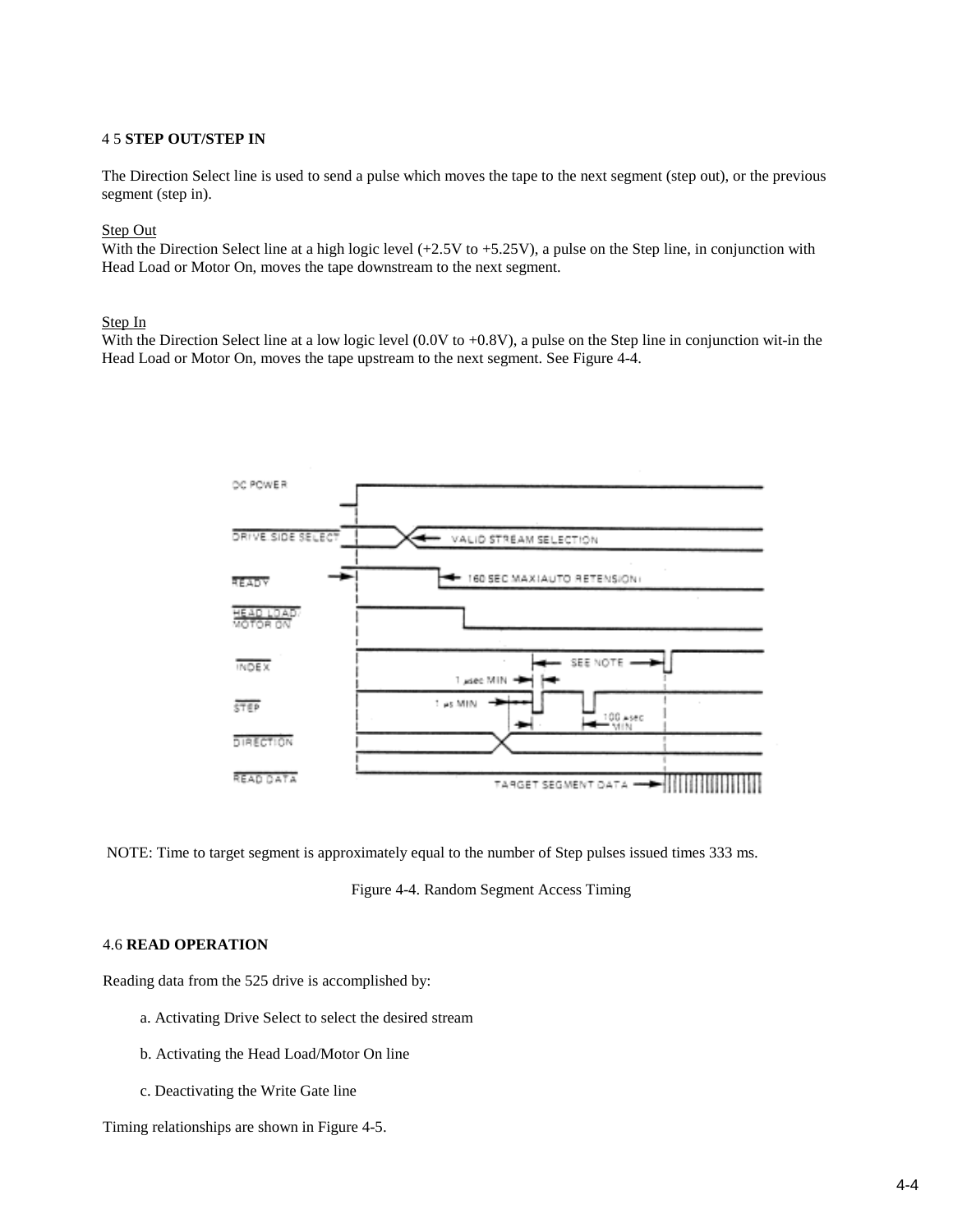

NOTES: 1. Timing is measured at the host.

2. If no Step pulse is received, the 525 will not issue the second Index pulse until the unit completes repositioning on the same segment.

Figure 4-5. Read Timing

#### 4.7 **WRITE OPERATION**

To Write data on the 525, the following steps are performed:

- a. Activate the Drive Select
- b. Activate the Head Load/Motor On line
- c. Activate the Write Gate line
- d. Pulse the Write Data line with the data to be written. The Write timing relationships are shown in Figure 4-6.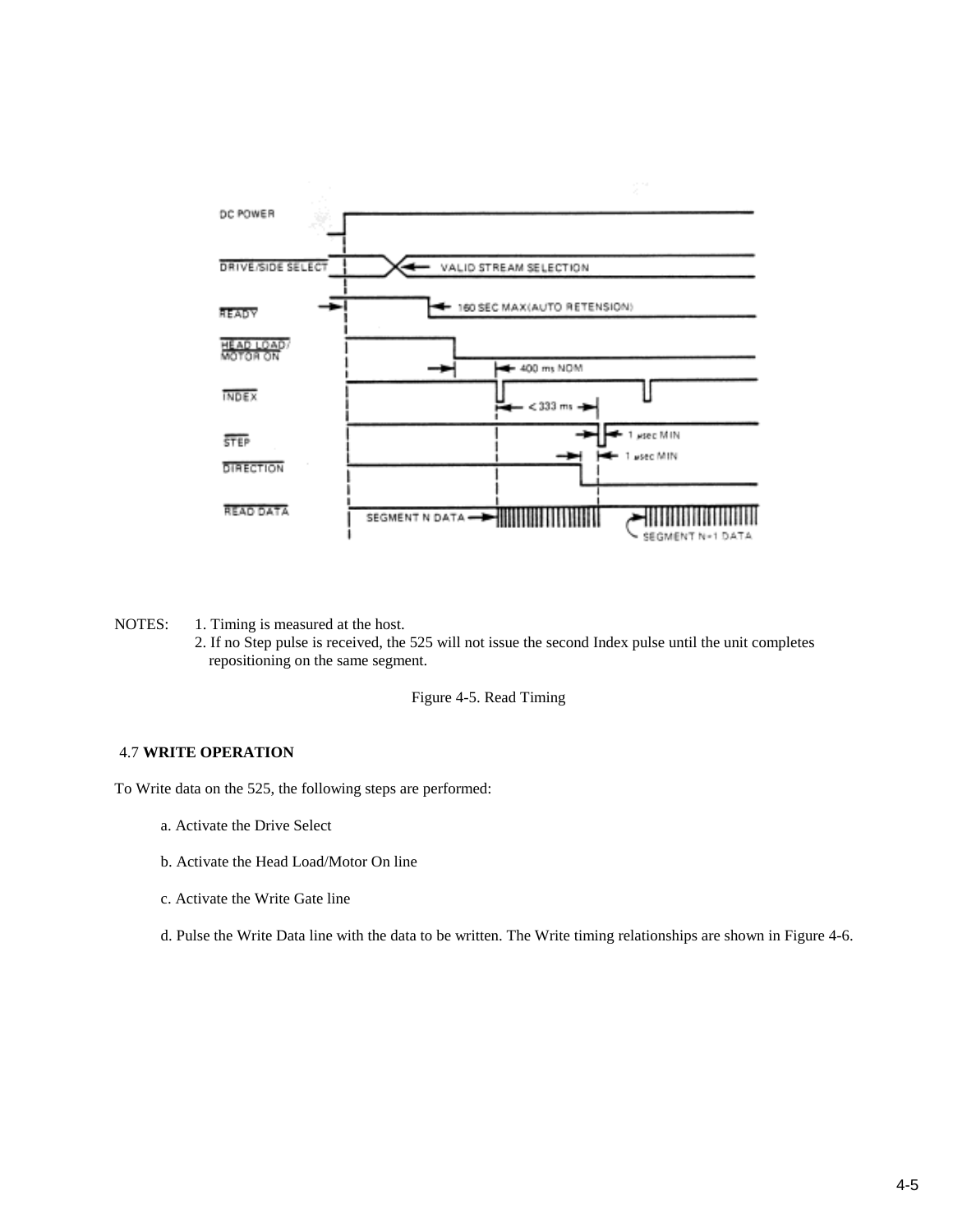

- NOTES: 1. Timing is measured at the host.
	- 2. If no Step pulse is received, the 525 will not issue the second Index pulse until the unit completes repositioning on the same segment.

Figure 4-6. Write Timing

### 4.8 **RECORDING FORMAT**

The data format recorded on the cartridge tape is a function of the host system. The format should be designed around the user's application to take maximum advantage of the available storage capacity.

For detailed recording format information, refer to Section 9 and Appendix B.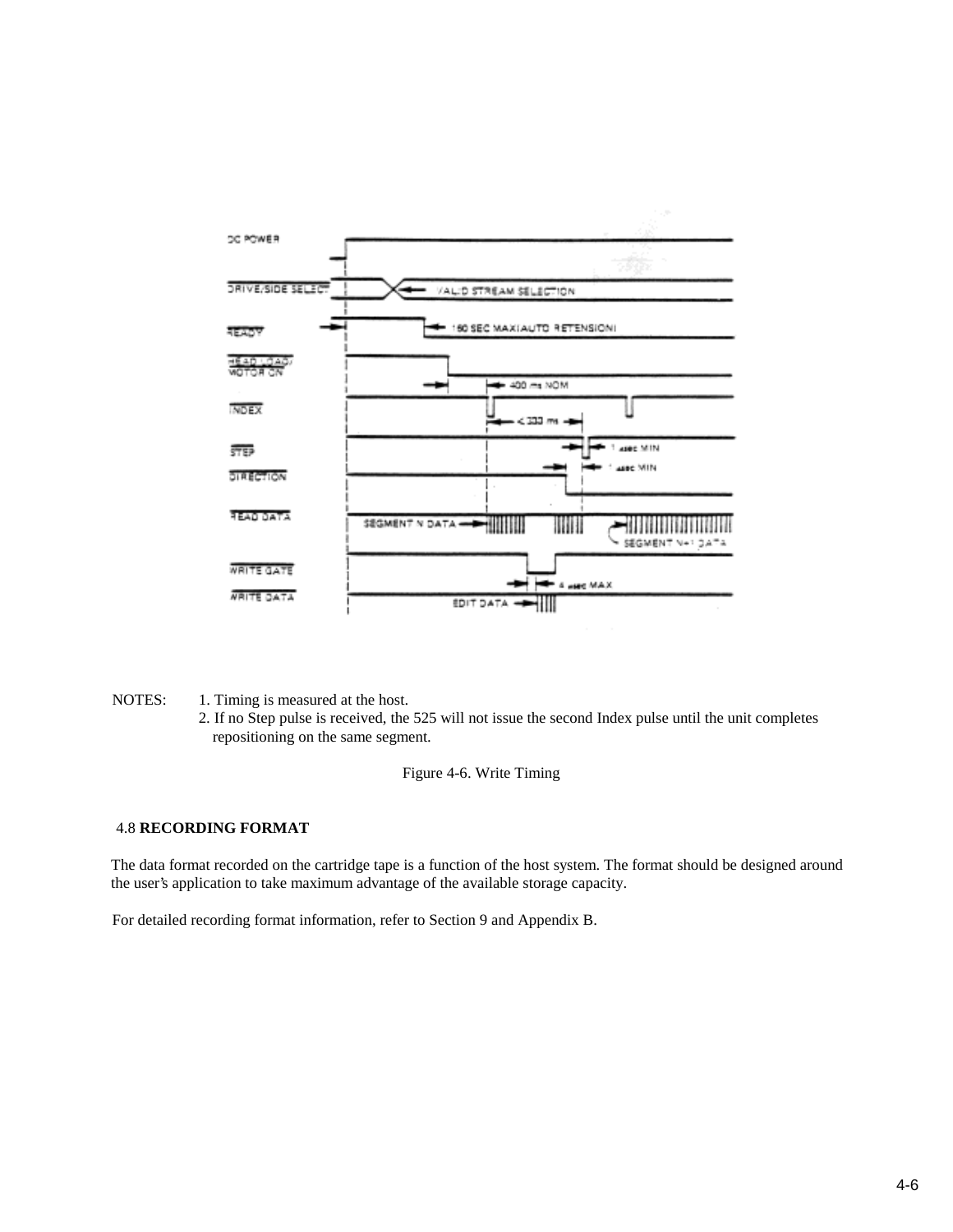### **SECTION 5 INTERFACE SIGNALS**

### 5.1 **DRIVE INTERFACE**

The 525 requires two separate connections to the host controller: J1, the digital signal interface which provides control signals and data and J2 which provides DC power. Connector dimensions are detailed in Section 6.



Figure 5-1. 525 Drive Interface - SA450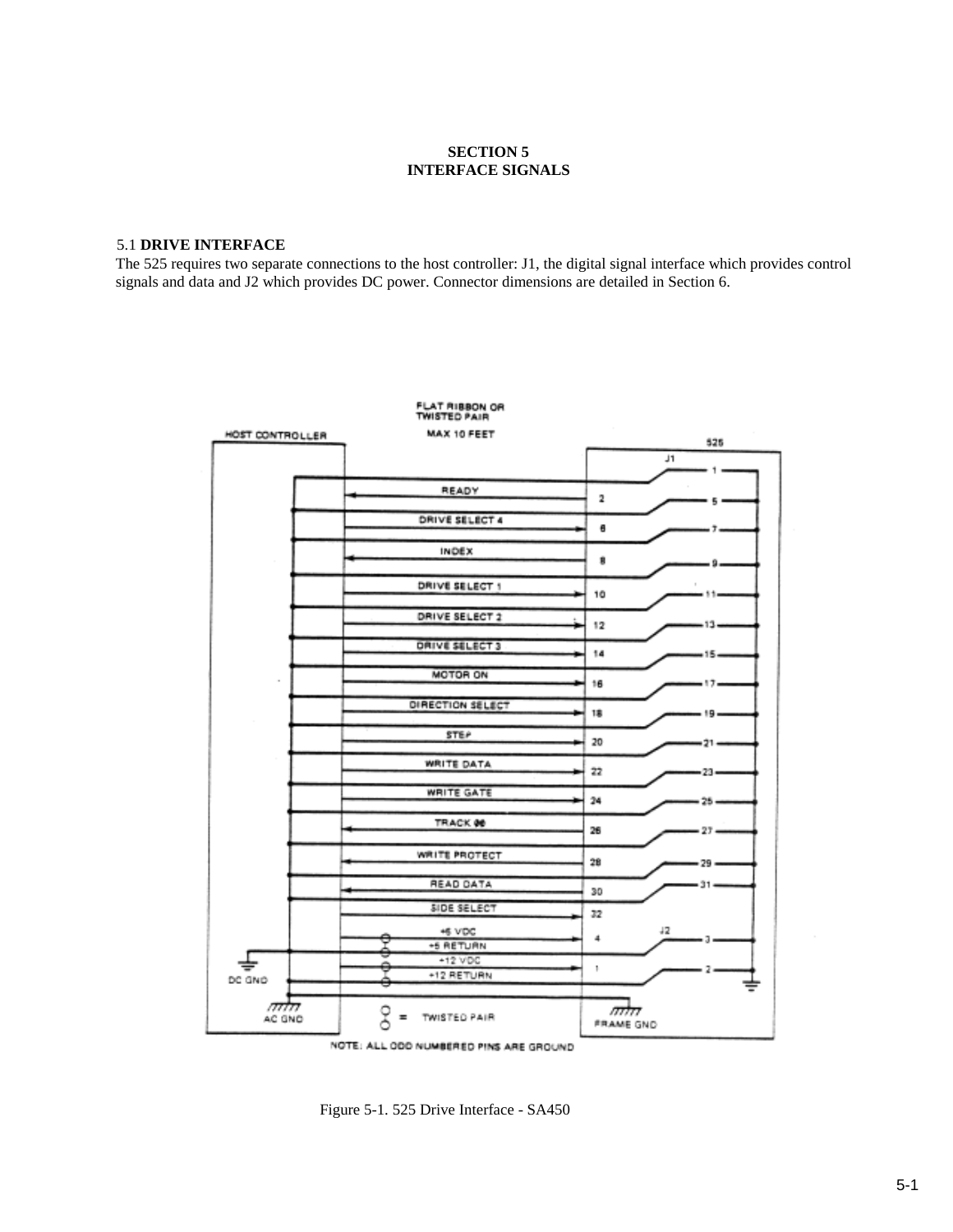

Figure 5-2. 525 Drive Interface - SA850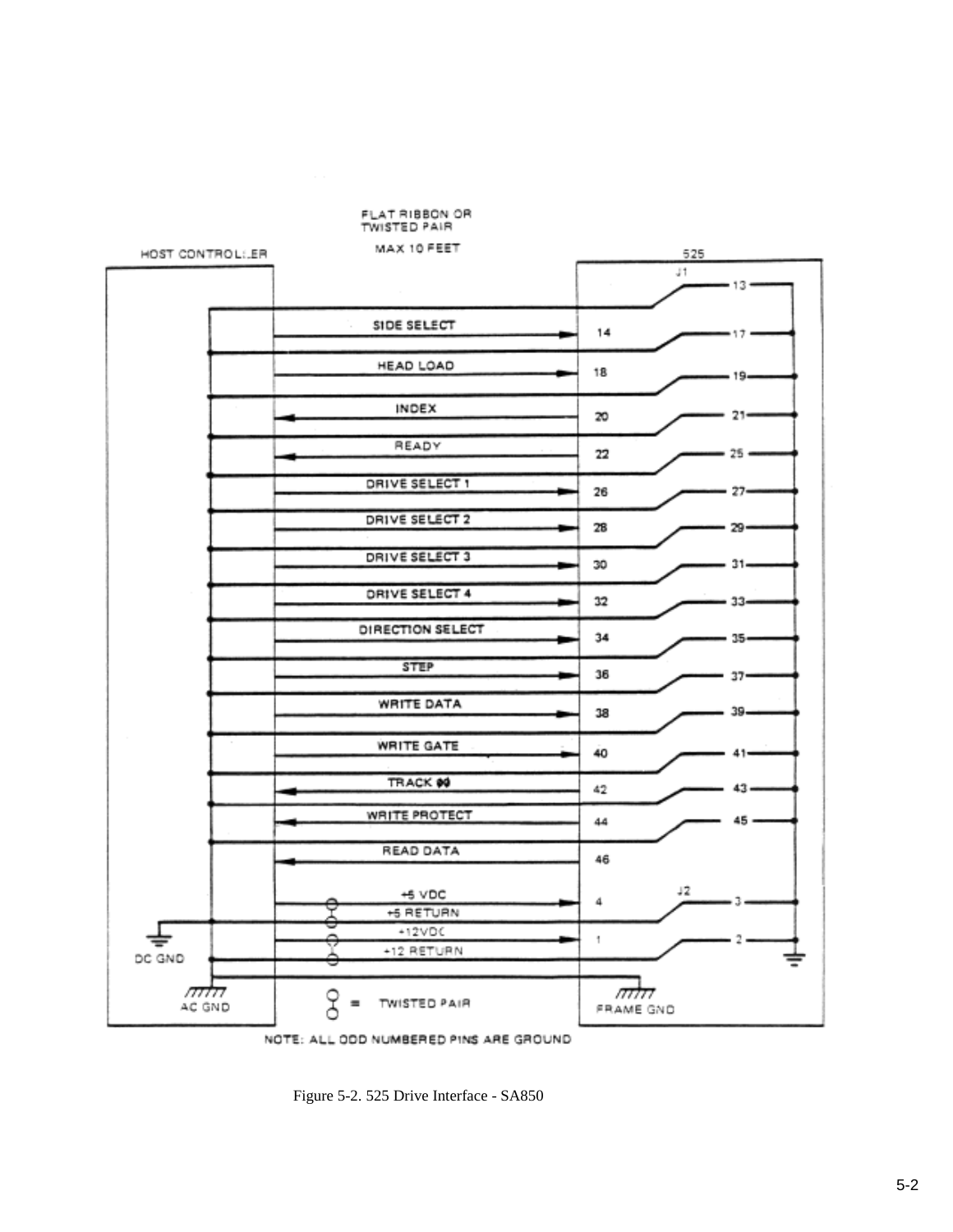| SA850 | SA450                  |                 |      |                  | ta Tücc                                                                                                                 |
|-------|------------------------|-----------------|------|------------------|-------------------------------------------------------------------------------------------------------------------------|
| Pin # | Pin #                  | Name            | IJO. | Signal           | Description                                                                                                             |
|       | Input Control Signals  |                 |      |                  |                                                                                                                         |
| 26    | 10                     | DS 1            | I    | Drive Select 1   | Stream selection with Side Select                                                                                       |
| 28    | 12                     | DS 2            | I    | Drive Select 2   | Stream selection with Side Select                                                                                       |
| 30    | 14                     | DS <sub>3</sub> | I    | Drive Select 3   | Stream selection with Side Select                                                                                       |
| 32    | 6                      | DS 4            | I    | Drive Select 4   | Stream selection with Side Select                                                                                       |
| 14    | 32                     | SS              | Ι    | Side Select      | Stream selection                                                                                                        |
| 34    | 18                     | <b>DIRC</b>     | I    | Direction Select | When low (true), in conjunction<br>with Step pulse, causes tape to<br>move toward Segment 254 of<br>selected stream     |
| 36    | 20                     | STP             | I    | Step             | When pulsed causes tape to move<br>one segment per pulse in the<br>direction<br>selected<br>by<br>the<br>Direction line |
| 18    |                        | HLD             | I    | Head Load        | Causes tape motion                                                                                                      |
|       | 16                     | MTON            | I    | Motor On         | Causes tape motion                                                                                                      |
| 40    | 24                     | WGT             | I    | Write Gate       | Enables writing of data                                                                                                 |
|       | Output Control Signals |                 |      |                  |                                                                                                                         |
| 20    | 8                      | INDX            | 0    | Index Pulse      | Indicates beginning of a segment                                                                                        |
| 42    | 26                     | TRKØ            | 0    | Track Ø          | Indicates tape position is at, or<br>going to, Segment Ø of selected<br>stream                                          |
| 44    | 28                     | WPT             | 0    | Write Protect    | When low, indicates cartridge is<br>Write protected                                                                     |
| 22    | 2                      | RDY             | 0    | Ready            | Indicates cartridge in, retension<br>pass done                                                                          |
|       | Data Line Signals      |                 |      |                  |                                                                                                                         |
| 38    | 22                     | WD              | ı    | Write Data       | Data to be written                                                                                                      |
| 46    | 30                     | RD              | 0    | Read Data        | Read data from tape                                                                                                     |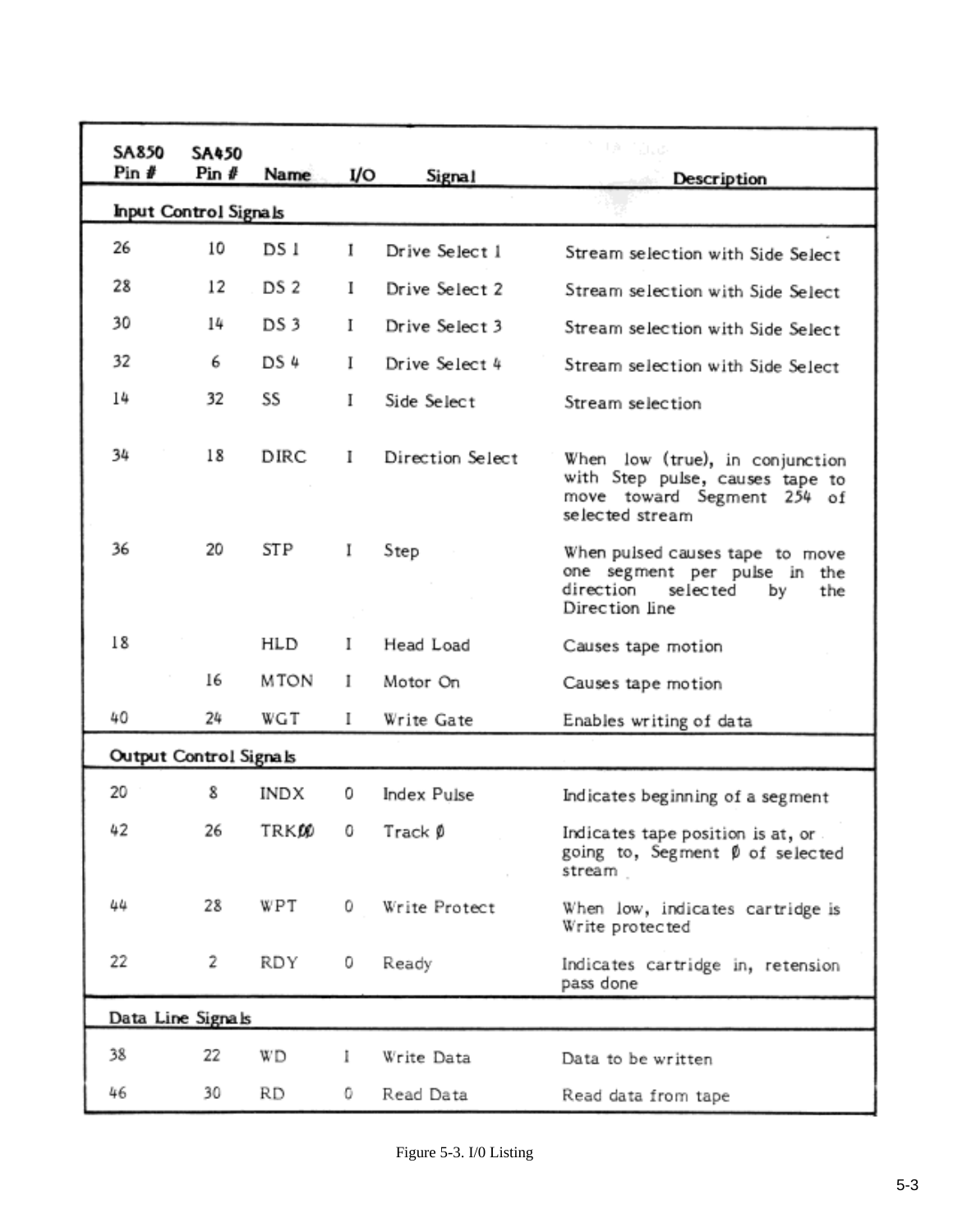### 5.2 **INTERFACE SIGNAL LEVELS**

True = Logical  $0 = \text{Vir } \pm 0.0$  to  $+0.8\text{V}$  $\omega$  Iin = 40 ma (max)

False = Logical  $1 = \text{Vir} +2.5\text{ V}$  to 5.25V  $\omega$  Iin = 0 ma

Input Impedance  $= 150$  oh ms



Figure 5-4. Interface Signal Driver/Receiver

#### 5.3 **INPUT CONTROL SIGNALS**

#### Drive Select

The four Drive Select lines (DS1 - DS4), used with the Side Select (SS) line, and the configuration jumpers W1, W2, W3, allow selection of one of six logical drives. When a particular drive is selected, the head moves to the appropriate stream and the microprocessor is enabled to scan and respond to other control signals.

#### Head Load/Motor On

When the Head Load (HLD) or Motor On (MTON) line, and Drive Select (DS) lines are asserted by the host controller, the capstan on the selected drive is enabled and tape motion begins.

#### Direction Select

The Direction Select (DIRC) line is used by the 525 to control the direction of tape movement. If this line is low, it causes the tape to move upstream. If it is high, it causes the tape to move downstream.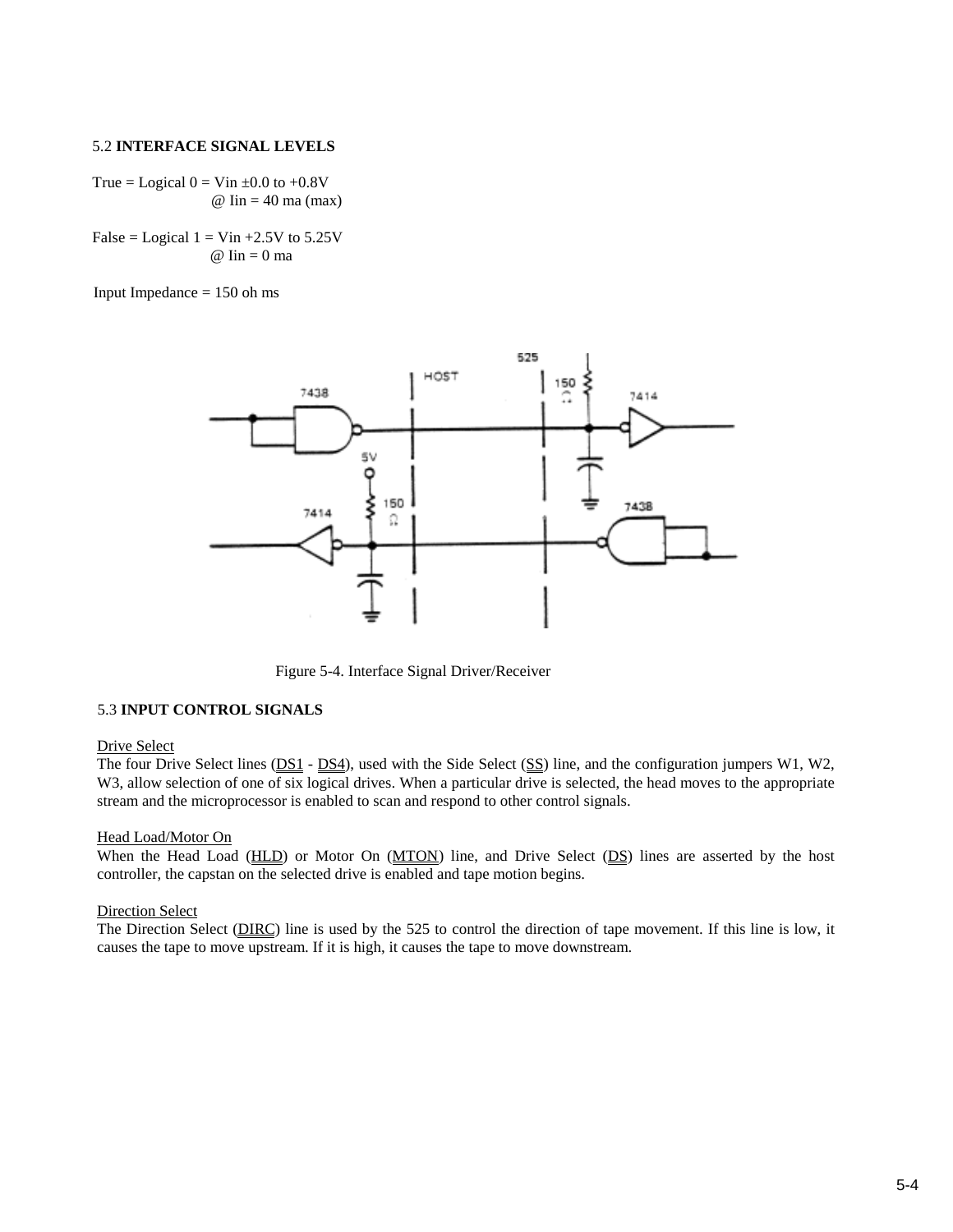### Step

A pulse on the Step line (STP) causes the tape to move one segment from its current position in the direction controlled by the DIRC line.

 $DIRC = I$  Tape motion towards logical Segment 0.

DIRC = 0 Tape motion towards logical Segment 254.

### Write Gate

The Write Gate (WGT) line allows the host to disable the Step function and enable the Write drivers. A false (high) level on this line enables the Read output to the Read amplifier section so data may be read.

### 5.4 **OUTPUT CONTROL SIGNALS**

### Track 00

A logic low level on the Track line (TR00) indicates the 525 is at, or going to, the first segment (00) of the selected stream.

Index

A pulse on the Index (INDX) line indicates that the drive is at the beginning of a segment in the selected stream. The segment time from Index Mark to Index Mark in a write format routine is 333 milliseconds.

### Write Protect Signal

A low on the Write Protect (WPT) line indicates that the safe tumbler on the cartridge has been manually set. The 525 Write circuits are also disabled under this condition.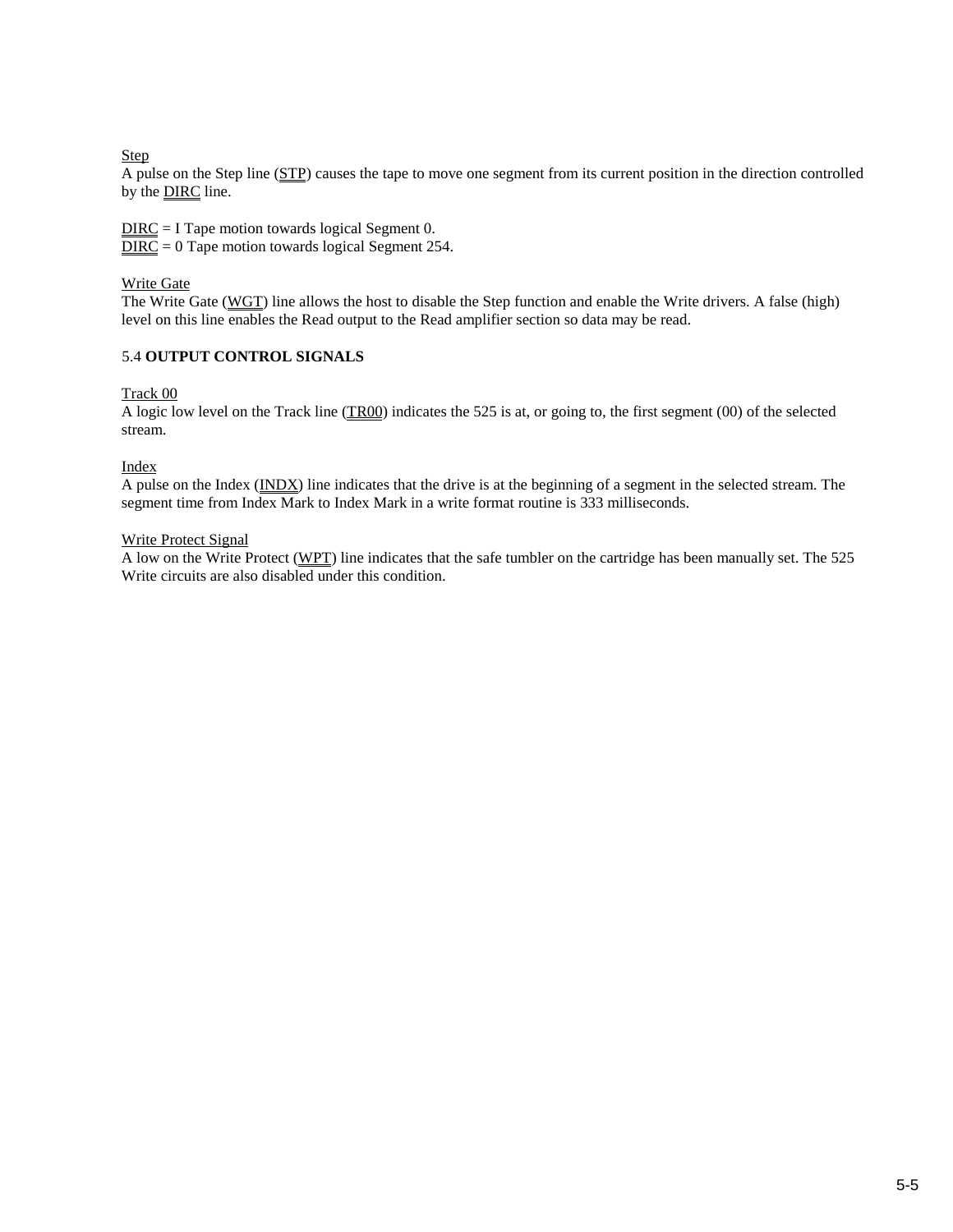### 5.5 **DATA LINE SIGNALS** 5.5.1 **Read Data Signal**

While reading, this line provides a 300 ns pulse for each flux transition detected on the tape.

### FM Recording



### MFM Recording



Figure 5-5. Read Data Signal - FM & MFM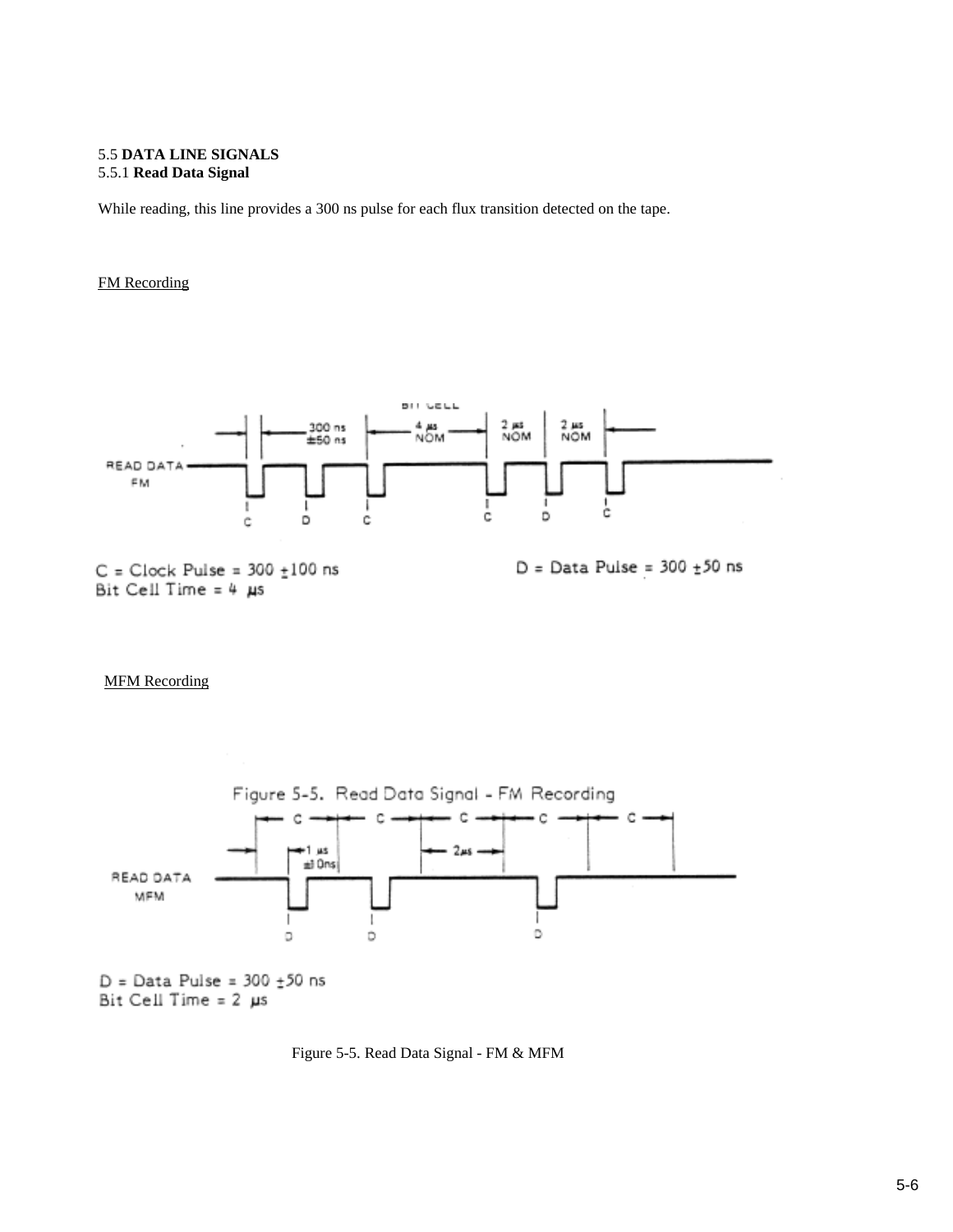### 5.5.2 **Write Data Signal**

 The Write Data line (WD) supplies data from the host controller to the Read/Write head. Each transition from a one to a zero on this line causes a reversal of the Write current direction through the Read/Write head. The Write Data line is enabled by the Write Gate control line.

### FM Recording



 $D = Data$  Pulse = 150 ns min, 1 us max. Bit Cell Time =  $4 \text{ }\mu\text{s}$  + 20 ns

MFM Recording



 $D = Data$  Pulse = 150 ns min, 1 us max. Bit Cell Time =  $2 \mu s \pm 10$  ns

Figure 5-6. Write Data Signal - FM & MFM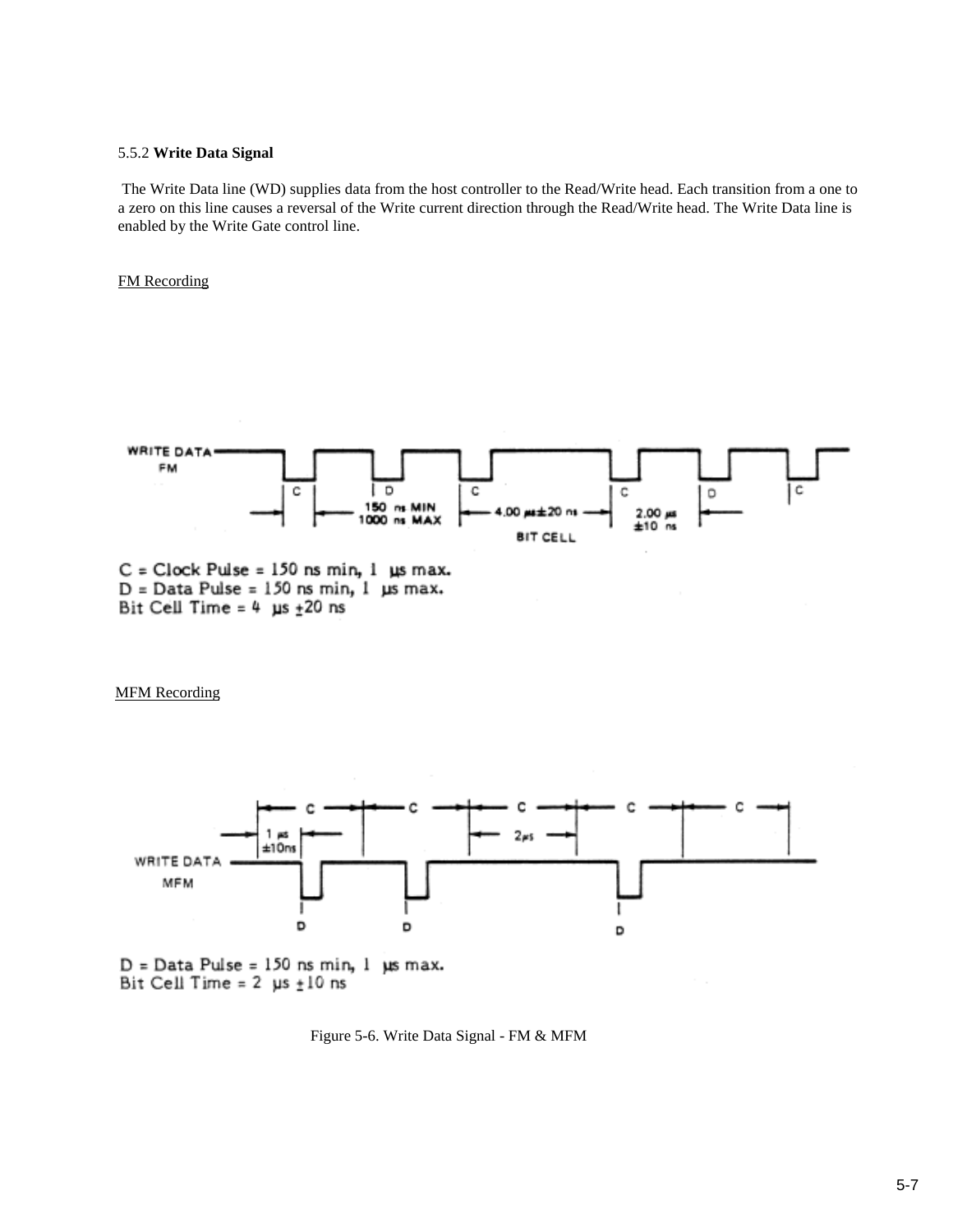### **SECTION 6 PHYSICAL INTERFACE CONNECTION**

### 6.1 **INTERFACE CONNECTOR LOCATIONS**

Control and data signals are transferred between the host controller and the 525 via connector J 1. J 1 is a 50-pin connector on the SA850 interface unit, and a 34-pin connector on the SA450 interface drive. J2 is a 4-pin connector used to supply DC power.



Figure 6-1. 525 Interface Connectors - SA450

### 6.2 **SIGNAL CONNECTOR DIMENSIONS**



Figure 6-2. J1 Interface Connector Dimensions - SA450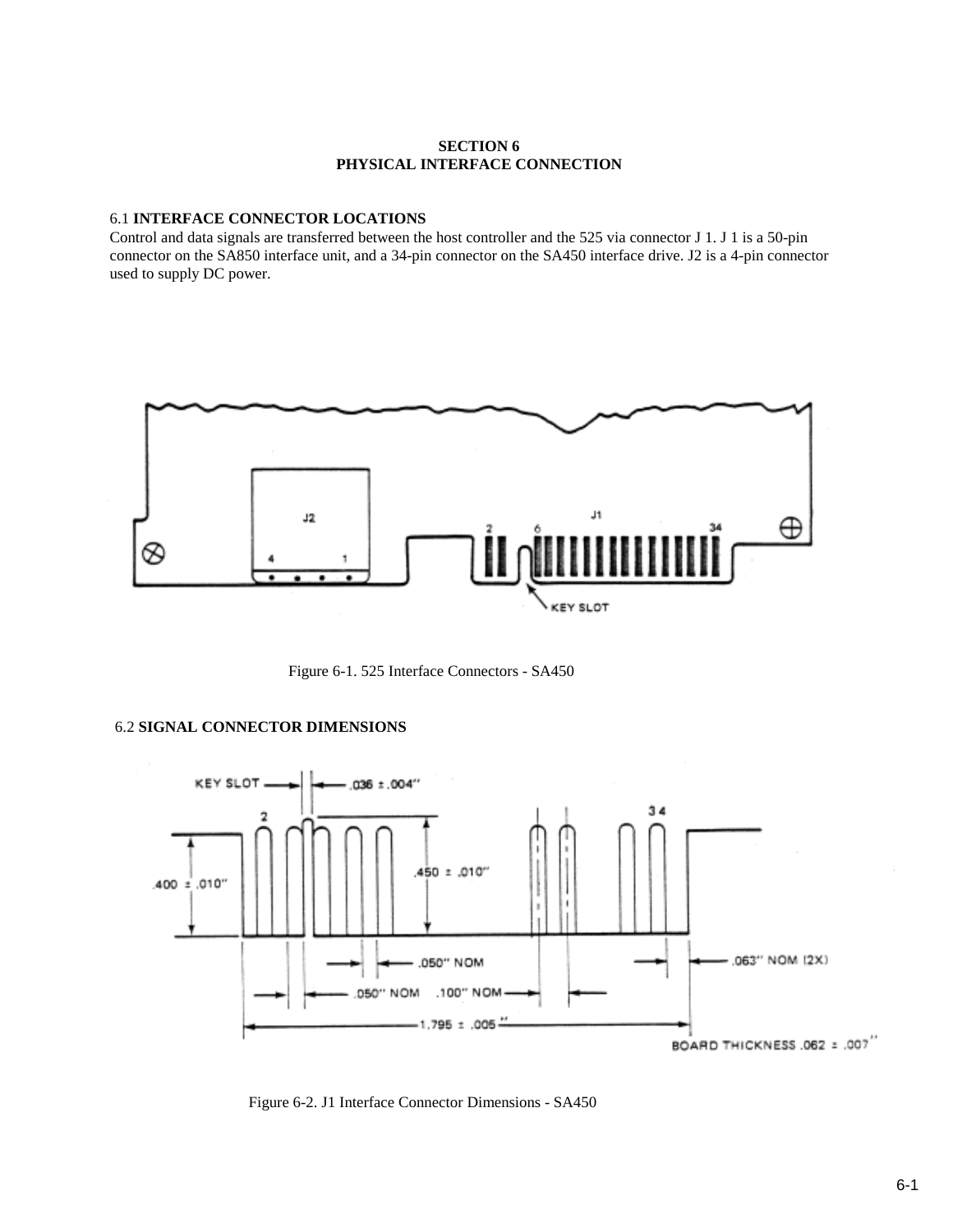

Figure 6-3. J1 Interface Connector Dimensions - SA850

### 6.3 **RECOMMENDED CABLES AND CONNECTORS**

The control/data signal interface cable may be a twisted pair or a flat ribbon cable. The maximum cable length is ten feet. Minimum conductor size is 26 AWG. The following table provides recommended mating connector information.

| Cable Type   | 34-Pin/SA450 Interface                           | 50-Pin/SA850 Interface                                                                                                                                    |
|--------------|--------------------------------------------------|-----------------------------------------------------------------------------------------------------------------------------------------------------------|
| Twisted Pair | AMP #583717-5 with<br>AMP #1-583616-1 crimp pins | AMP #1 - 583717-1 with<br>AMP $#1 - 583616 - 5$ crimp pins or<br>AMP #1 - 583854-3 solder pins<br>Also<br>Viking #3VH35 with<br>Viking #1JN-5 solder lugs |
| Flat Ribbon  | 3M #3463-0001                                    | 3M #3415-001                                                                                                                                              |

The mating DC connector is a 4-pin AMP MATE-N-LOCK, AMP P/N 1-480424-0 with AMP pins P/N 61473-2.

Minimum conductor size for interconnect wires is 18 AWG.

#### 6.4 **TERMINAllON**

The 525 terminates all signal lines with 150 Ohms to +5V.

Terminators for Head Load/Motor On, Direction, Step, Side Select, Write Gate, and Write Data consist of one SIP package network. This resistor pack should be removed if the 525 is not the last drive on the bus in a daisy chain configuration with floppy disk drives.

### 6.5 **FRAME GROUND**

In order to reduce noise susceptibility, the 525 drive frame should be grounded to the AC or frame ground of the host controller. If the frame of the drive is not fastened directly to the frame of the host system, a wire must be connected from the 525 drive frame to ground.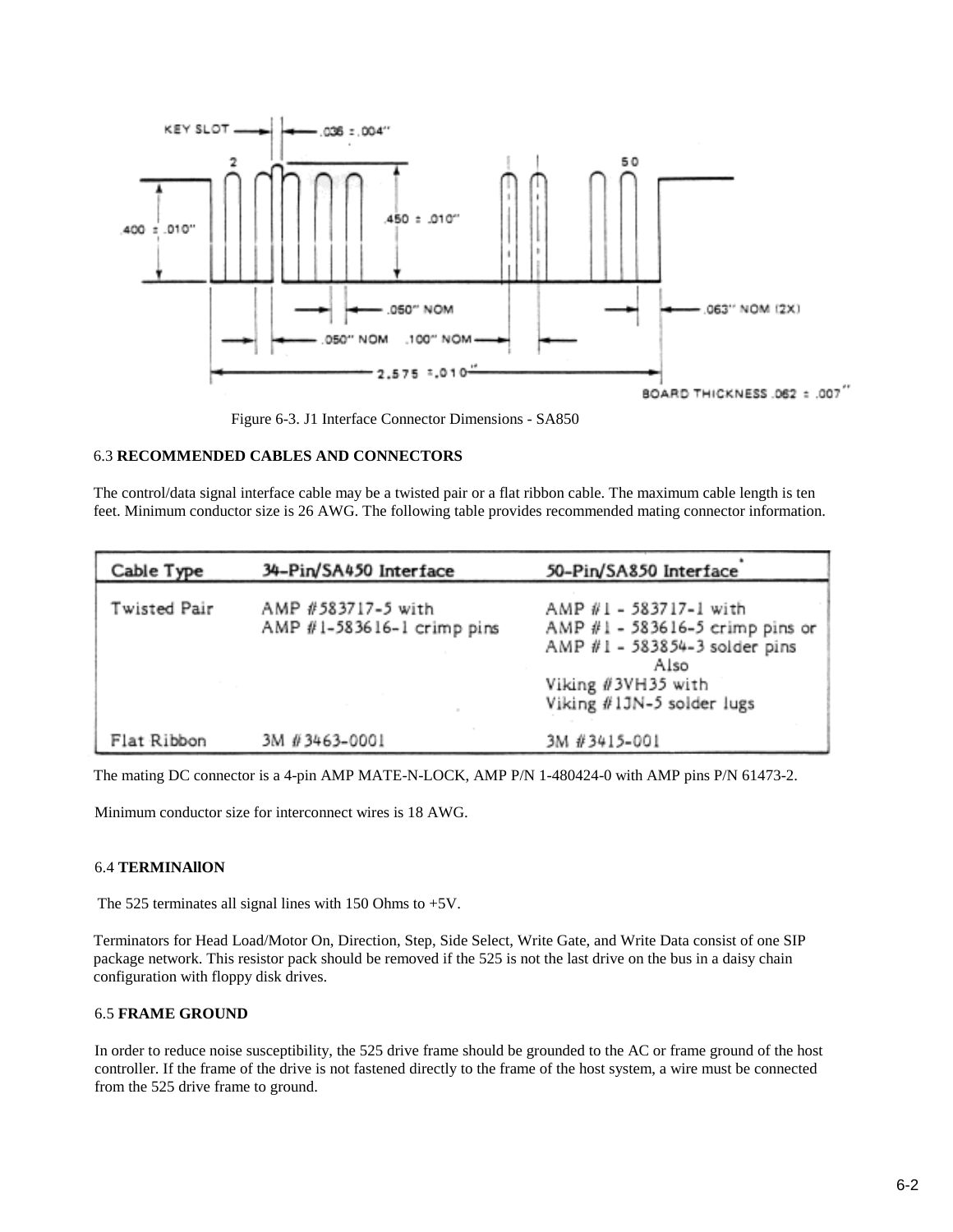### **SECTION 7 PHYSICAL CHARACTERISTICS**

### 7.1 **MECHANICAL DIMENSIONS**

Width: 5.75 in. (1 46 mm) Height: 3.25 in. (83 mm) Depth: 8.00 in. (203 mm)

### 7.2 **WEIGHT**

| Unit Weight:     | 4.0 lbs. $(1.8 \text{ kg})$ |
|------------------|-----------------------------|
| Shipping Weight: | 7.0 lbs. $(3.2 \text{ kg})$ |

### 7.3 **MOUNTING**

The 525 can be mounted in the same space as a 5-1/4-inch floppy disk drive. The unit may be mounted horizontally or vertically. In the horizontal position, the PCB must be on top. In the vertical position, the PCB board should be on the right side while viewing the unit from the front.

#### CAUTION: **Do not mount the 525 upright (cartridge slot facing up).**

 Four base holes and two holes on each side are provided for mounting. The holes are tapped for 6-32 screws. See Figure 7.1 for mounting hole locations. Screws used for mounting must penetrate the mounting surface by at least 0.125 inches (3.2 mm), but no more than 0.22 inches (5.6 mm). The mounting surface thickness is 0.047 inches (1.2 mm).





Figure 7-1. 525 Dimensions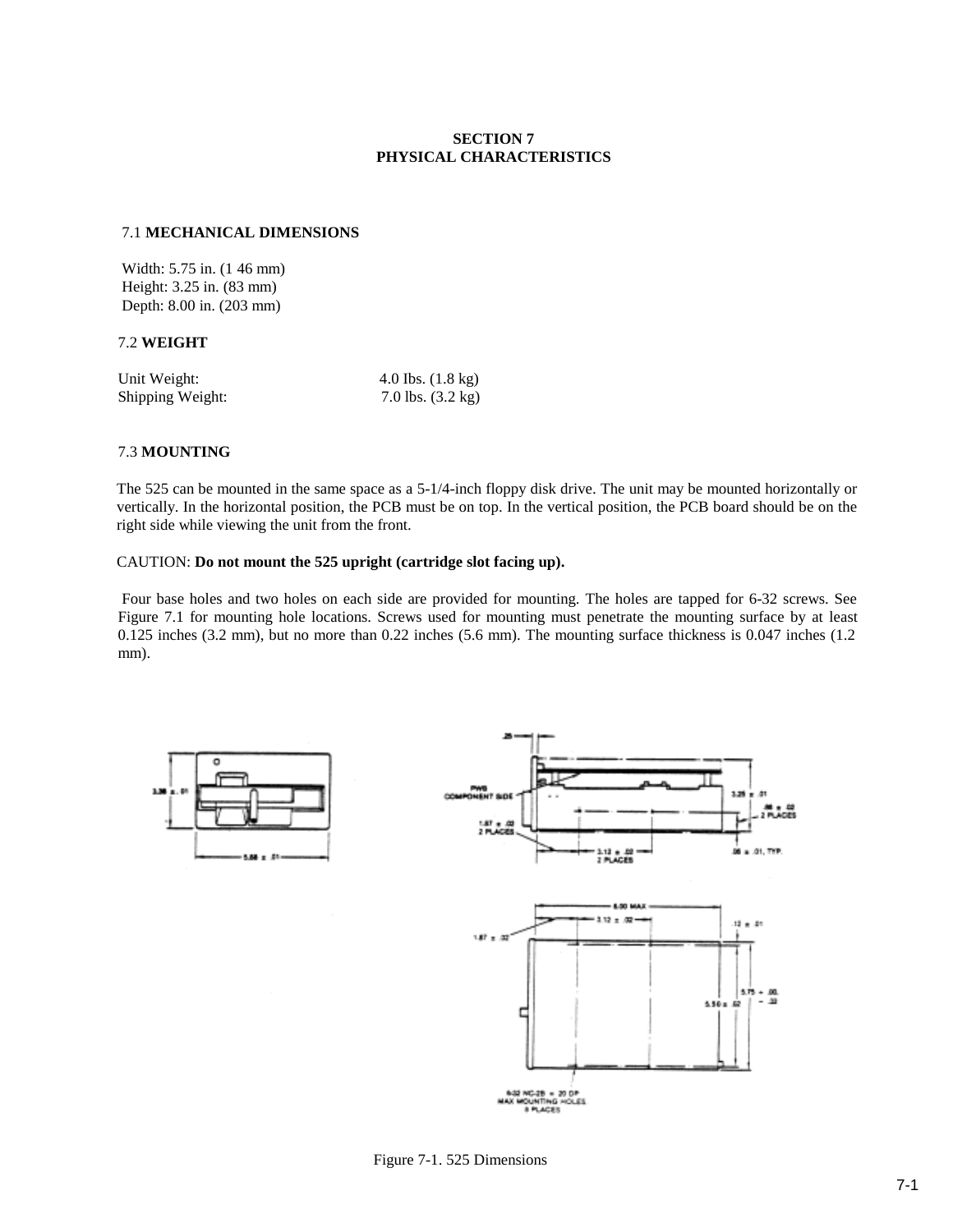### **SECTION 8 ENVIRONMENTAL CHARACTERISTICS/POWER REQUIREM ENTS**

#### 8.1 **TEMPERATURE**

| Operational:         | 5 to 45 <sup>o</sup> C, measured at cartridge base      |
|----------------------|---------------------------------------------------------|
|                      | (max. gradient of $1^{\circ}$ C per minute)             |
| Non-Operational:     | $-30$ to 60 $\mathrm{^{\circ}C}$                        |
| Temperature Cycling: | No condensation shall result                            |
| <b>8.2 HUMIDITY</b>  |                                                         |
| Operational:         | 20 to 80% relative humidity*                            |
| Non-Operational:     | 1 to 90% relative humidity*                             |
|                      | *Wet bulb temperature $26^{\circ}$ max., non-condensing |
| <b>8.3 ALTITUDE</b>  |                                                         |
| Operational:         | Sea level to 10,000 ft (3,000 m)                        |
| Non-Operational:     | Same as Operational                                     |
|                      |                                                         |

# 8.4 **VIBRATION**

| Equipment        | The unit shall withstand a peak acceleration of |
|------------------|-------------------------------------------------|
| Operational:     | 0.3g for the frequency range of 5-500 Hz along  |
|                  | each orthogonal axis.                           |
| Equipment        | The unit shall withstand a peak acceleration of |
| Non-Operational: | 0.3g for the frequency range of 5-500 Hz along  |
|                  | each orthogonal axis.                           |

Shipping: Sea level to 49,000 ft (15,000 m)

### 8.5 **SHOCK**

The equipment in a non-operational status shall not suffer damage or fail to operate according to specifications, when subjected to a 30g shock.

### 8.6 **AIR QUALITY**

The unit will function in a normal office environment, i.e., up to 60 milligrams of 5-micron diameter dust particles per 100 cubic feet of air.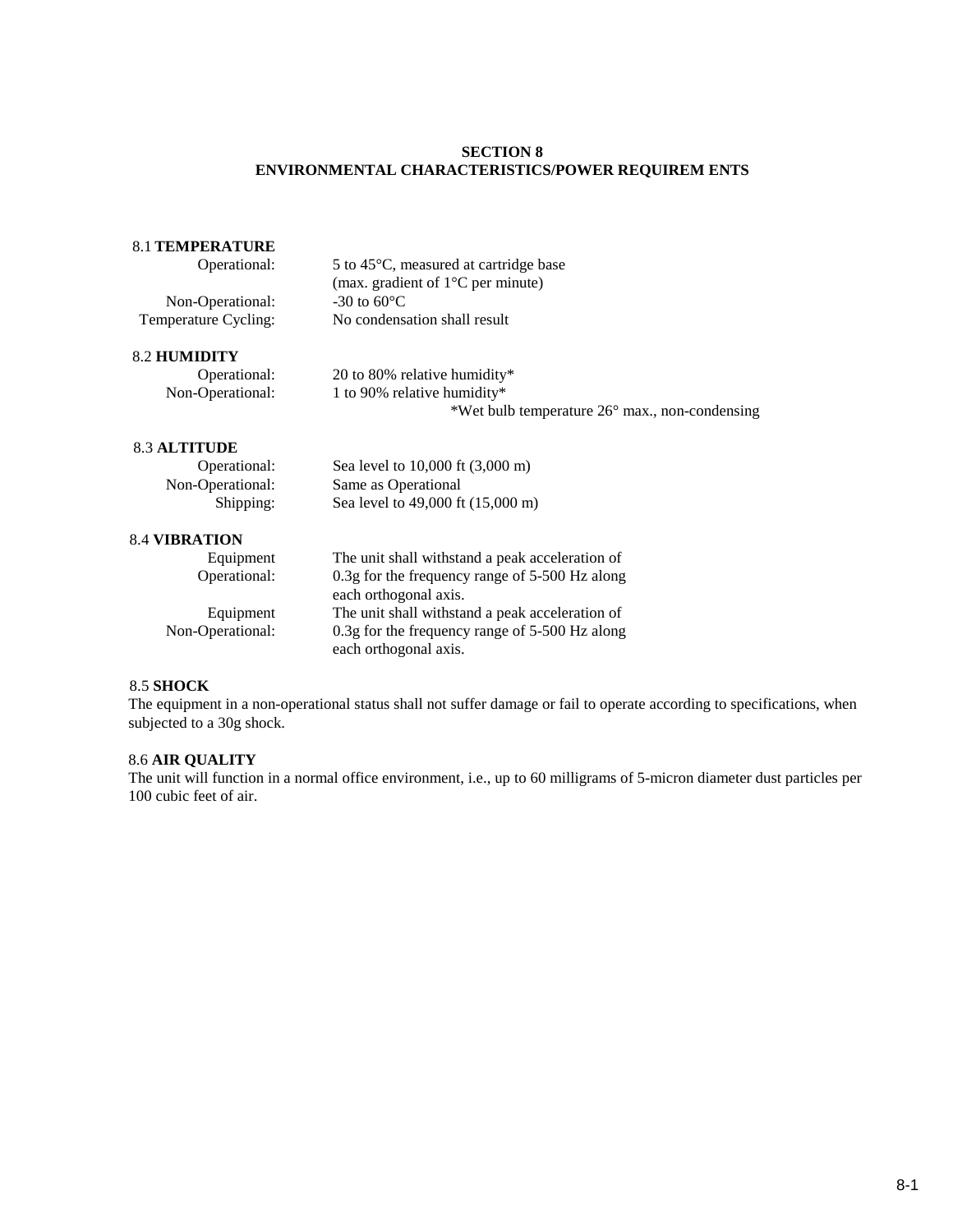### 8.7 **ACOUSTICAL NOISE**

Standby: Inaudible Steady Tape Motion: Less than 55 dba at a distance of 3.3 feet (1 m)

### 8.8 **DC POWER**

 +5V ±5%, 0.8A max., 50 mV max. ripple (peak to peak) +12V ±5%, 1.8A nominal, 2.5A surge max. during cartridge acceleration (350 ms duration). 100 mV max. ripple (peak to peak).

Source Impedance: 50 milliohms max.

### 8.9 **HEAT DISSIPATION**

25.6 Watts operational: 87 BTU/hr 35.0 Watts surge (250 ms duration): 119 BTU/hr

### 8.10 **COOLING**

Dependent on individual mounting and type of operation, 15 cf/min fan recommended for most applications.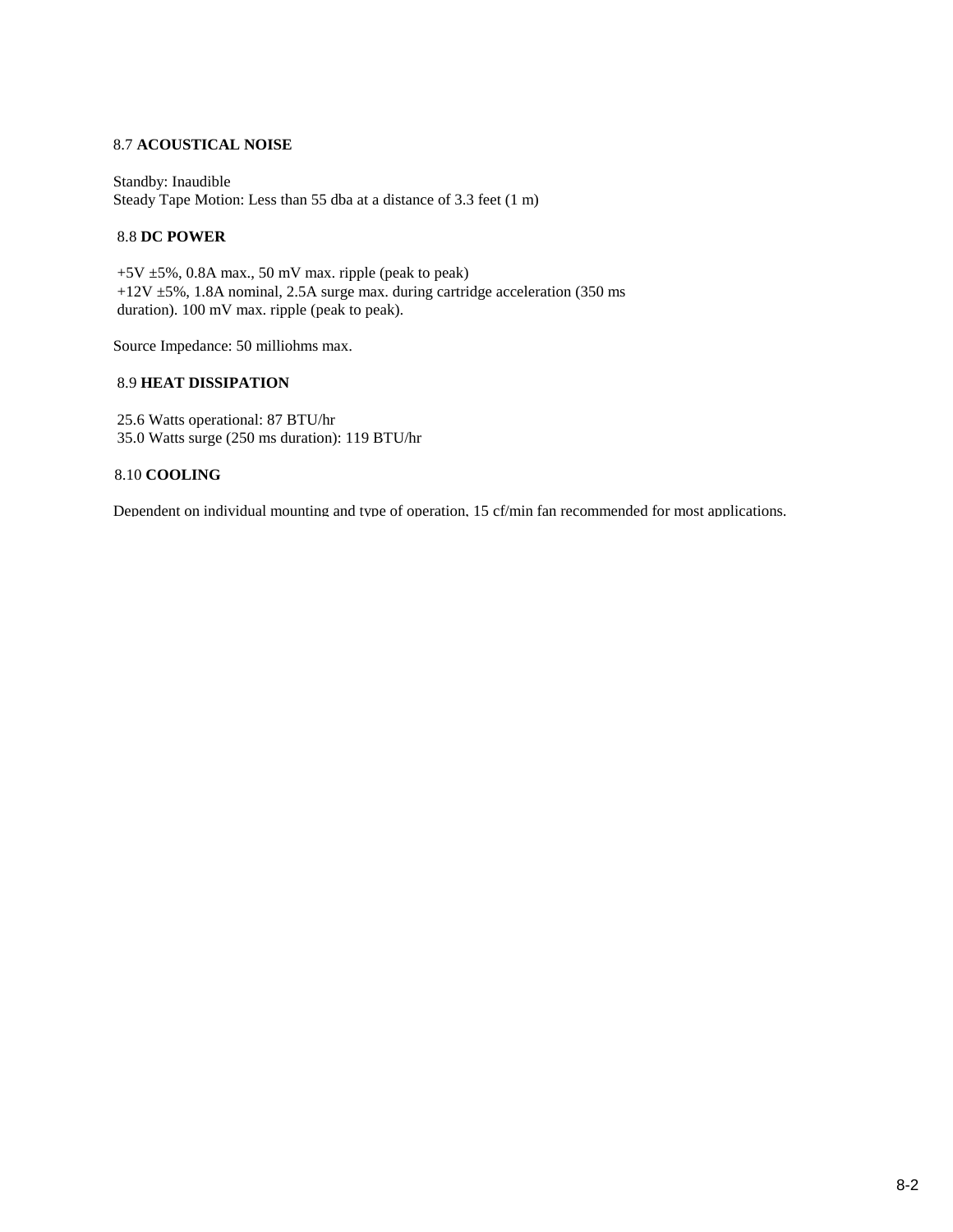### **SECTION 9 APPLICATION NOTES**

### 9.1 **GENERAL**

This Section addresses hardware and software considerations for integrating the 525 into a host computer system. The information supplied is based on formatter designs utilizing controller chips as outlined in Appendix B.



Figure 9-1. Typical Host System (Block Diagram)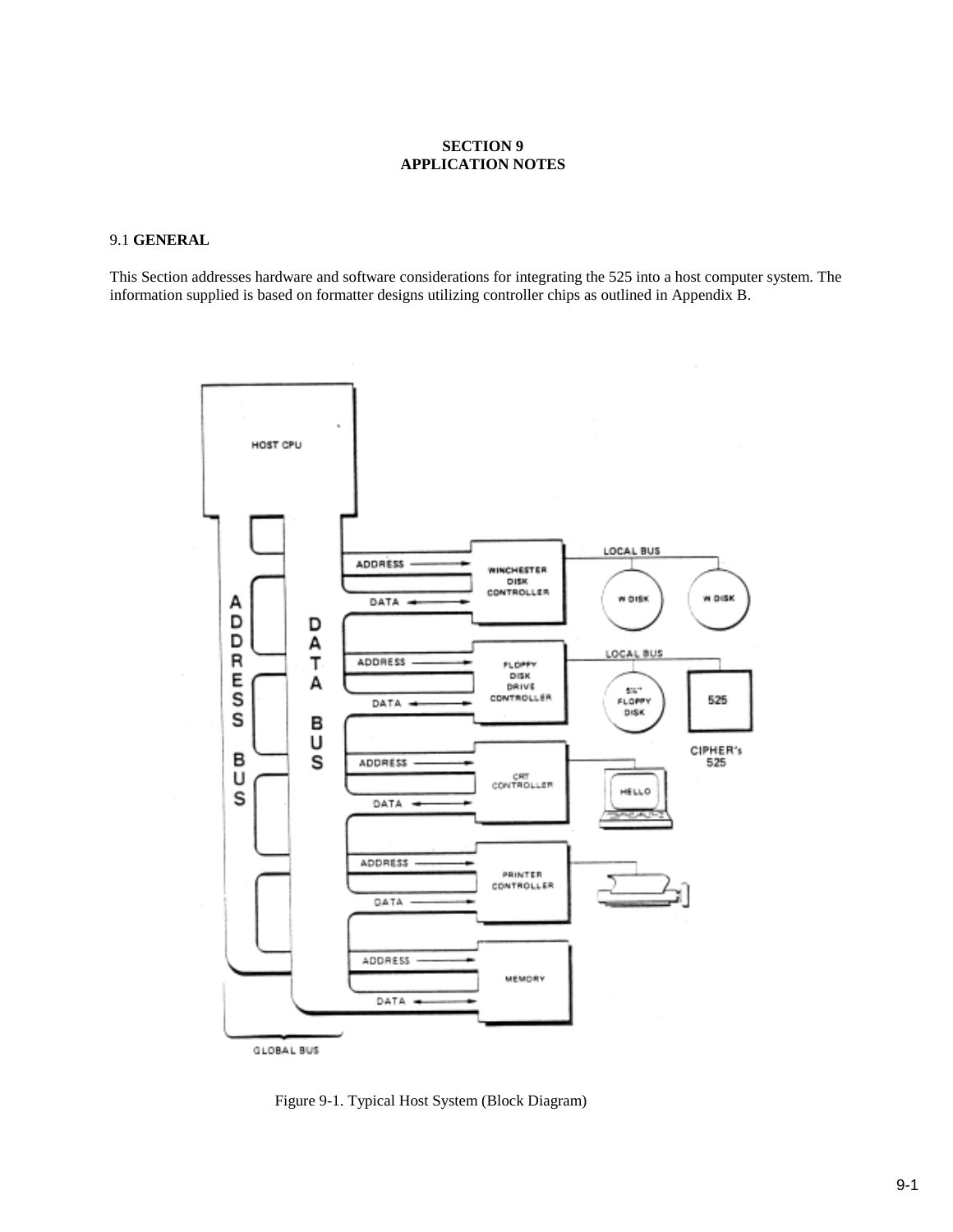# 9.2 **HARDWARE CONSIDERATIONS**

The mounting, interfacing, and operation of the 525 emulates a standard floppy disk drive. Figure 9-2 illustrates the interfacing of a 525 to a typical host controller. Figure 9-3 is an example of a controller interface schematic for the 525.



Figure 9-2. Typical Floppy Disk Host Controller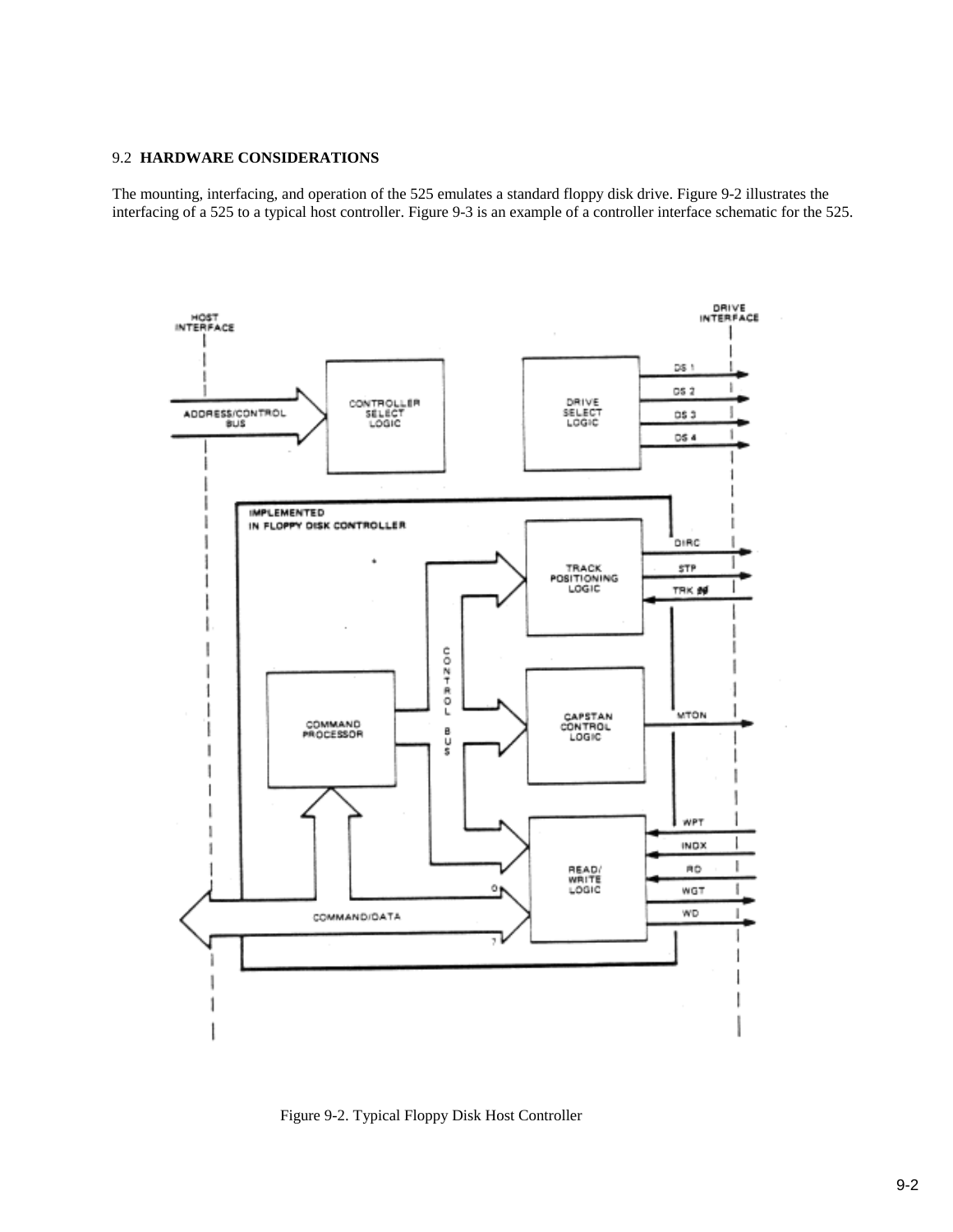

Figure 9-3. 525 Controller Example - SA450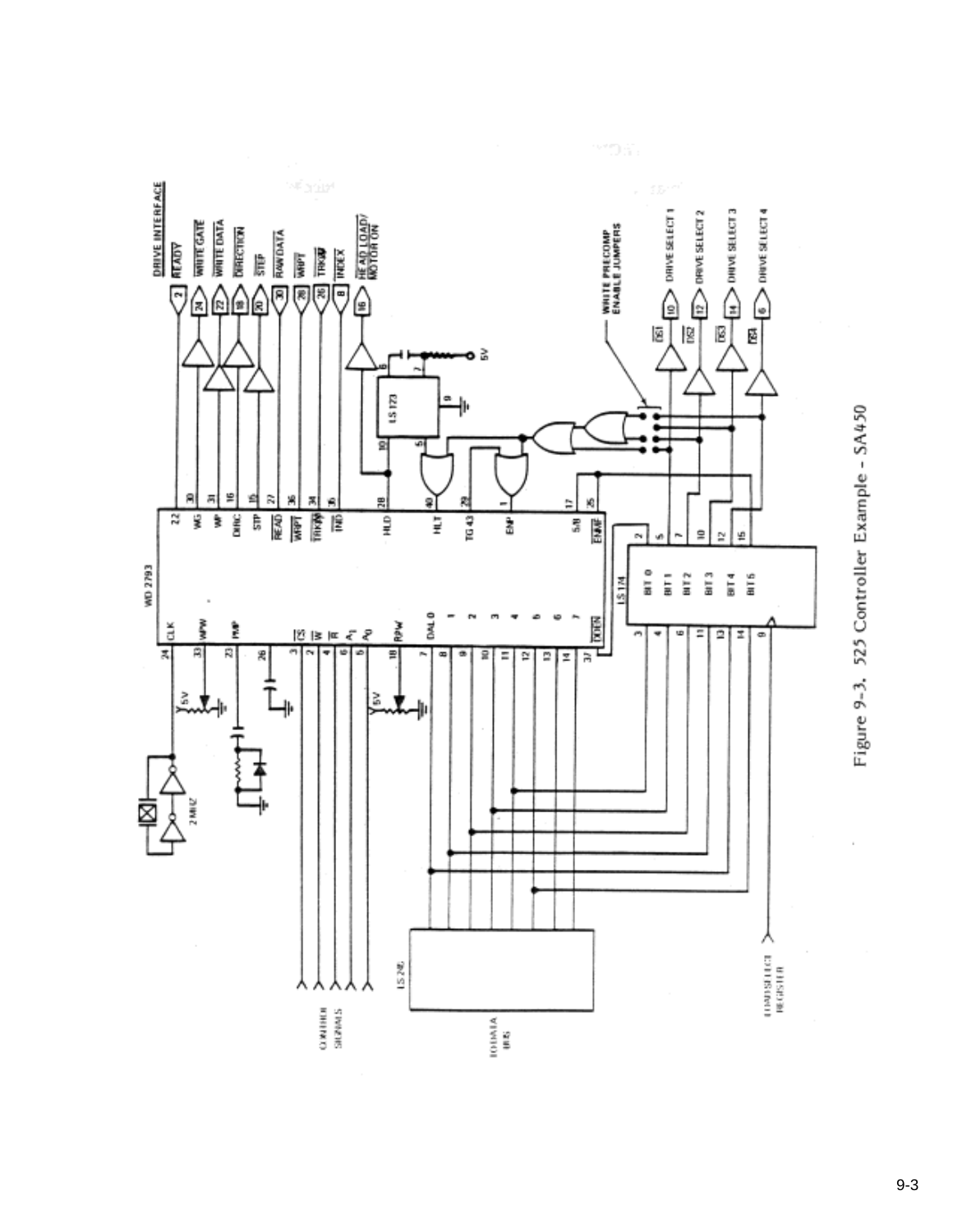#### 9 3 **ENCODING TECHNIQUES**

The recording format on the tape cartridge is strictly a function of the host system. Data may be recorded, using either Frequency Modulation (FM) or Modified Frequency Modulation (MFM) encoding. MFM encoding is recommended, due to its more efficient utilization of tape storage capacity.

A "bit cell" is an abstract term referring to the nominal amount of time used to partition a bit-wide stream into component time-based values. Generation of the X-axis "reference clock) is the function of the host system controller. Without superimposing the X-axis, the value of the bit stream at a given time is impossible to determine. Figure 9-4 compares FM and MFM recording of a bit stream with a value of 01011001.

### **9.3.1 Single Density (FM)**

 Frequency Modulation (FM) is a self-clocking encoding scheme used to record bit serial data on magnetic media. Bit cell clocking is achieved by first writing a one bit flux reversal to define the leading edge of the cell. If the data value of the cell is a one, a second flux reversal will occur approximately midway through the bit cell. If it is a zero, there will be no further flux reversals until the leading edge of the next bit cell. The bit cell time for single density is four microseconds. The pulse width for a one bit (either clock or data) is 300 ns. See Figure 9-4.

### 9.3.2 **Double Density (MFM)**

**Modified Frequency Modulation (MFM) is a bit** serial encoding scheme used to record data on magnetic media. Unlike FM, MFM does not provide clocking pulses to create a cell. In MFM, the data window (bit cell) generation requires the host system floppy disk controller to derive a reference clock from the incoming data bit stream that can be used to define bit cell boundaries. The nominal bit cell time for MFM is two microseconds. See Figure 9-4.

When using MFM, a write precompensation of 200 nanoseconds should be used by the floppy disk controller.

#### 9.4 **SOFTWARE CONSlDERATIONS**

The following paragraphs address device driver software parameters and applications in order to optimize data throughput and storage capacity for the 525.

#### **9.4.1 Drive Selection**

 To utilize all six data streams of the 525, the host controller should use a binary device (drive) selection on the drive interface bus.

Use of a Radial Select mode, with Side Select, would limit the host system to selecting eight logical disk surfaces (i.e., one double-sided floppy disk drive and one 525).

#### **9.4.2 Addressable Tracks (Segments)**

Software drivers for the 525 should allow a track value of 255 to utilize all segments within a stream.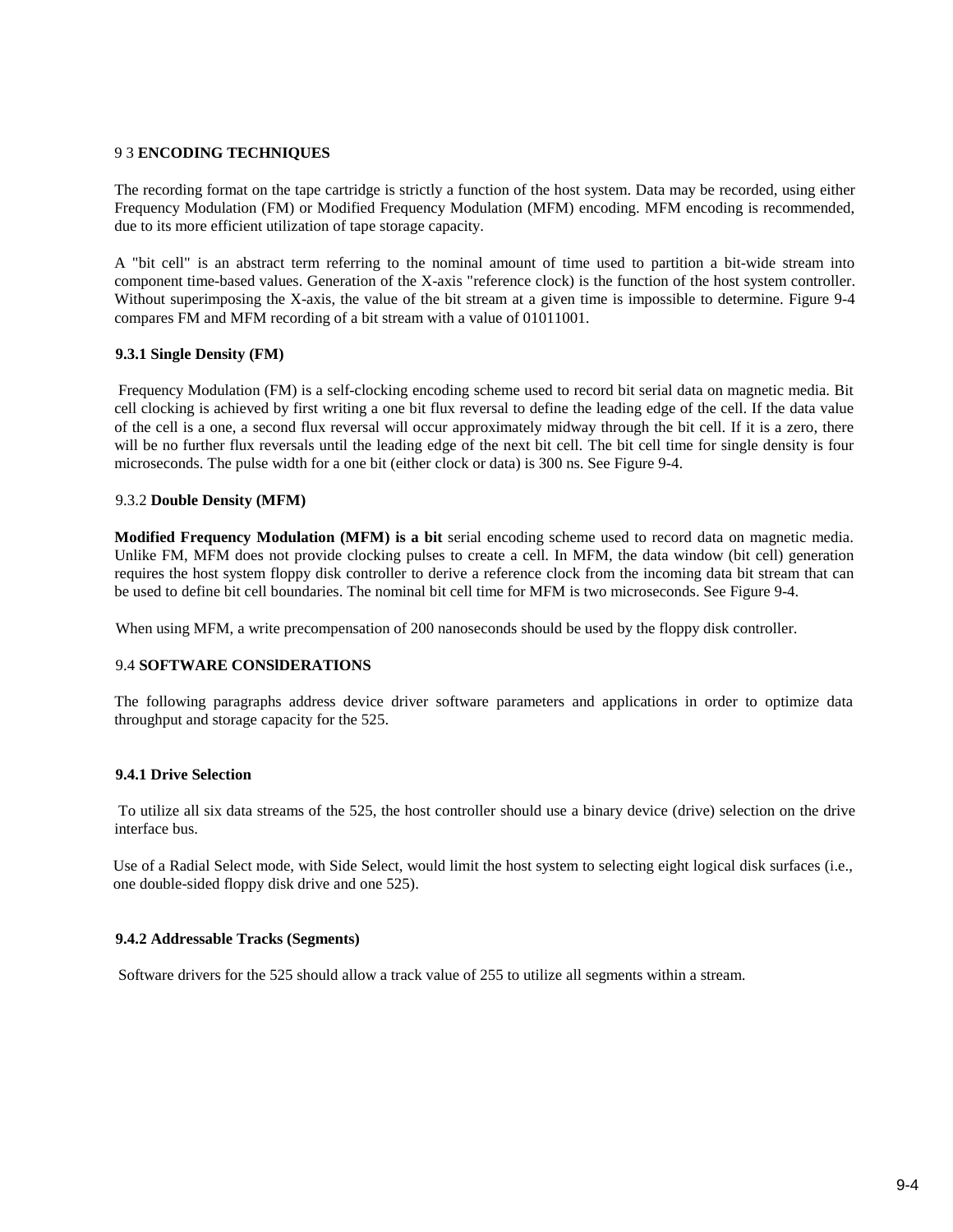

Figure 9-4. FM vs. MFM Recording

#### 9.4.3 **Number Of Sectors**

Software drivers for the 525 must utilize the appropriate number of sectors per segment. (See Paragraph 9.5.)

#### 9.4.4 **Stream Formatting**

 The operating system should format streams in consecutive pairs to reduce the time required for the verification pass. When Stream 2 is formatted after Stream 1, the controller can then start the verification pass for Stream 1 and then Stream 2. This way serpentine recording will not cause the loss of time required to recalibrate to Segment pt. Another way to accomplish the same result is to format all six streams prior to the start of the verification pass.

#### 9.4.5 **I/0 Buffering & Sector Interleaving**

Multiple sector accessing should always be performed in a contiguous mode to avoid repositioning within segments. Therefore, there should be no sector interleaving.

Although sector interleaving is often used by systems integrators, it does lengthen the interblock time between sectors that is required by certain Disk Operating Systems (DOS) to relocate data. Another performance penalty occurs when the rate at which the DOS can accept data is exceeded, causing the system to wait one full disk rotation before being able to retrieve the data written in the next consecutive sector. A similar penalty can occur when using the 525. It is caused by a host system not being able to sustain a data rate of 49.1 Kbytes/sec with 512 byte sectors. The time required for each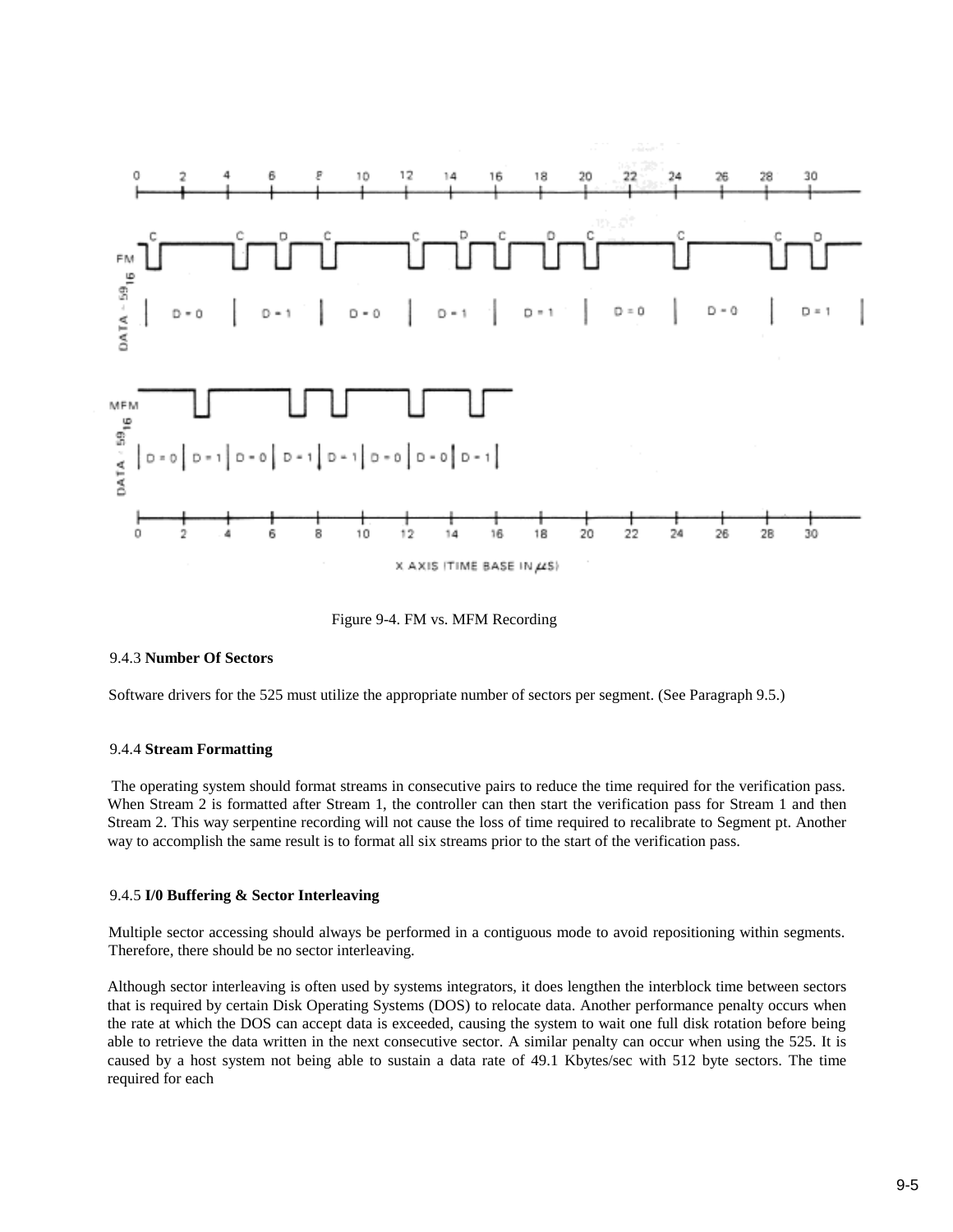reposition is 1.7 seconds. Disk users facing this problem address the issue by interleaving sectors by the same factor. However, sector interleaving on tape would force the 525 to perform constant repositions.

Fine tuning of the 525 to an Operating System can be accomplished by increasing the minimum gap size between sectors to achieve the correct interblock Time. Using gap characters to compensate for the required Operating System Interblock Time eliminates the time penalty of a segment reposition at the expense of the users data capacity.

Adding one byte to the Inter-Record Gap (IRG) G3 (see Figure 9-5) increases this time by 16 us. Because the maximum available number of bytes per segment is 20,455 bytes, an increase of G3 could result in a smaller number of sectors per segment. Refer to Paragraph 9.5.1 for details.

#### 9.4.6 **Retension Pass**

 Tapes that have set idle, transported, handled excessively, or have been involved in more than 50 start/stop operations, should have a retension pass to ensure proper operation. Failure to do so may result in data error rates that are unacceptable. The 525 performs this function automatically when a tape is loaded into the device. The pass lasts for approximately 90 seconds. Future 525s (January 1985) will have a short auto-retension pass built into the unit. This pass will also take place during a tape load, but will last for approximately 30 seconds.

Full retension passes can be performed under program control by seeking to segment 255. and followed by a return Seek to segment ~ Full retension is a function of host software and should be performed when soft errors increase to an unacceptable level due to excessive start/stop operations or repositions.

#### 9 5 **FORMATTING** 9.5.1 **Format Description**

 In order to ensure interchangeability between drives and proper operation over the entire operating temperature range, it is requi red to have preambles and postambles (gaps) attached to each sector. The use of the standard IBM System 34 format and MFM encoding is recommended. Formats deviating from the IBM standard must still comply with the minimum gap requirements specified for the IBM System 34 format. (See Figure 9-5.)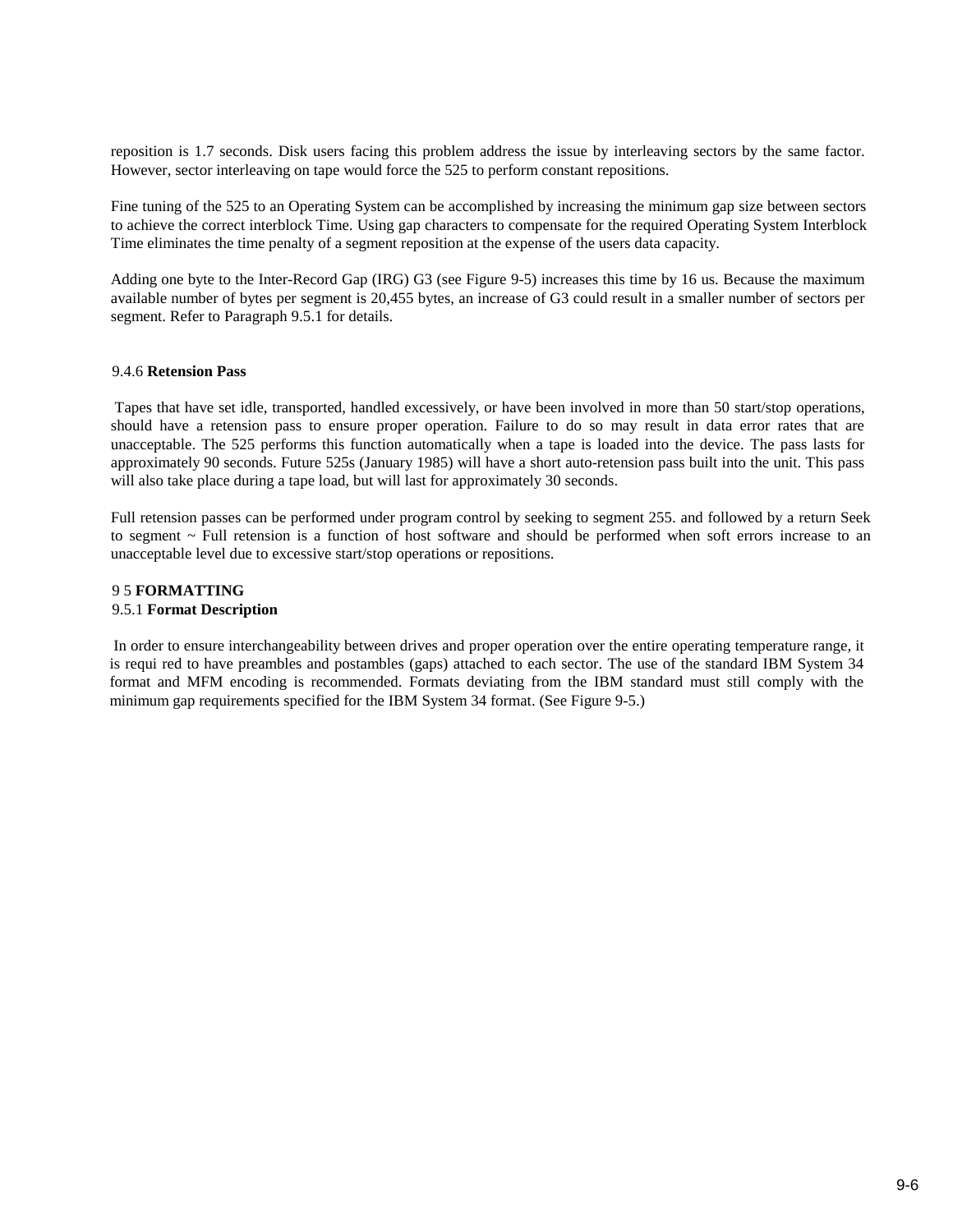The formula for the maximum number of sectors per segment for a given sector size is:

Sectors Per Segment =  $SL - IP$ DF+OL+IGL

 $DF + OL + IGL$ 

 $SL = Segment$  length (fixed) = 20,455 bytes  $IP = Index Postample = 146 bytes (IBM format)$ DF = Data Field = 256 or 512 or 1,024 bytes  $OL = Overhead Length = 62 bytes (IBM format)$ IGL = Inter-record Gap Length G3 = 54 bytes for 256/512 byte Data Fields 84 bytes for 1,024 byte Data Fields

| Sector Length | Sectors/Segment | Capacity/Stream | <b>Total Formatted Capacity</b> |
|---------------|-----------------|-----------------|---------------------------------|
| 256 by tes    | 54              | 3.5 Mbytes      | 21.15 Mbytes                    |
| 512 by tes    | 32              | 4.2 Mbytes      | 25.07 Mbytes                    |
| 1,024 bytes   |                 | 4.4 Mbytes      | 26.63 Mbytes                    |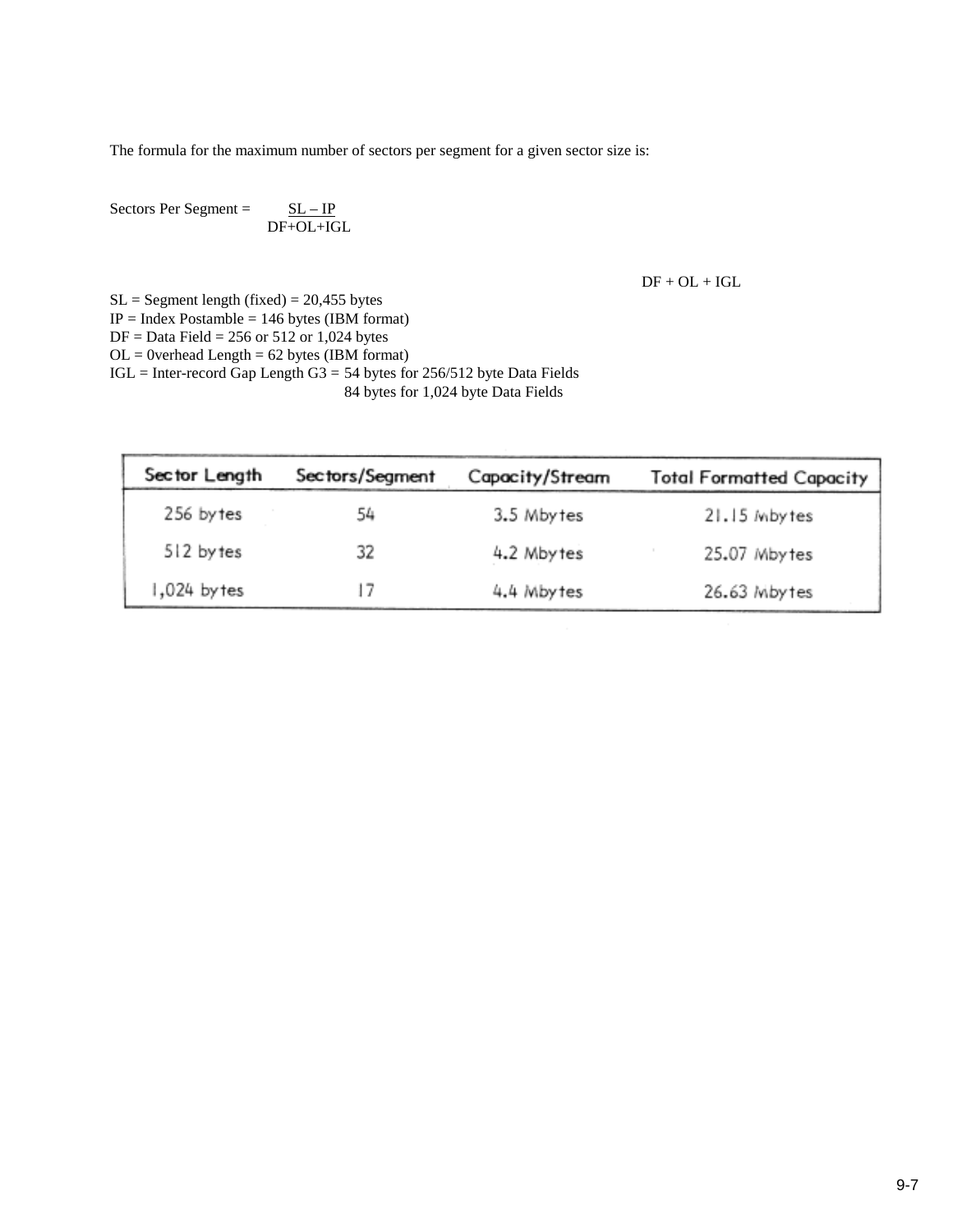Figure 9-5. IBM System 34 Format Example

| <b>FORMATTED</b><br>CAPACITIES                   |                              |
|--------------------------------------------------|------------------------------|
| 1034 84m<br>268711<br><b>PSS By Int</b>          | <b>SECTOR SIZE</b>           |
| ಸ                                                | SECTOR/SEGMENT               |
| uning beattle<br>un Ag b 92 91<br>HJ,408 Bytw    | USER BYTES/SEGMENT           |
| tayBytes<br>anyth MS.<br>3.5 M Bytes             | <b>DATA YIELD PER STREAM</b> |
| 21.15 M Byts<br>25.07 M Byts<br><b>HAG WE992</b> | <b>TOTAL DATA VIELD</b>      |



T

1111009

١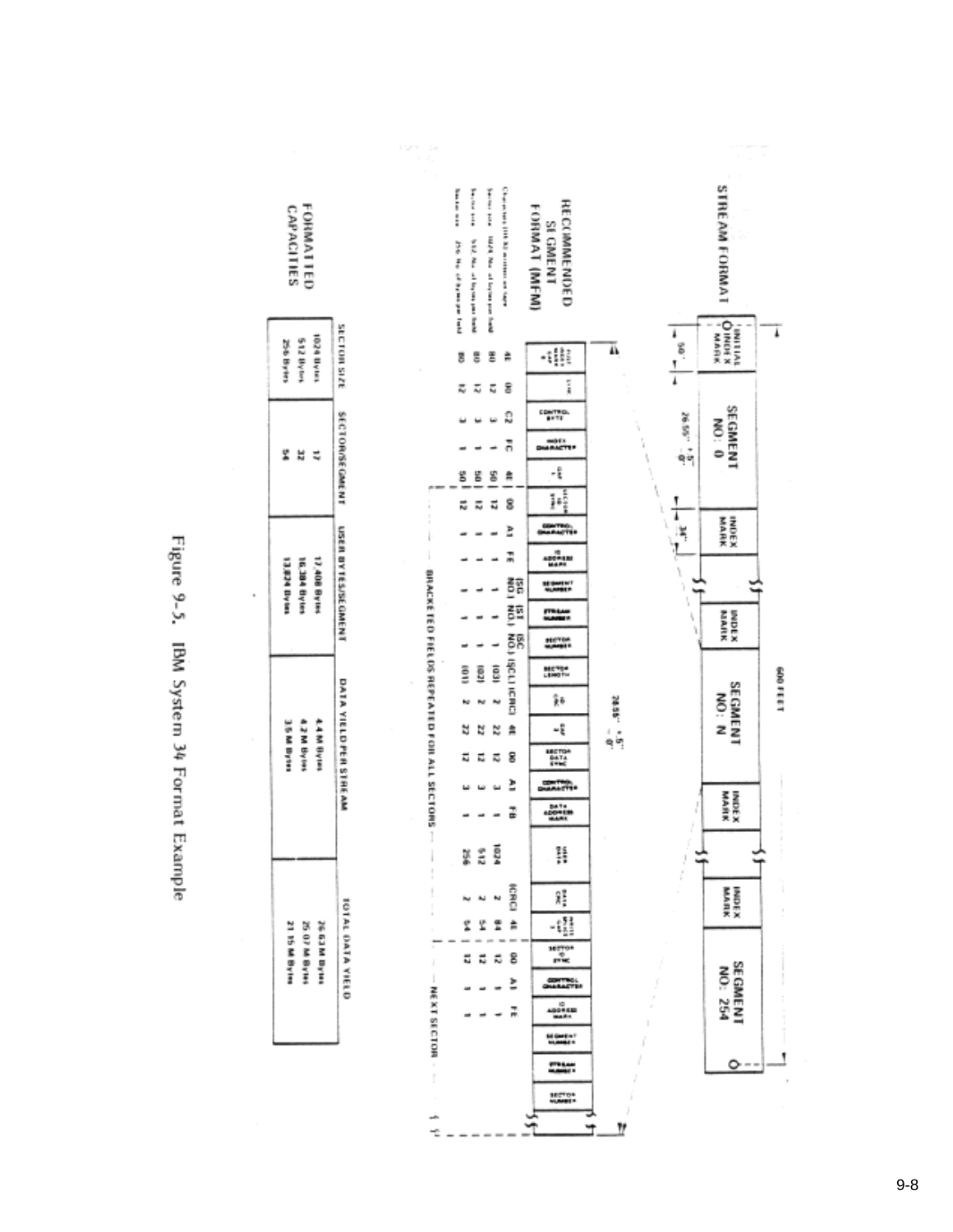It is important to use controllers offering maximum versatility. Some floppy disk controllers allow only 15 sectors of 512 bytes each to be formatted per segment. Others may not allow all 255 segments to be addressed. Limitations to these parameters would significantly impact capacity and performance of a system.

### 9.5.2 **Data Integrity**

 The 525 is a streaming device that has the ability to re-write individual sectors. Host operations should be designed to run this device in a streaming mode as much as possible.

System operations designed strictly for a start/stop operation will cause heat build up within the cartridge and the tape device. This heat has to be removed through external cooling (fan(s)). Failure to do so will lead to a rise in temperature that may exceed 45° at the cartridge base, and loss of data could result.

To ensure data integrity, the following steps should be taken by the host system:

- 1. Format each stream with the selected sector scheme. An all-ones pattern should be written in the user data field to test all bit cells within the user data area.
- 2. Run a verification pass against each formatted stream to test for dropout events which result in CRC errors. Any sector with CRC errors should be flagged in the Volume Table Of Contents (VTOC) to indicate a defective sector. This prevents future use of defective sectors.

Each of the above passes takes approximately 90 seconds per stream to complete.

#### 9.5.3 **Format Operation**

 The 525 appears as a soft sectored floppy disk drive to the Floppy Disk Controller (FDC). Consequently, the format to be recorded is determined by the FDC. During formatting, the FDC scans for an Index pulse on the drive interface. When detected, the FDC is to start writing the track format, beginning with the Index postamble gap, and followed by the required numbers of sectors, including IDs. After the last sector, the FDC resumes writing the fill field (Index preamble gap) until another Index pulse occurs. Upon detection of the Index pulse, the FDC must stop the Write operation. The fill field allows the open loop writing process to be consistent with speed variations, and therefore Index timing, of the 525. The minimum time between Index pulses, while formatting, is 327 ms. Upon completion of the formatting operation, a verification pass should be run against each stream. (See Figures 9-6, 9-7 and 9-8.)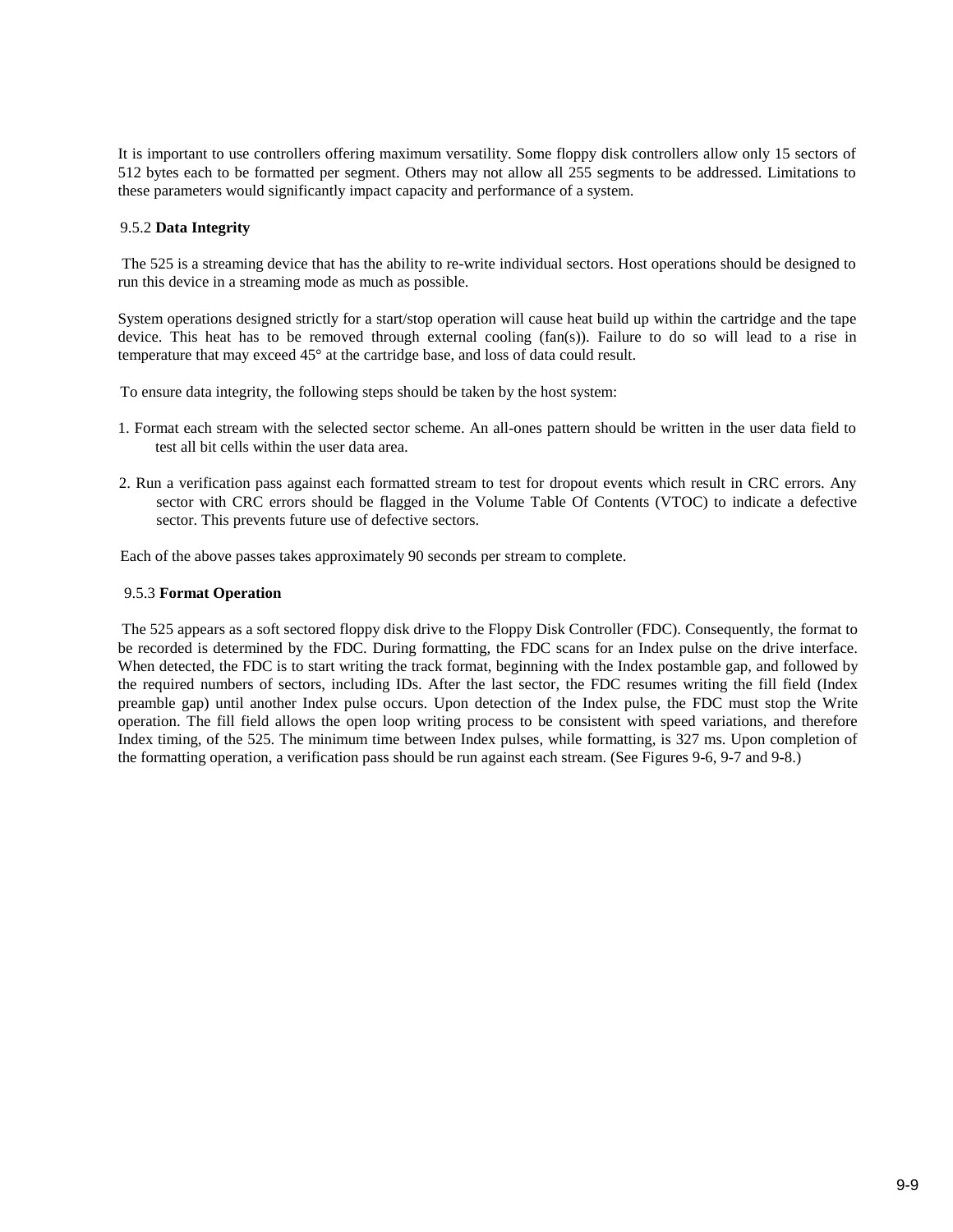





Figure 9-7. Verification Pass Flowchart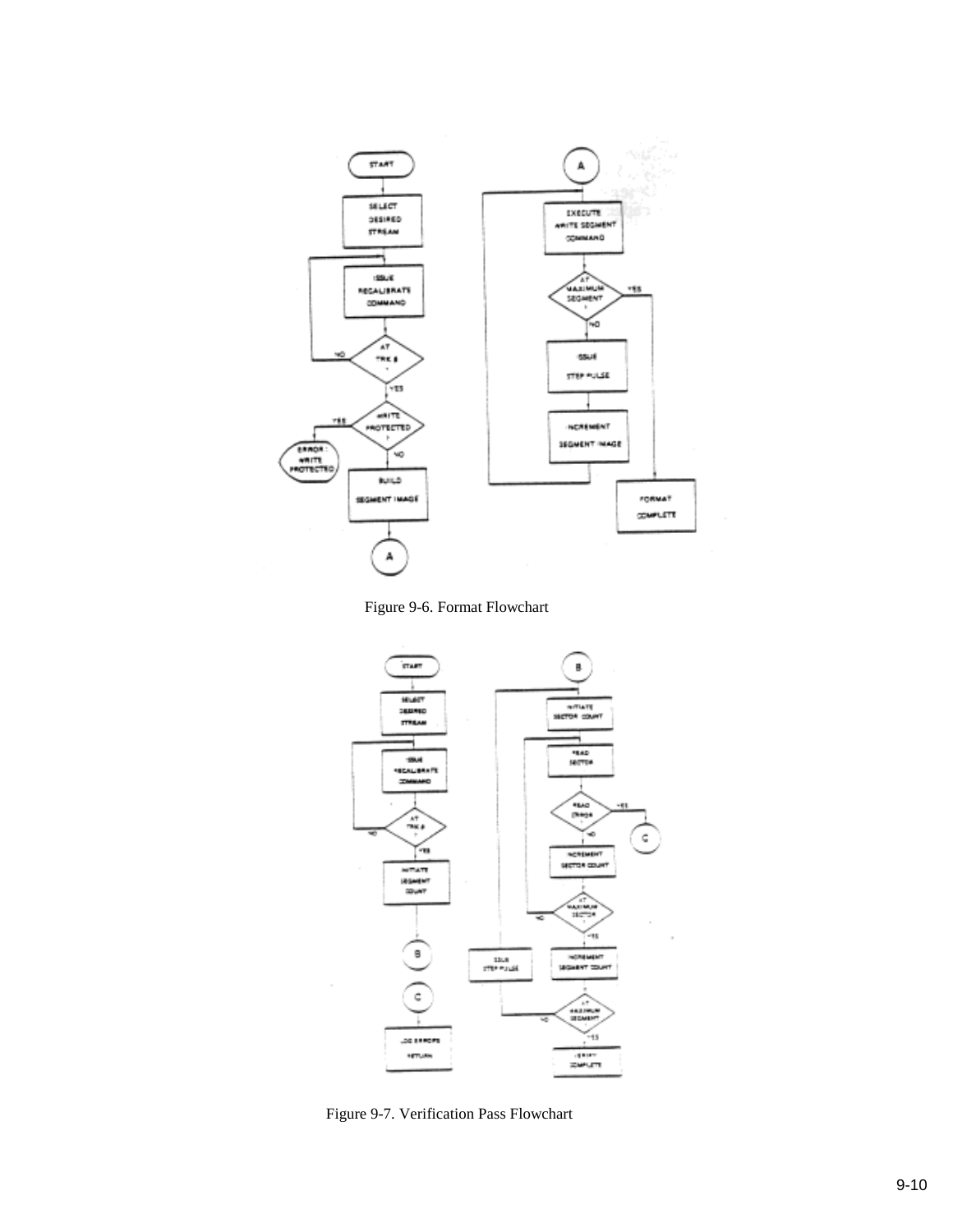

 $T_1$  +  $T_2$  Select to HLD/MTON  $\geq 0$ .  $T_2$  -  $T_3$  HLD/MTON to INDEX > 350 ms.  $T_3$  +  $T_4$  INDEX to WRT GATE  $\leq$  125 µs.  $T_{\mu}$  +  $T_{\mu}$  WRT GATE to WRT DATA $<$  4  $\mu$ s.  $T_3$  +  $T_5$  INDEX Width = 1.7 ms min.  $T_3$  +  $T_7$  Segment Boundaries = 327 ms min.  $T_7$  +  $T_8$  INDEX to WRT GATE  $\geq$  0.  $T_7$  +  $T_9$  INDEX to DIRC  $\geq$  0.  $T_9$  +  $T_{10}$  DIRC to STEP  $\geq$  1 us.  $T_{10}$  +  $T_{11}$  STEP Width = 1  $\mu$ s min.  $T_{11}$  +  $T_{13}$  STEP false to DIRC = 10  $\mu$ s min.  $T_{11}$  +  $T_{14}$  STEP false to INDEX = 100  $\mu$ s min.  $T_7$  +  $T_{14}$  Inter-Segment Gap = 6 ms min.

Figure 9-8. Stream Format Timing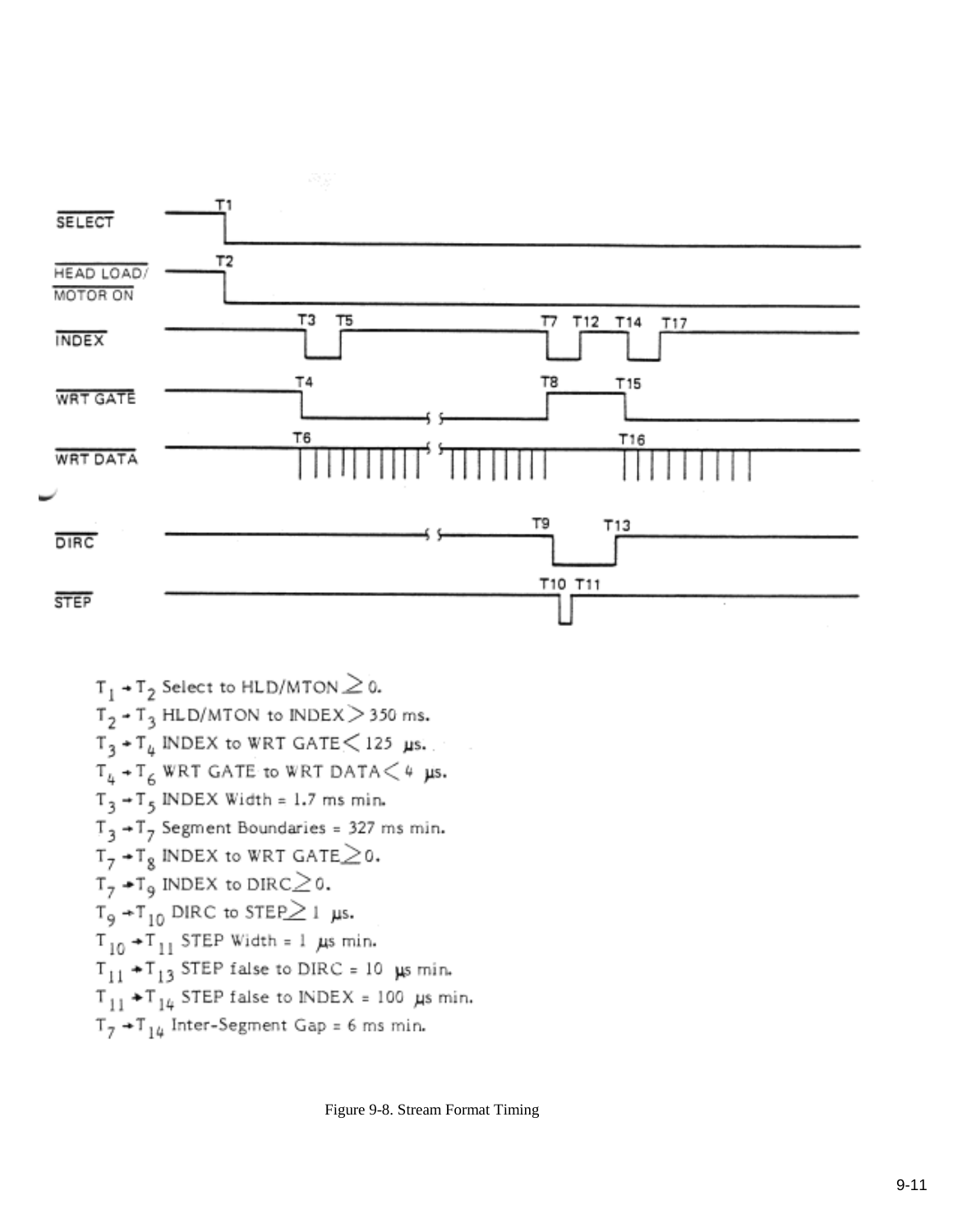# **9.6 ACCESS TIMING**

#### **9.6.1 Stream To Stream**

To achieve optimum positioning accuracy, the Read/Write head positioner is always returned to home position prior to positioning to a new stream.



Figure 9-9. Head Positioning

Each step requires 200 ms.

Example: Position from Track 1 to Track  $3 = 4 \times 200 = 800$  ms. Track 1 to Home Position =  $200$ ms, Home Position to Track  $3 = 600$ ms

### **9.6.2 Segment To Segment**

Access time from a segment to a contiguous segment is 344 ms. (Index Mark to Index Mark).

Access time from a segment to a non-contiguous segment is calculated by determining the offset number of segments between the "at" segment and the "target" segment and multiplying by 0.344 seconds. This technique is illustrated in the following examples and Figures 9-10 and 9-11.

| A.        | <b>Upstream Segment Accessing</b>              |                                                              |
|-----------|------------------------------------------------|--------------------------------------------------------------|
|           | <b>Target Segment</b>                          | 166                                                          |
|           | At Segment                                     | <u>150</u>                                                   |
|           | Of f set                                       | 16                                                           |
|           | Access Time = $(16)$ x $(0.344) = 5.5$ seconds |                                                              |
| <b>B.</b> | Downstream Segment Accessing                   |                                                              |
|           | At Segment                                     | 64                                                           |
|           | <b>Target Segment</b>                          | 58                                                           |
|           | <b>Offset Number</b>                           | 6                                                            |
|           |                                                | Access Time = (6) x (0.344) + 1.2 (ramp time) = 3.26 seconds |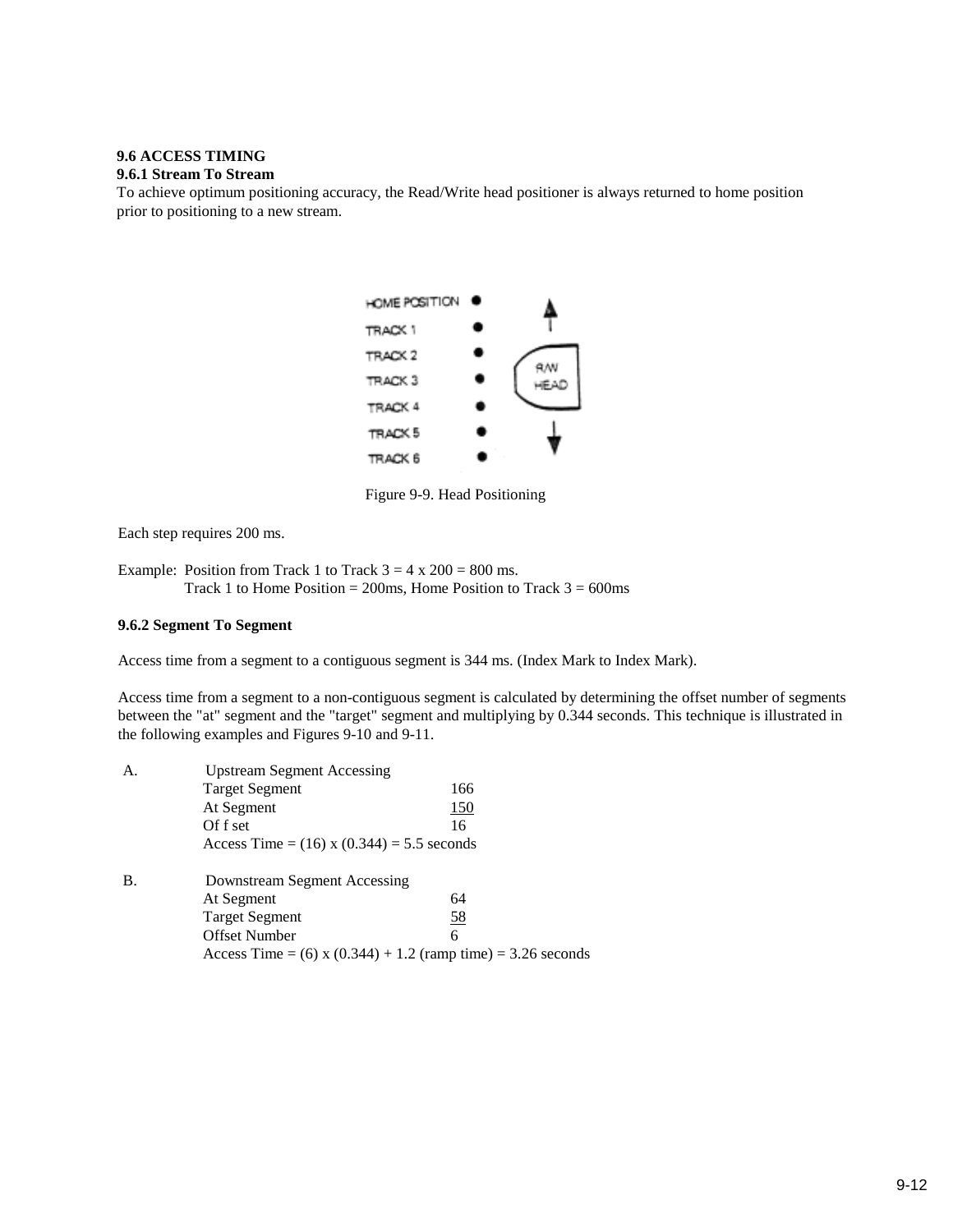

 $T_1$  - Host asserts DRVSL lines.  $T<sub>2</sub>$  - Host asserts S/S line.  $T_3$  - Host asserts HLD/MTO line.  $\texttt{T}_4$  - 525 asserts INDX,  $\texttt{T}_3 \bullet \texttt{T}_4$  = 400 ms min.  $T_5$  - 525 de-asserts INDX, T4 +  $T_5$  = 1.7 ms min.  $T_6$  - 525 begins to supply raw data,  $T_4 \rightarrow T_6 \diagup 2$  µs.  $T_7$  - Host sets DIRC line in preparation for a Step In command,  $T_5 + T_7 < 338$  ms.  $T_g$  - Host sets STEP line,  $T_7$  +  $T_8$  > 1.0 us and  $T_5$  +  $T_9$  < 338 ms.  $T_9$  - Host resets STEP  $T_8 \rightarrow T_9$  i µs.  $\texttt{T}_{10}$  – 525 asserts INDX,  $\texttt{T}_{4}$  +<br>T  $_{10}$  = 338 ms.  $T_{11}$  - Same as T6.  $T_{12}$  - 525 resets INDX,  $T_{10}$  +  $T_{12}$  = 1.7 ms min.

Figure 9-10. Contiguous Segment-to-Segment Timing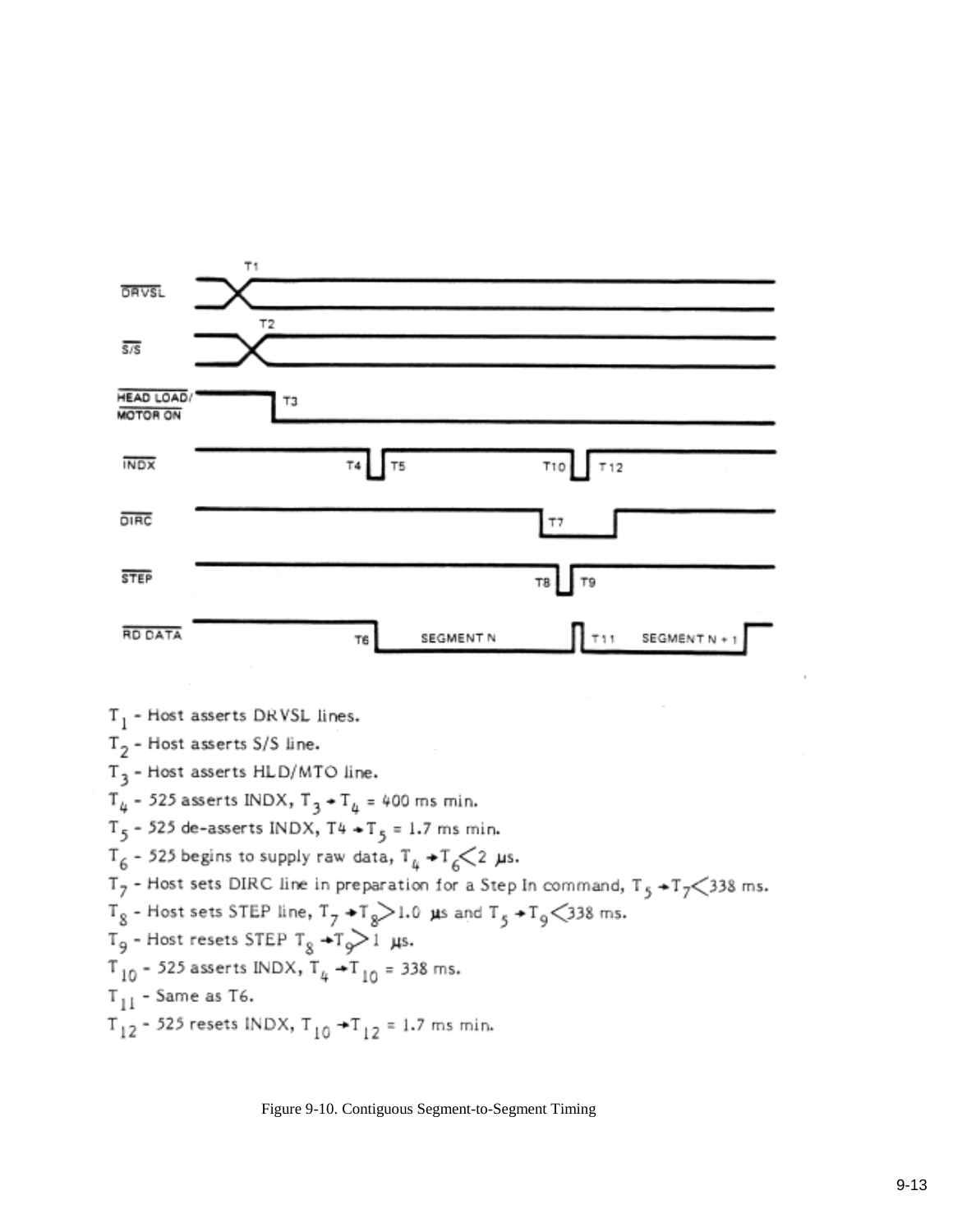### 9.6.3 **Read Reposition**



$$
T_1
$$
 - 525 generates INDX pulse (begins valid Read Data time).

Conclusion of valid RD time,  $T_1 - T_2 < 340$  ms.  $T_{2}$ .

(To keep the 525 streaming, the host must send a STP pulse within  $T_1 \div T_3 = 344$  $ms.)$ 

$$
T_3
$$
 - No Step pulse sent by host, 525 drive motor begins to ramp down,  $T_2 \rightarrow T_3$  = 6 ms.

 $T_4$  - Tape motion halts  $T_3 \rightarrow T_4 = 300$  ms. Tape motion starts in reverse.

Tape motion in reverse at full speed,  $T_4 + T_5$  = approximately 350 ms (Ramp-up  $T_5$  time).

$$
T_{c}
$$
 = 525 runs reverse,  $T_{c} \rightarrow T_{f}$  = 350 ms.

6  $T_7$  - 525 starts ramp-down,  $T_6$  -  $T_7$  = approximately 300 ms.

$$
T_{\text{g}}
$$
 - **T**ape motion at Read speed,  $T_{\text{g}}$  +  $T_{\text{g}}$  = approximately 350 ms.

$$
T_q
$$
 = 525 generates INDX pulse (same as  $T_1$ ).

```
T_{10} - Same as T_2.
```

```
T_{11} - Same as T_{1}.
```
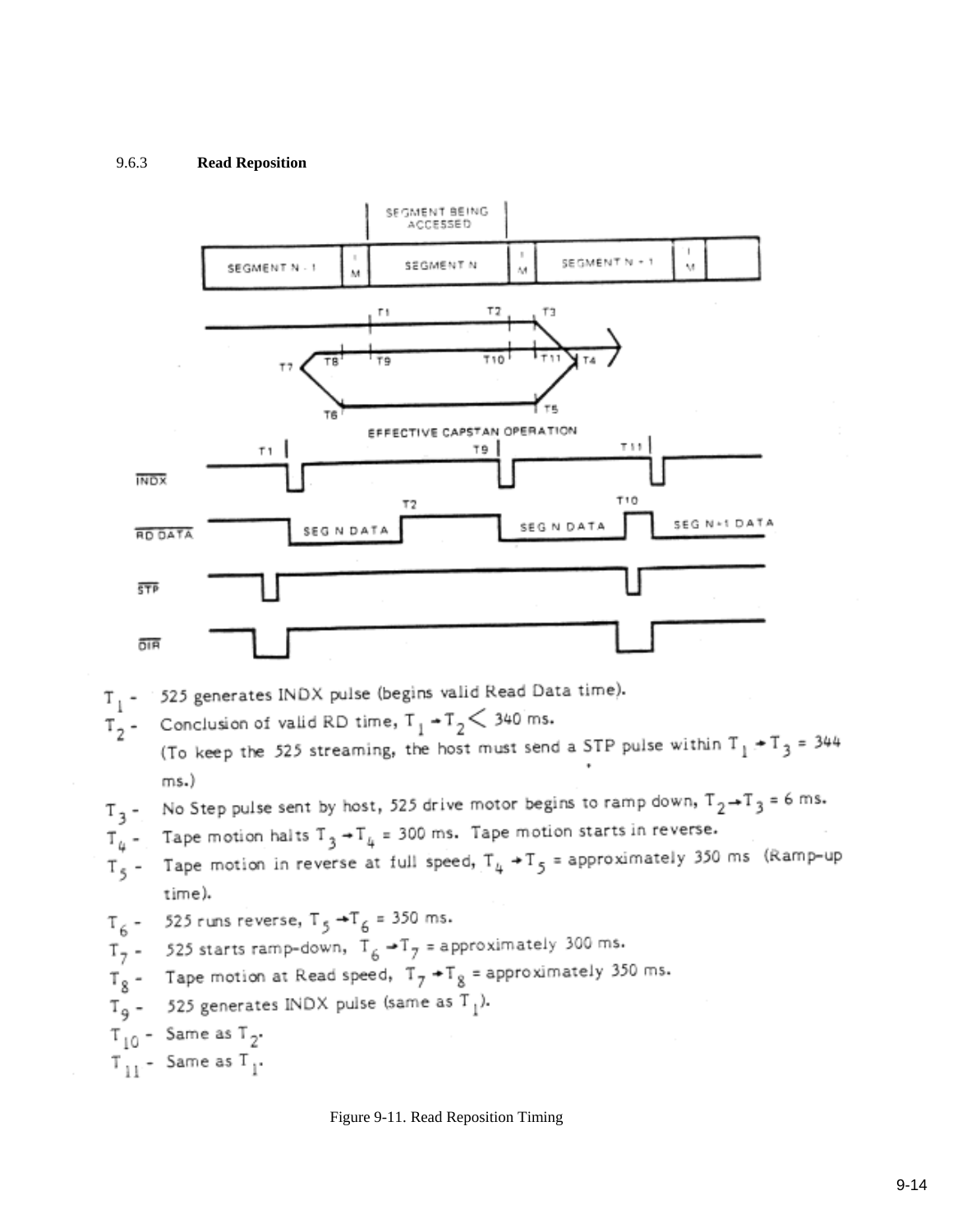### **APPENDIX A CONFIGURATION TABLES**

### A. 1 **JUMPER OPTIONS**

Jumpers W1 through W10 are used to configure the 525 as follows:

- W1 Stream selection jumper
- W2 Stream selection jumper
- W3 Stream selection jumper
- W4 In Use LED on when logical drive selected
- W5 In Use LED on when logical drive selected and Head Load line true and drive ready
- W8 When in, allows host generated signal to light front panel LED to indicate drive in use
- W9 Service aids configuration jumper
- W10 Service aids configuration jumper

### A.2 **STREAM SELECTION TABLES**

Stream Selection is provided by the four Drive Select (DS 1-4) lines together with the Side Select line, as determined by the configuration of jumpers W1, W2 and W3.

|     | $W1 - In$ |     | W2 - In | W3 – In     | Yields   |
|-----|-----------|-----|---------|-------------|----------|
| DS1 | DS2       | DS3 | DS4     | Side Select |          |
| Η   |           | н   | Η       | Н           | Stream 1 |
| Η   | н         | L   | н       | н           | Stream 2 |
| н   |           |     | Н       | Η           | Stream 3 |
| Н   | н         | н   |         | Н           | Stream 4 |
| Η   |           | н   |         | Н           | Stream 5 |
| н   | Н         |     |         | н           | Stream 6 |

### **Option 1. Binary Select Using DS2 - DS4**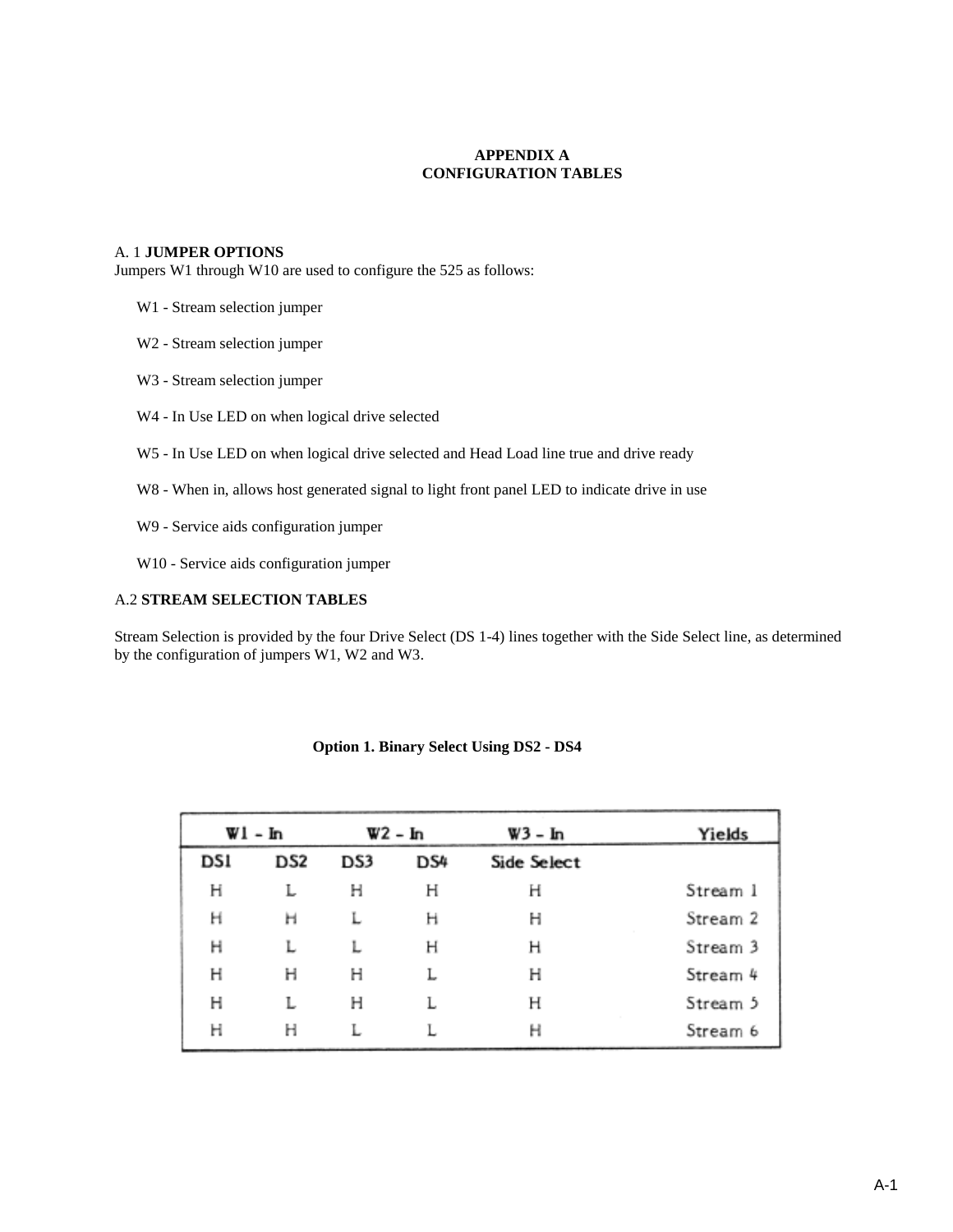|     | W l - Out<br>W2 - In |     |     | W3 - In     | Yields   |
|-----|----------------------|-----|-----|-------------|----------|
| DS1 | DS2                  | DS3 | DS4 | Side Select |          |
|     | н                    | Η   | Η   | н           | Stream 1 |
| н   |                      | н   | Η   | Η           | Stream 2 |
|     |                      | Η   | Η   | Η           | Stream 3 |
| н   | н                    |     | Η   | Н           | Stream 4 |
|     | н                    |     | Η   | Η           | Stream 5 |
| Η   |                      |     | Η   | Η           | Stream 6 |

Option 2. Binary Select Using DS1- DS3

Option 3. Radial Select Using DS2 - DS4 And Side Select

|     | W1 – In |             | $W2 - Out$ | W3 – In     | Yields   |
|-----|---------|-------------|------------|-------------|----------|
| DS1 | DS2     | DS3         | DS4        | Side Select |          |
| Η   | L       | н           | Н          | н           | Stream 1 |
| Η   | L       | Η           | Η          |             | Stream 2 |
| Η   | Η       | L           | Η          | н           | Stream 3 |
| Η   | Н       | L           | Η          | L           | Stream 4 |
| н   | н       | н           |            | н           | Stream 5 |
| Η   | Н       | н<br>$\sim$ |            | L           | Stream 6 |

Option 4. Radial Select Using DS1 - DS3 And Side Select

|     | $W1 - Out$ |     | $W2 - Out$ | $W3 - In$   | Yields   |
|-----|------------|-----|------------|-------------|----------|
| DS1 | DS2        | DS3 | DS4        | Side Select |          |
|     | Η          | Η   | н          | Η           | Stream 1 |
|     | н          | Н   | Η          | L           | Stream 2 |
| Η   |            | Н   | Н          | Η           | Stream 3 |
| Η   |            | Η   | Η          | L           | Stream 4 |
| Н   | Η          |     | Η          | Η           | Stream 5 |
| н   | н          | L   | н          |             | Stream 6 |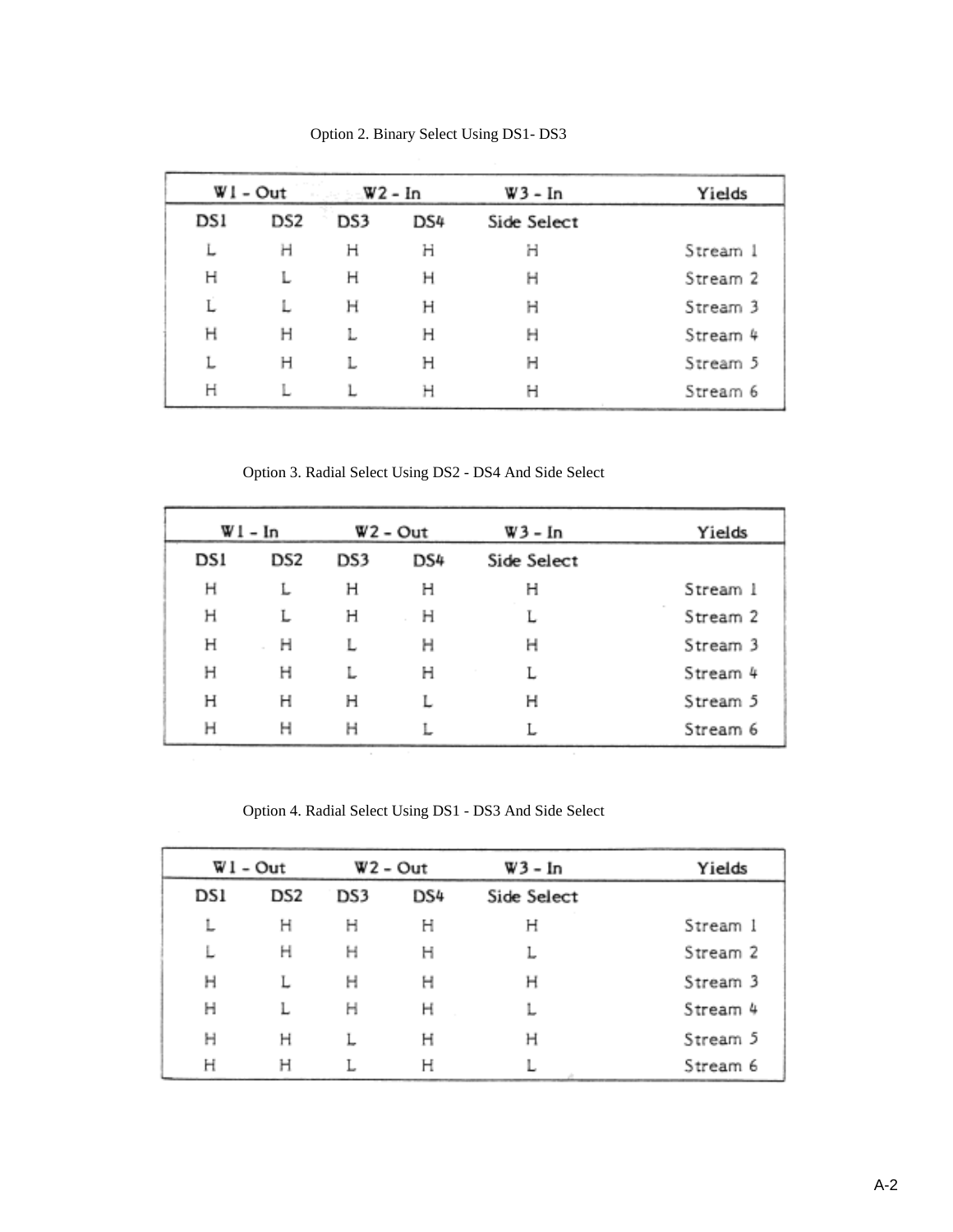|            | Wl – In         |     | <b>W2 - In</b> | $W3 - Out$  | Yields   |
|------------|-----------------|-----|----------------|-------------|----------|
| <b>DSI</b> | DS <sub>2</sub> | DS3 | DS4            | Side Select | ۰        |
| L          | Н               | н   | н              | Н           | Stream 1 |
|            | н               | н   | н              |             | Stream 2 |
| Η          |                 | н   | н              | н           | Stream 3 |
| Η          |                 | н   | н              |             | Stream 4 |
|            |                 | н   | Η              | н           | Stream 5 |
|            |                 | н   | н              |             | Stream 6 |

Option 5. Binary Select Using DS1 - DS2 And Side Select

Option 6. Binary Select Using DS2 - DS3 And Side Select

|     | $W1 - Out$ | W2 – In |     | W3 - Out    | Yields   |
|-----|------------|---------|-----|-------------|----------|
| DSI | DS2        | DS3     | DS4 | Side Select |          |
| н   |            | н       | н   | н           | Stream 1 |
| Η   |            | н       | Η   |             | Stream 2 |
| Η   | Η          |         | Η   | н           | Stream 3 |
| Н   | Н          |         | Η   | L           | Stream 4 |
| н   |            |         | Н   | Η           | Stream 5 |
| Η   |            |         | Η   |             | Stream 6 |

Option 7. Binary Select Using DS3 - DS4 And Side Select

|     | Wl – In | W2 - Out<br>٠ |     | $W3 - Out$  | Yields   |
|-----|---------|---------------|-----|-------------|----------|
| DS1 | DS2     | DS3           | DS4 | Side Select |          |
| н   | н       |               | н   | н           | Stream 1 |
| Н   | н       |               | Н   |             | Stream 2 |
| Н   | Н       | Н             | L   | Н           | Stream 3 |
| Η   | Н       | Η             | L   |             | Stream 4 |
| Η   | Η       |               | L   | Н           | Stream 5 |
| н   | н       |               |     |             | Stream 6 |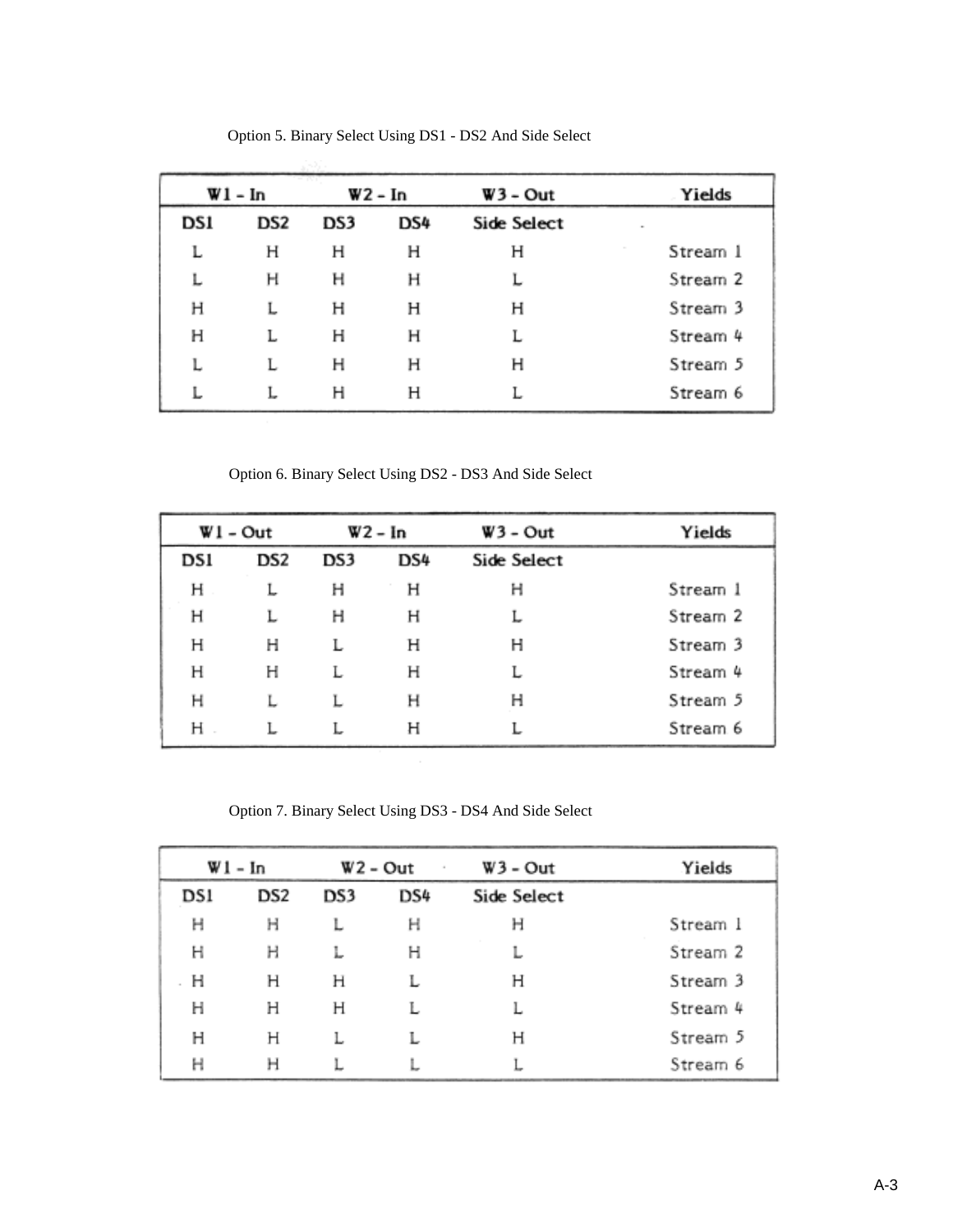#### **A.3 SERVICE AIDS**

The on-board microprocessor can be utilized to perform basic service aid routines with the 525. The service aids are initiated by applying ground jumpers W9 and W 10.

#### **A.3.1 Continuous Forward /Reverse**

With jumper W9 installed, inserting a cartridge causes the drive to do a normal retension pass and then start a continuous forward/reverse cycling between BOT and EOT. Head position is changed at the end of each pass to equalize wear. This function is terminated by removing the jumper and the cartridge.

#### **A.3.2 Stream Positioning - All Streams**

With jumper W10 installed, inserting a cartridge causes the head to move to the home position. Then the head moves alternately between the home position and each stream position, first decrementing, then incrementing, with a one second delay at each position. The function is terminated by removing the jumper and the cartridge.

#### **A.3.3 Stream Positioning - Stream 0 & 4**

With jumper W10 installed, inserting a cartridge starts the routine outlined in Paragraph A.3.2. **Subsequent** insertion of W9 modifies the routine as follows: The head will alternate between the home position and Stream 4 only. The head will remain two seconds at Stream 4, but turnaround without delay at the home position. Removal of W10 causes the head to remain at Stream 4 until W10 is replaced. The function is terminated by removing the jumpers and the cartridge.

#### **A.3.4 Cyclic Tape Motion**

With jumpers W9 and W10 installed, inserting a cartridge causes the drive to do a normal retension pass and then start a cyclic run forward motion for approximately 500 milliseconds (ms), then run in reverse for approximately 125 ms. This cycle continues until EOT is reached. Then, the drive does a high speed reverse to BOT and starts the cycle over. This function is terminated by removing the jumpers and the cartridge.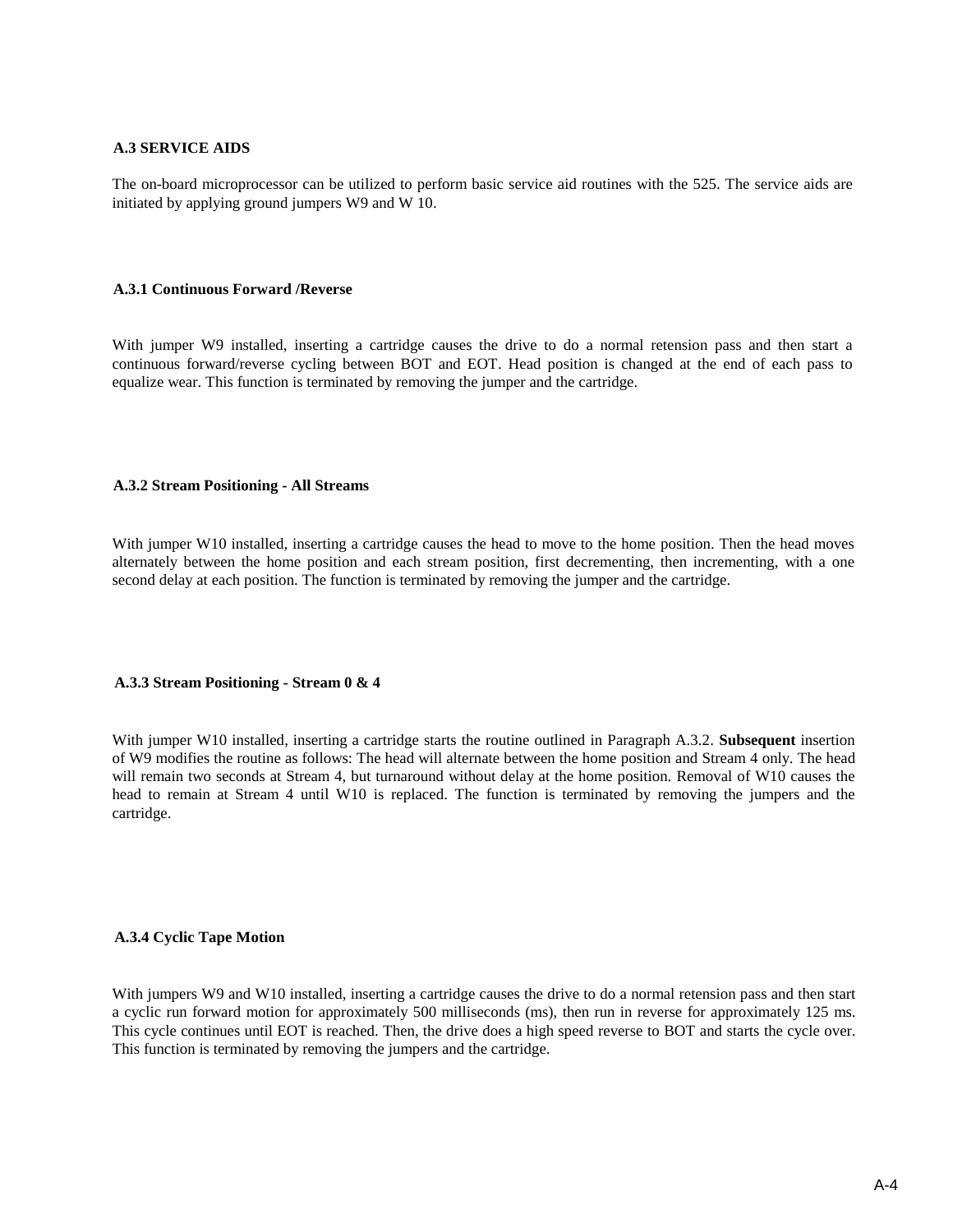### **APPENDIX B OPERATING PARAMETER CONSIDERATIONS**

Integration of the *525* into a host floppy disk control system requires consideration of several specific operating parameters. Parameter changes indicated in this Appendix reflect the use of either Western Digital *179X, 279X,* or NEC *765* controller chips by the host system.

### B.1 **TIME OUTS**

Two types of time outs may require adjustment for the *525.*

The first time out is sometimes referred to as the "dead man" timer. This timer is used by the host system to test for a catastrophic device failure. Common implementation of this timer is to start its count when the drive is first accessed, and halt it with the Index pulse resumed by the drive. Because this timer is external to both types of controller chips, it may become a software consideration for the host system. The nominal time for the *525* to generate an Index pulse is *1.7* seconds from the time that the motion signal (Motor On or Head Load) is asserted. Any system time out shorter than *1.7* seconds should be adjusted to reflect this parameter.

The second type of time outs are those internal to a specific floppy disk controller chip. These time outs are either specified as part of commands (WD), or as part of a Specify Command (NEC), used to set up the controller prior to an operation.

| Type      | <b>NEC 765</b> | <b>WD179X</b> | <b>WD279X</b> |
|-----------|----------------|---------------|---------------|
| Head Load | $2 \text{ ms}$ | 0 ms          | 0 ms          |
| Step Rate | 1 ms           | 3 ms          | 3 ms          |
| Head Seek | N/A            | Null Seek*    | Null Seek*    |

\* The WD controller chips keep the head loaded for *15* "revolutions" *(15* Index pulses) after the last command. To avoid constant repositioning during this time, a Null Seek command should be issued at the completion of all tape movement operations. This is accomplished by Seeking the current segment with the HLD bit turned off in the Seek command.

#### B.2 **READ AFTER WRITE**

The normal Read-After-Write operation for a floppy disk drive must be modified to achieve optimum performance with the 525. Read verification following a format pass should be performed in a streaming mode. System integrators should modify their format routine to format adjacent streams in pairs (i.e.,  $1 + 2$ ,  $3 + 4$ ,  $5 + 6$ ) to eliminate the dead time caused by recalibrating to logical Track 00 (Segment 0). The read verification following the format pass should be performed in the same manner.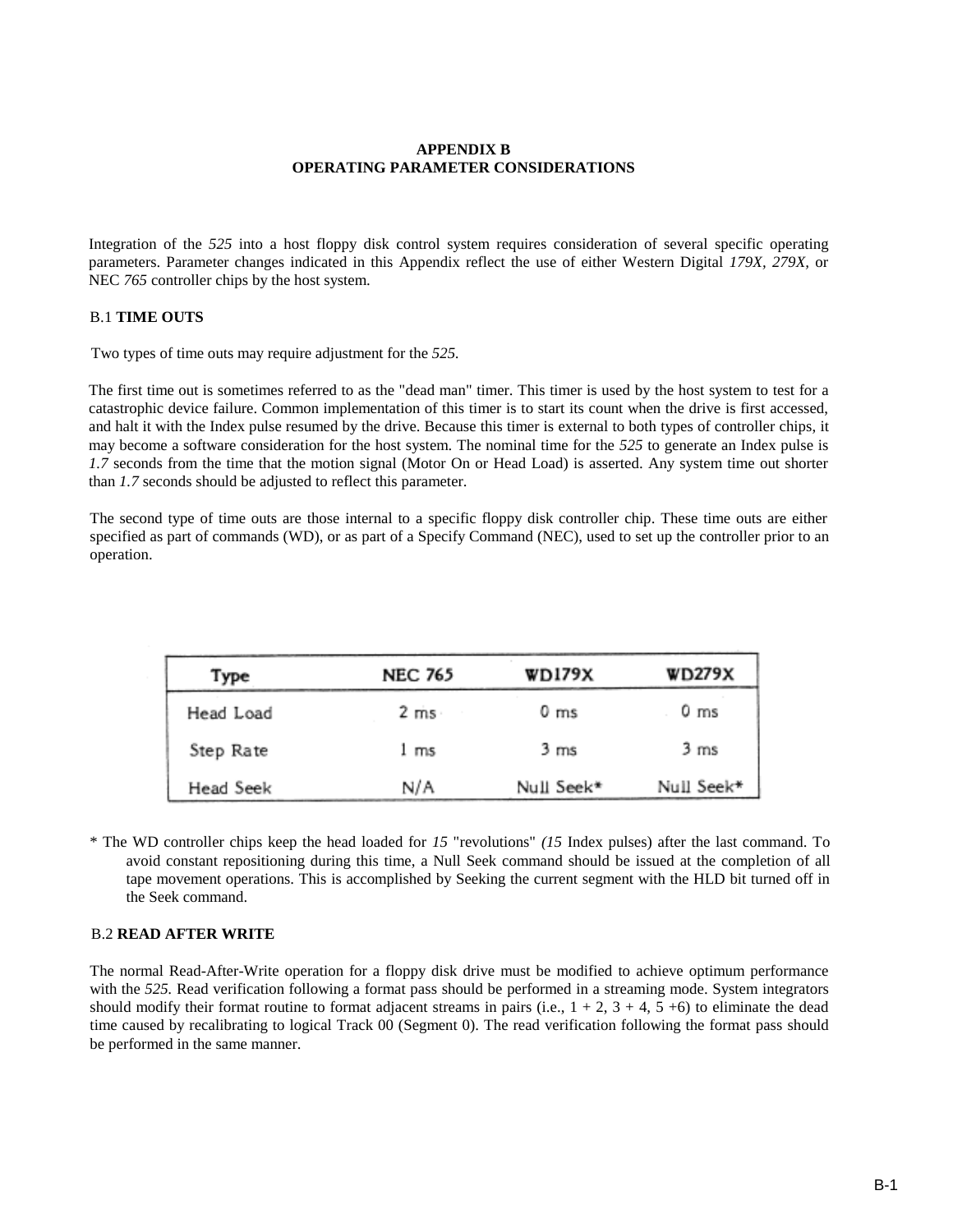#### B.3 **REINSTRUCT TIMlNG**

The most critical timing for the 525 is in the format operation. Following the termination of a Write track operation by an Index pulse from the 525, the host controller has six milliseconds in which to give the drive a Step pulse to avoid a reposition. It is recommended that when the controller completes the Write Track command, the host system should immediately initiate a Step command. Following the Step command the host should then up-date the "Track Image Buffer" (Western Digital) or the "Track Sector List" (NEC 765) in preparation for the next segment format operation. To ensure streaming operations when editing sectors or segments following formatting, the host system must perform all Step In or Step Out type functions with the HLD bit turned on and the Verify bit (WD only) turned off.

### B.4 **SECTORS/SEGMENT COUNTS**

In order to utilize the full capacity of the 525, the following parameters in the device driver software and format routine should be modified:

- Number of Segments/Stream (equivalent to Tracks/FD surface)
- Number of Sectors/Segment (equivalent to Sectors/FD track)

 The following table is based on MFM encoding and an IBM System 34 type compatible format. The Bytes/Sector column lists the standard sector sizes used for floppy disks. The Sectors/Segment column reflects the maximum number of sectors that may be recorded reliably within a segment. The Segments/Stream columns state the maximum segment count that the floppy disk controller chip can support.

| Bytes/<br>Sector | Sectors/<br><b>Segment</b> | Segments/<br>Stream (WD) | Segments/<br>Stream (NEC) |
|------------------|----------------------------|--------------------------|---------------------------|
| 256              | 54                         | $252*$                   | 255                       |
| 512              | 32                         | $252*$                   | 255                       |
| 1024             |                            | $252*$                   | 255                       |

\*WD controller chips use the following hexadecimal numbers as control bytes for initialization purposes: F5 (245 dec), F6 (246 dec), F7 (247 dec). They are, therefore, unusable as valid segments for data storage.

### **B.5. STREAM (DRIVE) SELECllON**

Adjacent streams run in opposite directions, allowing integrators to utilize the advantages of serpentine recording. The 525 has three configuration jumpers (W1, W2, W3) that facilitate the mapping of the six streams to the Drive Select and Side Select lines. (See Appendix A for configuration tables.) Two configurations allow for a radial selection of stream pairs with the Side Select choosing the required stream. In this mode, the 525 most closely resembles three double-sided disk drives. However, the head of the 525 is not at the same position in relation to Track 00 as it would be on a floppy disk. That is, if a double-sided f!cppy disk head is stepped to Track 23, both heads (side A and side B) would be over the same physical position except on opposite sides of the floppy disk media. This is not true for the 525.